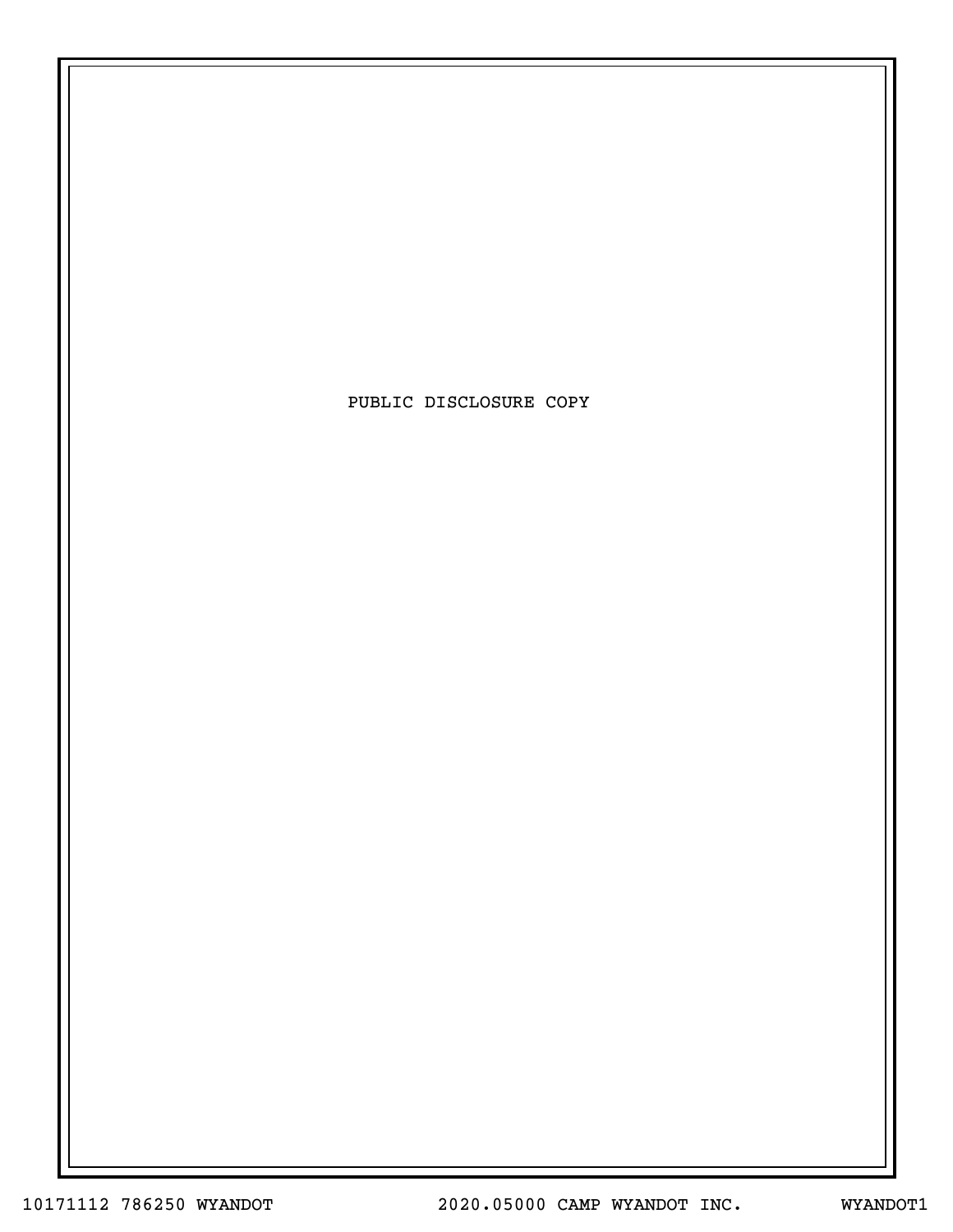# **TAX RETURN FILING INSTRUCTIONS**

FORM 990

## **FOR THE YEAR ENDING**

DECEMBER 31, 2020

## **PREPARED FOR:**

CAMP WYANDOT INC. 4400 N. HIGH STREET NO. 413 COLUMBUS, OH 43214

## **PREPARED BY:**

SCHNEIDER DOWNS & CO., INC. 65 EAST STATE STREET, SUITE 2000 COLUMBUS, OH 43215

## **AMOUNT DUE OR REFUND:**

NOT APPLICABLE

## **MAKE CHECK PAYABLE TO:**

NOT APPLICABLE

## **MAIL TAX RETURN AND CHECK (IF APPLICABLE) TO:**

NOT APPLICABLE

## **RETURN MUST BE MAILED ON OR BEFORE:**

NOT APPLICABLE

## **SPECIAL INSTRUCTIONS:**

THIS COPY OF THE RETURN IS PROVIDED ONLY FOR PUBLIC DISCLOSURE PURPOSES. ANY CONFIDENTIAL INFORMATION REGARDING LARGE DONORS HAS BEEN REMOVED.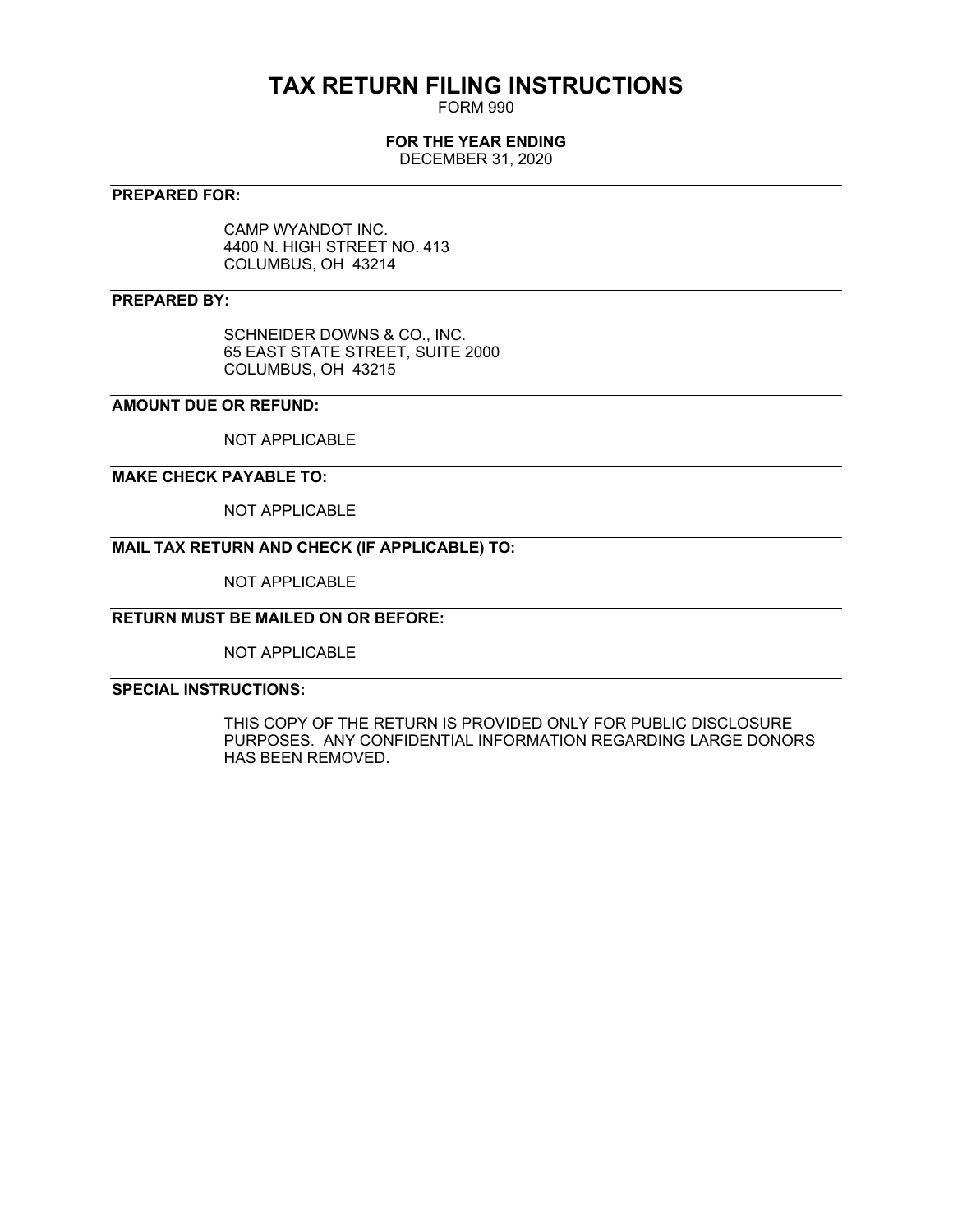| ⊦orm |  |
|------|--|

## **Return of Organization Exempt From Income Tax** \*\* PUBLIC DISCLOSURE COPY \*\*

**Under section 501(c), 527, or 4947(a)(1) of the Internal Revenue Code (except private foundations) 2020**

**| Do not enter social security numbers on this form as it may be made public.**

Department of the Treasury Internal Revenue Service **| Go to www.irs.gov/Form990 for instructions and the latest information. Inspection** **Open to Public** 

OMB No. 1545-0047

|                         |                   | A For the 2020 calendar year, or tax year beginning                                                                                         | and ending |                                                     |                                                           |
|-------------------------|-------------------|---------------------------------------------------------------------------------------------------------------------------------------------|------------|-----------------------------------------------------|-----------------------------------------------------------|
| В<br>Check if           | applicable:       | <b>C</b> Name of organization                                                                                                               |            | D Employer identification number                    |                                                           |
|                         | X Address         | CAMP WYANDOT INC.                                                                                                                           |            |                                                     |                                                           |
|                         | Name<br>change    | Doing business as                                                                                                                           |            | 31-4379434                                          |                                                           |
|                         | Initial<br>return | Number and street (or P.O. box if mail is not delivered to street address)                                                                  | Room/suite | E Telephone number                                  |                                                           |
|                         | Final<br>return/  | 4400 N. HIGH STREET                                                                                                                         | 413        | $614 - 481 - 8227$                                  |                                                           |
|                         | termin-<br>ated   | City or town, state or province, country, and ZIP or foreign postal code                                                                    |            | G Gross receipts \$                                 | 389,639.                                                  |
|                         | Amended<br>return | 43214<br>COLUMBUS, OH                                                                                                                       |            | H(a) Is this a group return                         |                                                           |
|                         | Applica-<br>tion  | F Name and address of principal officer: CONNIE COUTELLIER                                                                                  |            | for subordinates?  L                                | $\boxed{\phantom{1}}$ Yes $\boxed{\mathrm{X}}$ No         |
|                         | pending           | SAME AS C ABOVE                                                                                                                             |            | H(b) Are all subordinates included?   Yes           | No                                                        |
|                         |                   | <b>I</b> Tax-exempt status: $\boxed{\mathbf{X}}$ 501(c)(3)<br>$501(c)$ (<br>$\sqrt{\frac{1}{1}}$ (insert no.)<br>$4947(a)(1)$ or            | 527        |                                                     | If "No," attach a list. See instructions                  |
|                         |                   | J Website: WWW.CAMPWYANDOT.ORG                                                                                                              |            | $H(c)$ Group exemption number $\blacktriangleright$ |                                                           |
|                         |                   | <b>K</b> Form of organization: $\boxed{\mathbf{X}}$ Corporation<br>Other $\blacktriangleright$<br>Trust<br>Association                      |            |                                                     | L Year of formation: $1928$ M State of legal domicile: OH |
| Part I                  |                   | <b>Summary</b>                                                                                                                              |            |                                                     |                                                           |
|                         | 1.                | Briefly describe the organization's mission or most significant activities: CAMP WYANDOT INC. PROVIDES AN                                   |            |                                                     |                                                           |
| Activities & Governance |                   | INCLUSIVE NURTURING ENVIRONMENT FOR YOUTH TO HAVE FUN, MAKE FRIENDS,                                                                        |            |                                                     |                                                           |
|                         | 2                 | Check this box $\blacktriangleright$ $\Box$ if the organization discontinued its operations or disposed of more than 25% of its net assets. |            |                                                     |                                                           |
|                         | 3                 | Number of voting members of the governing body (Part VI, line 1a)                                                                           |            | 3                                                   | 9                                                         |
|                         |                   |                                                                                                                                             |            | $\overline{\mathbf{4}}$                             | $\overline{9}$                                            |
|                         | 5                 |                                                                                                                                             | 5          | 18                                                  |                                                           |
|                         |                   |                                                                                                                                             |            | 6                                                   | 280                                                       |
|                         |                   |                                                                                                                                             |            | 7a                                                  | 0.                                                        |
|                         |                   |                                                                                                                                             |            | 7b                                                  | $0$ .                                                     |
|                         |                   |                                                                                                                                             |            | <b>Prior Year</b>                                   | <b>Current Year</b>                                       |
|                         | 8                 | Contributions and grants (Part VIII, line 1h)                                                                                               |            | 113,359.                                            | 184,623.                                                  |
| Revenue                 | 9                 | Program service revenue (Part VIII, line 2g)                                                                                                |            | 264,874.                                            | 169,863.                                                  |
|                         | 10                |                                                                                                                                             |            | 900.                                                | 450.                                                      |
|                         | 11                | Other revenue (Part VIII, column (A), lines 5, 6d, 8c, 9c, 10c, and 11e)                                                                    |            | 20, 106.                                            | 32,755.                                                   |
|                         | 12                | Total revenue - add lines 8 through 11 (must equal Part VIII, column (A), line 12)                                                          |            | 399, 239.                                           | 387,691.                                                  |
|                         | 13                | Grants and similar amounts paid (Part IX, column (A), lines 1-3)                                                                            |            | 0.                                                  | 100.                                                      |
|                         | 14                | Benefits paid to or for members (Part IX, column (A), line 4)                                                                               |            | $\overline{0}$ .                                    | 0.                                                        |
|                         | 15                | Salaries, other compensation, employee benefits (Part IX, column (A), lines 5-10)                                                           |            | 171,452.                                            | 167,627.                                                  |
|                         |                   |                                                                                                                                             |            | о.                                                  | 0.                                                        |
| Expenses                |                   | <b>b</b> Total fundraising expenses (Part IX, column (D), line 25)<br>▶                                                                     | υ.         |                                                     |                                                           |
|                         |                   |                                                                                                                                             |            | 205,587.                                            | 194,716.                                                  |
|                         | 18                | Total expenses. Add lines 13-17 (must equal Part IX, column (A), line 25)                                                                   |            | 377,039.                                            | 362,443.                                                  |
|                         | 19                |                                                                                                                                             |            | 22, 200.                                            | 25, 248.                                                  |
| ăğ                      |                   |                                                                                                                                             |            | <b>Beginning of Current Year</b>                    | <b>End of Year</b>                                        |
| sets                    | 20                | Total assets (Part X, line 16)                                                                                                              |            | 345,481.                                            | 368,837.                                                  |
|                         | 21                | Total liabilities (Part X, line 26)                                                                                                         |            | 5,872.                                              | 3,980.                                                    |
|                         | 22                |                                                                                                                                             |            | 339,609.                                            | 364,857.                                                  |
| Part II                 |                   | <b>Signature Block</b>                                                                                                                      |            |                                                     |                                                           |

Under penalties of perjury, I declare that I have examined this return, including accompanying schedules and statements, and to the best of my knowledge and belief, it is true, correct, and complete. Declaration of preparer (other than officer) is based on all information of which preparer has any knowledge.

| Sign     | Signature of officer                                                                                         |                                                           |                              | Date                                               |  |  |  |  |  |  |  |  |
|----------|--------------------------------------------------------------------------------------------------------------|-----------------------------------------------------------|------------------------------|----------------------------------------------------|--|--|--|--|--|--|--|--|
| Here     | MIKE HADRA,<br>TREASURER<br>Type or print name and title                                                     |                                                           |                              |                                                    |  |  |  |  |  |  |  |  |
| Paid     | Print/Type preparer's name<br>PETRUCCI<br>KATHY D.                                                           | Preparer's signature<br>PETRUCCI<br><b>KATHY</b><br>$D$ . | Date                         | <b>PTIN</b><br>Check<br>P00290706<br>self-employed |  |  |  |  |  |  |  |  |
| Preparer | Firm's name $\blacktriangleright$ SCHNEIDER DOWNS & CO.,                                                     | INC.                                                      |                              | Firm's EIN $\triangleright$ 25-1408703             |  |  |  |  |  |  |  |  |
| Use Only | Firm's address 65 EAST STATE STREET, SUITE 2000                                                              |                                                           |                              |                                                    |  |  |  |  |  |  |  |  |
|          | COLUMBUS, OH 43215                                                                                           |                                                           | Phone no. $614 - 621 - 4060$ |                                                    |  |  |  |  |  |  |  |  |
|          | May the IRS discuss this return with the preparer shown above? See instructions                              |                                                           |                              | $\overline{\mathrm{X}}$ Yes<br><b>No</b>           |  |  |  |  |  |  |  |  |
|          | Form 990 (2020)<br>LHA For Paperwork Reduction Act Notice, see the separate instructions.<br>032001 12-23-20 |                                                           |                              |                                                    |  |  |  |  |  |  |  |  |

SEE SCHEDULE O FOR ORGANIZATION MISSION STATEMENT CONTINUATION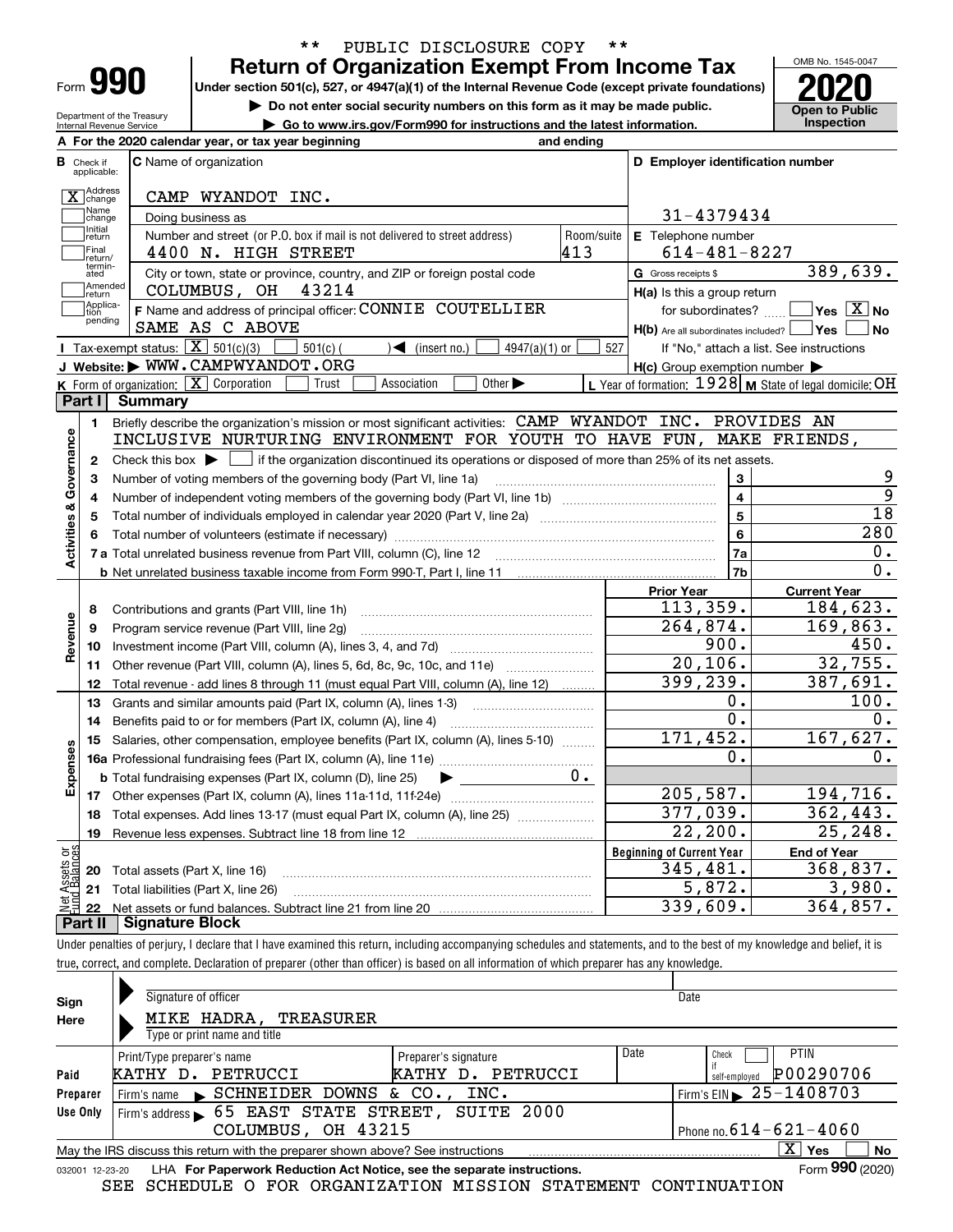|              | 31-4379434<br>CAMP WYANDOT INC.<br>Page 2<br>Form 990 (2020)                                                                                              |
|--------------|-----------------------------------------------------------------------------------------------------------------------------------------------------------|
|              | <b>Statement of Program Service Accomplishments</b><br>Part III                                                                                           |
|              | Check if Schedule O contains a response or note to any line in this Part III                                                                              |
| 1            | Briefly describe the organization's mission:                                                                                                              |
|              | CAMP WYANDOT INC. PROVIDES AN INCLUSIVE NURTURING ENVIRONMENT FOR                                                                                         |
|              | YOUTH TO HAVE FUN, MAKE FRIENDS, SERVE OTHERS AND EXPLORE THE GREAT                                                                                       |
|              | OUTDOORS.                                                                                                                                                 |
|              |                                                                                                                                                           |
| $\mathbf{2}$ | Did the organization undertake any significant program services during the year which were not listed on the                                              |
|              | $Yes \ \boxed{X}$ No<br>prior Form 990 or 990-EZ?                                                                                                         |
|              | If "Yes," describe these new services on Schedule O.                                                                                                      |
| 3            | $\overline{\ }$ Yes $\overline{\ \ X}$ No<br>Did the organization cease conducting, or make significant changes in how it conducts, any program services? |
|              | If "Yes," describe these changes on Schedule O.                                                                                                           |
| 4            | Describe the organization's program service accomplishments for each of its three largest program services, as measured by expenses.                      |
|              | Section 501(c)(3) and 501(c)(4) organizations are required to report the amount of grants and allocations to others, the total expenses, and              |
|              | revenue, if any, for each program service reported.                                                                                                       |
| 4a           | $\overline{1}00.$ (Revenue \$<br>157,801.<br>$225,907$ . including grants of \$<br>(Expenses \$<br>(Code:                                                 |
|              | THE ORGANIZATION PROVIDED SEVEN WEEKLY SESSIONS OF OVERNIGHT CAMP ON                                                                                      |
|              | OUR PROPERTY LOCATED IN THE HOCKING HILLS IN ROCKBRIDGE, OHIO CALLED                                                                                      |
|              | IN 2020, 301 A REDUCTION FROM 2019 DUE TO COVID 19.<br>CAMP WYANDOT.                                                                                      |
|              | PERMISSION TO OPERATE BY GIVEN BY THE GOVERNOR THE 5TH OF JUNE.                                                                                           |
|              | FOURTEEN CAMPERS ATTENDED ON A SUBSIDIZED PROGRM<br>(CAMPERSHIP). FOUNDED                                                                                 |
|              | IN 1928<br>CAMP WYANDOT IS A FUN, EDUCATIONAL AND NURTURING PLACE, WHERE                                                                                  |
|              | ALL CHILDREN AGES 7 TO<br>17<br>LEARN SOCIAL AND OUTDOOR SKILLS AND FEEL A                                                                                |
|              | THE 23<br>SENSE OF BELONGING,<br>TO 26 TRAINED SUMMER STAFF<br>PROVIDE A                                                                                  |
|              | QUALITY CAMP EXPERIENCE IN A SAFE SUPPORTIVE ENVIRONMENT.                                                                                                 |
|              |                                                                                                                                                           |
|              |                                                                                                                                                           |
|              | 23,738.                                                                                                                                                   |
| 4b           | 28,921. including grants of \$<br>) (Revenue \$<br>(Expenses \$<br>(Code:<br>CAMP WYANDOT, INC. ALSO HAS A SUMMER DAY CAMP CALLED CAMP<br>OTONWE.THE      |
|              | PROGRAM IS FOR SCHOOL AGE BOYS AND GIRLS AND<br>IS HELD AT<br>THE JOHN BELTZ                                                                              |
|              | OHIO. DUE TO<br>THE PANDEMIC<br>20<br>RETREAT CENTER<br>IN GALENA,<br>ONLY<br>TAKE                                                                        |
|              | CHILDREN EACH OF<br>THE<br>$\overline{7}$<br>WEEKS.<br>DAY CAMP<br>WAS GIVEN PERMISSION<br>BY THE                                                         |
|              | MANY OF THE CHILDREN ATTENDED MORE<br>GOVERNOR TO OPEN<br>IN MAY.<br>THAN ONE                                                                             |
|              | NATURE SKILLS<br>FOCUS ON BUILDING OUTDOOR LIVING AND<br>AND DEVELOP<br>WEEK.<br>WЕ                                                                       |
|              | A SENSE OF SELF-RELIANCE WHILE WORKING IN A SMALL GROUP SETTING.<br>THE                                                                                   |
|              | DAY CAMP RAN FROM MONDAY TO FRIDAY WITH 4 TRAINED STAFF.                                                                                                  |
|              |                                                                                                                                                           |
|              |                                                                                                                                                           |
|              |                                                                                                                                                           |
|              |                                                                                                                                                           |
| 4с           | $20, 183$ . including grants of \$<br>5,874.<br>) (Revenue \$<br>(Code:<br>) (Expenses \$                                                                 |
|              | WE SPONSOR WEEKEND CAMPING FOR GROUPS, FAMILIES, AND ALUMNI AT CAMP                                                                                       |
|              | WE RENT THE CAMP TO YOUTH GROUPS AND OTHER ORGANIZATIONS WITH<br>WYANDOT.                                                                                 |
|              | A SIMILAR PURPOSE.                                                                                                                                        |
|              |                                                                                                                                                           |
|              |                                                                                                                                                           |
|              |                                                                                                                                                           |
|              |                                                                                                                                                           |
|              |                                                                                                                                                           |
|              |                                                                                                                                                           |
|              |                                                                                                                                                           |
|              |                                                                                                                                                           |
|              |                                                                                                                                                           |
|              | 4d Other program services (Describe on Schedule O.)                                                                                                       |
|              | (Expenses \$<br>including grants of \$<br>(Revenue \$<br>275,011.                                                                                         |
|              | 4e Total program service expenses ><br>Form 990 (2020)                                                                                                    |
|              |                                                                                                                                                           |
|              | 032002 12-23-20<br>3                                                                                                                                      |
|              |                                                                                                                                                           |

10171112 786250 WYANDOT 2020.05000 CAMP WYANDOT INC. WYANDOT1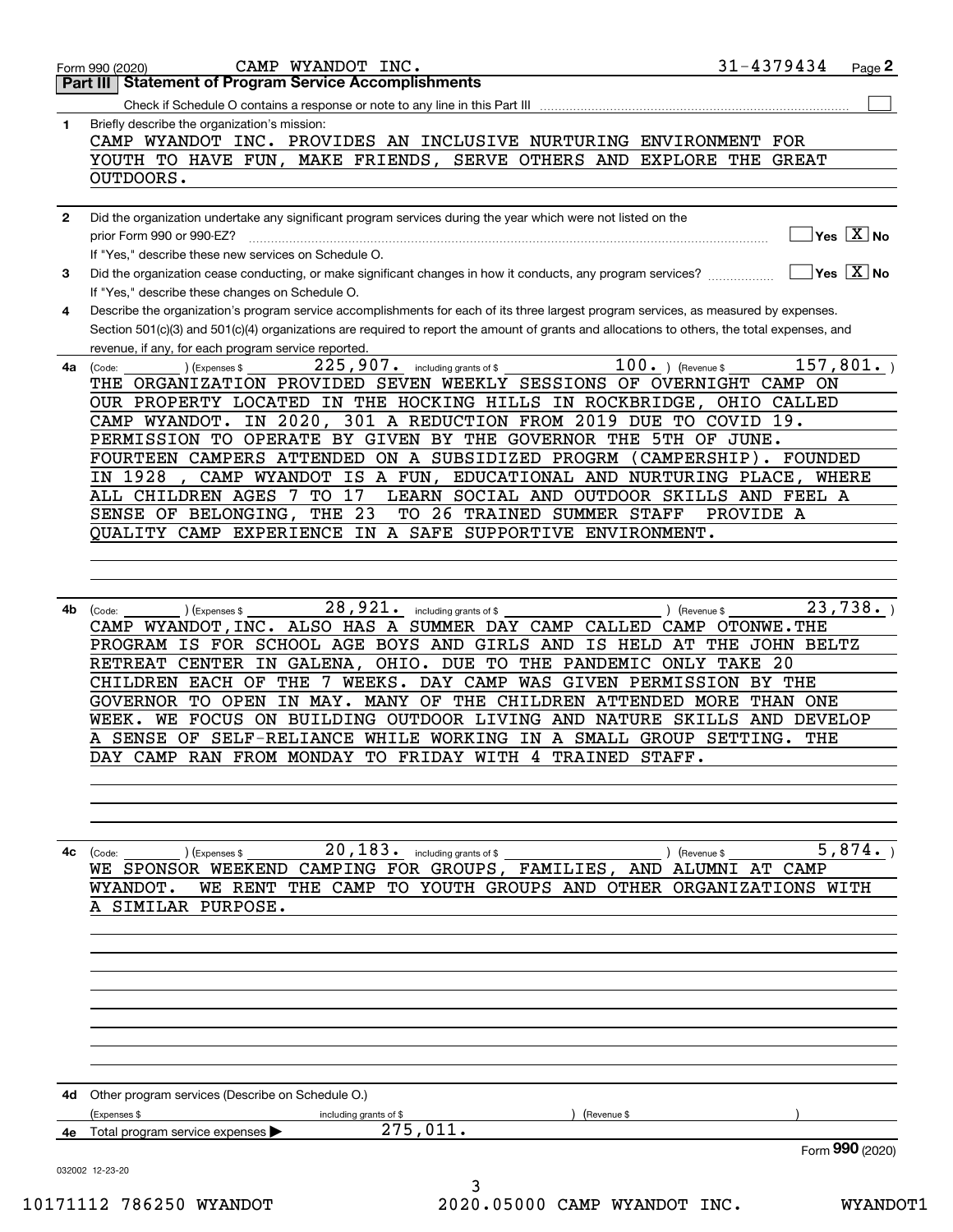Form 990 (2020) Page **3Part IV Checklist of Required Schedules** CAMP WYANDOT INC. 31-4379434

|     |                                                                                                                                       |                 | Yes | No |
|-----|---------------------------------------------------------------------------------------------------------------------------------------|-----------------|-----|----|
| 1.  | Is the organization described in section $501(c)(3)$ or $4947(a)(1)$ (other than a private foundation)?                               |                 |     |    |
|     |                                                                                                                                       | 1               | х   |    |
| 2   |                                                                                                                                       | $\mathbf{2}$    | Χ   |    |
| 3   | Did the organization engage in direct or indirect political campaign activities on behalf of or in opposition to candidates for       |                 |     |    |
|     |                                                                                                                                       | 3               |     | X. |
| 4   | Section 501(c)(3) organizations. Did the organization engage in lobbying activities, or have a section 501(h) election in effect      |                 |     |    |
|     |                                                                                                                                       | 4               |     | х  |
| 5   | Is the organization a section 501(c)(4), 501(c)(5), or 501(c)(6) organization that receives membership dues, assessments, or          |                 |     |    |
|     |                                                                                                                                       | 5               |     | х  |
| 6   | Did the organization maintain any donor advised funds or any similar funds or accounts for which donors have the right to             |                 |     |    |
|     | provide advice on the distribution or investment of amounts in such funds or accounts? If "Yes," complete Schedule D, Part I          | 6               |     | X. |
| 7   | Did the organization receive or hold a conservation easement, including easements to preserve open space,                             |                 |     |    |
|     |                                                                                                                                       | 7               |     | х  |
| 8   | Did the organization maintain collections of works of art, historical treasures, or other similar assets? If "Yes," complete          |                 |     |    |
|     |                                                                                                                                       | 8               |     | x  |
| 9   | Did the organization report an amount in Part X, line 21, for escrow or custodial account liability, serve as a custodian for         |                 |     |    |
|     | amounts not listed in Part X; or provide credit counseling, debt management, credit repair, or debt negotiation services?             |                 |     |    |
|     |                                                                                                                                       | 9               |     | х  |
|     |                                                                                                                                       |                 |     |    |
| 10  | Did the organization, directly or through a related organization, hold assets in donor-restricted endowments                          |                 |     | x  |
|     |                                                                                                                                       | 10              |     |    |
| 11  | If the organization's answer to any of the following questions is "Yes," then complete Schedule D, Parts VI, VII, VIII, IX, or X      |                 |     |    |
|     | as applicable.                                                                                                                        |                 |     |    |
|     | a Did the organization report an amount for land, buildings, and equipment in Part X, line 10? If "Yes," complete Schedule D,         |                 |     |    |
|     |                                                                                                                                       | 11a             | x   |    |
|     | <b>b</b> Did the organization report an amount for investments - other securities in Part X, line 12, that is 5% or more of its total |                 |     |    |
|     |                                                                                                                                       | 11 <sub>b</sub> |     | x  |
|     | c Did the organization report an amount for investments - program related in Part X, line 13, that is 5% or more of its total         |                 |     |    |
|     |                                                                                                                                       | 11c             |     | X. |
|     | d Did the organization report an amount for other assets in Part X, line 15, that is 5% or more of its total assets reported in       |                 |     |    |
|     |                                                                                                                                       | 11d             |     | x  |
| е   | Did the organization report an amount for other liabilities in Part X, line 25? If "Yes," complete Schedule D, Part X                 | 11e             |     | x  |
| f   | Did the organization's separate or consolidated financial statements for the tax year include a footnote that addresses               |                 |     |    |
|     | the organization's liability for uncertain tax positions under FIN 48 (ASC 740)? If "Yes," complete Schedule D, Part X                | 11f             | X   |    |
|     | 12a Did the organization obtain separate, independent audited financial statements for the tax year? If "Yes," complete               |                 |     |    |
|     |                                                                                                                                       | 12a             | X   |    |
|     | <b>b</b> Was the organization included in consolidated, independent audited financial statements for the tax year?                    |                 |     |    |
|     | If "Yes," and if the organization answered "No" to line 12a, then completing Schedule D, Parts XI and XII is optional                 | 12 <sub>b</sub> |     | х  |
| 13  | Is the organization a school described in section 170(b)(1)(A)(ii)? If "Yes," complete Schedule E                                     | 13              |     | X  |
| 14a | Did the organization maintain an office, employees, or agents outside of the United States?                                           | 14a             |     | X. |
|     | b Did the organization have aggregate revenues or expenses of more than \$10,000 from grantmaking, fundraising, business,             |                 |     |    |
|     | investment, and program service activities outside the United States, or aggregate foreign investments valued at \$100,000            |                 |     |    |
|     |                                                                                                                                       | 14b             |     | X. |
| 15  | Did the organization report on Part IX, column (A), line 3, more than \$5,000 of grants or other assistance to or for any             |                 |     |    |
|     |                                                                                                                                       | 15              |     | X. |
| 16  | Did the organization report on Part IX, column (A), line 3, more than \$5,000 of aggregate grants or other assistance to              |                 |     |    |
|     |                                                                                                                                       | 16              |     | x  |
| 17  | Did the organization report a total of more than \$15,000 of expenses for professional fundraising services on Part IX,               |                 |     |    |
|     |                                                                                                                                       | 17              |     | X. |
| 18  | Did the organization report more than \$15,000 total of fundraising event gross income and contributions on Part VIII, lines          |                 |     |    |
|     |                                                                                                                                       | 18              |     | x  |
| 19  | Did the organization report more than \$15,000 of gross income from gaming activities on Part VIII, line 9a? If "Yes."                |                 |     |    |
|     |                                                                                                                                       | 19              |     | X. |
| 20a |                                                                                                                                       | 20a             |     | х  |
|     | b If "Yes" to line 20a, did the organization attach a copy of its audited financial statements to this return?                        | 20 <sub>b</sub> |     |    |
| 21  | Did the organization report more than \$5,000 of grants or other assistance to any domestic organization or                           |                 |     |    |
|     |                                                                                                                                       | 21              |     | X. |
|     |                                                                                                                                       |                 |     |    |

032003 12-23-20

Form (2020) **990**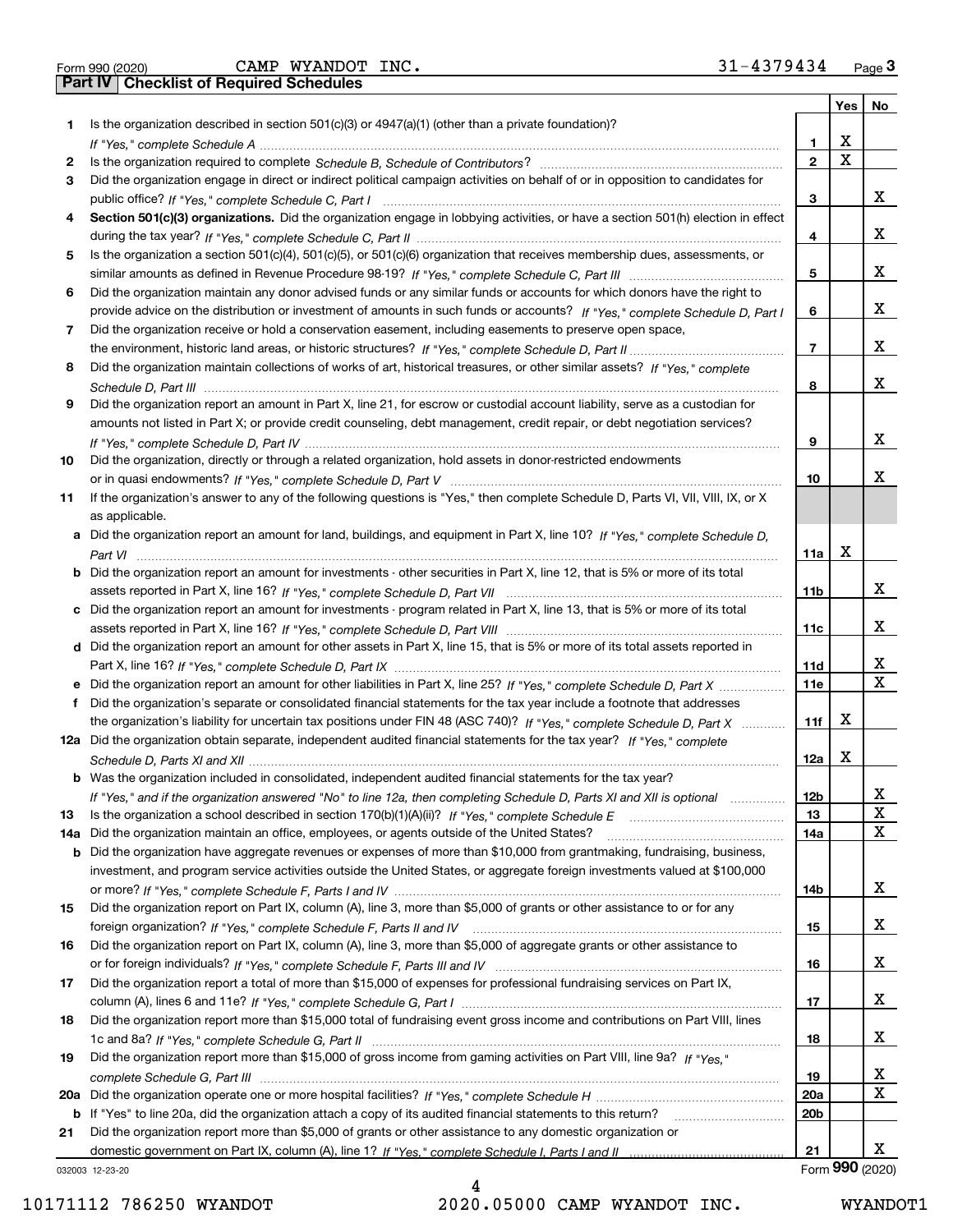|  | Form 990 (2020) |
|--|-----------------|
|  |                 |

*(continued)*

| Did the organization report more than \$5,000 of grants or other assistance to or for domestic individuals on<br>22<br>22<br>Did the organization answer "Yes" to Part VII, Section A, line 3, 4, or 5 about compensation of the organization's current<br>23<br>and former officers, directors, trustees, key employees, and highest compensated employees? If "Yes," complete<br>23<br>24a Did the organization have a tax-exempt bond issue with an outstanding principal amount of more than \$100,000 as of the<br>last day of the year, that was issued after December 31, 2002? If "Yes," answer lines 24b through 24d and complete<br>24a<br><b>b</b> Did the organization invest any proceeds of tax-exempt bonds beyond a temporary period exception?<br>24 <sub>b</sub><br>c Did the organization maintain an escrow account other than a refunding escrow at any time during the year to defease<br>24c<br>24d<br>25a Section 501(c)(3), 501(c)(4), and 501(c)(29) organizations. Did the organization engage in an excess benefit<br>25a<br>b Is the organization aware that it engaged in an excess benefit transaction with a disqualified person in a prior year, and<br>that the transaction has not been reported on any of the organization's prior Forms 990 or 990-EZ? If "Yes," complete<br>25b<br>Schedule L, Part I<br>Did the organization report any amount on Part X, line 5 or 22, for receivables from or payables to any current<br>26<br>or former officer, director, trustee, key employee, creator or founder, substantial contributor, or 35%<br>26<br>Did the organization provide a grant or other assistance to any current or former officer, director, trustee, key employee,<br>27<br>creator or founder, substantial contributor or employee thereof, a grant selection committee member, or to a 35% controlled<br>entity (including an employee thereof) or family member of any of these persons? If "Yes," complete Schedule L, Part III<br>27<br>Was the organization a party to a business transaction with one of the following parties (see Schedule L, Part IV<br>28<br>instructions, for applicable filing thresholds, conditions, and exceptions):<br>a A current or former officer, director, trustee, key employee, creator or founder, or substantial contributor? If<br>28a<br>28 <sub>b</sub><br>c A 35% controlled entity of one or more individuals and/or organizations described in lines 28a or 28b? If<br>28c<br>29<br>29<br>Did the organization receive contributions of art, historical treasures, or other similar assets, or qualified conservation<br>30<br>30<br>31<br>Did the organization liquidate, terminate, or dissolve and cease operations? If "Yes," complete Schedule N, Part I<br>31<br>Did the organization sell, exchange, dispose of, or transfer more than 25% of its net assets? If "Yes," complete<br>32<br>32<br>Did the organization own 100% of an entity disregarded as separate from the organization under Regulations<br>33<br>33<br>Was the organization related to any tax-exempt or taxable entity? If "Yes," complete Schedule R, Part II, III, or IV, and<br>34<br>x<br>34<br>35a Did the organization have a controlled entity within the meaning of section 512(b)(13)?<br>35a<br><b>b</b> If "Yes" to line 35a, did the organization receive any payment from or engage in any transaction with a controlled entity<br>35b<br>Section 501(c)(3) organizations. Did the organization make any transfers to an exempt non-charitable related organization?<br>36<br>36<br>Did the organization conduct more than 5% of its activities through an entity that is not a related organization<br>37<br>37<br>Did the organization complete Schedule O and provide explanations in Schedule O for Part VI, lines 11b and 19?<br>38<br>X<br>Note: All Form 990 filers are required to complete Schedule O<br>38<br>Part V<br><b>Statements Regarding Other IRS Filings and Tax Compliance</b><br>Check if Schedule O contains a response or note to any line in this Part V<br>Yes<br>1a<br>0<br><b>b</b> Enter the number of Forms W-2G included in line 1a. Enter -0- if not applicable<br>1b<br>Did the organization comply with backup withholding rules for reportable payments to vendors and reportable gaming<br>c<br>X<br>(gambling) winnings to prize winners?<br>1c<br>Form 990 (2020)<br>032004 12-23-20 |   | Yes | No          |
|---------------------------------------------------------------------------------------------------------------------------------------------------------------------------------------------------------------------------------------------------------------------------------------------------------------------------------------------------------------------------------------------------------------------------------------------------------------------------------------------------------------------------------------------------------------------------------------------------------------------------------------------------------------------------------------------------------------------------------------------------------------------------------------------------------------------------------------------------------------------------------------------------------------------------------------------------------------------------------------------------------------------------------------------------------------------------------------------------------------------------------------------------------------------------------------------------------------------------------------------------------------------------------------------------------------------------------------------------------------------------------------------------------------------------------------------------------------------------------------------------------------------------------------------------------------------------------------------------------------------------------------------------------------------------------------------------------------------------------------------------------------------------------------------------------------------------------------------------------------------------------------------------------------------------------------------------------------------------------------------------------------------------------------------------------------------------------------------------------------------------------------------------------------------------------------------------------------------------------------------------------------------------------------------------------------------------------------------------------------------------------------------------------------------------------------------------------------------------------------------------------------------------------------------------------------------------------------------------------------------------------------------------------------------------------------------------------------------------------------------------------------------------------------------------------------------------------------------------------------------------------------------------------------------------------------------------------------------------------------------------------------------------------------------------------------------------------------------------------------------------------------------------------------------------------------------------------------------------------------------------------------------------------------------------------------------------------------------------------------------------------------------------------------------------------------------------------------------------------------------------------------------------------------------------------------------------------------------------------------------------------------------------------------------------------------------------------------------------------------------------------------------------------------------------------------------------------------------------------------------------------------------------------------------------------------------------------------------------------------------------------------------------------------------------------------------------------------------------------------------------------------------------------------------------------------------------------------------------------------------------------------------------------------------------------------------------------------------------------------------------------------------------------------------|---|-----|-------------|
|                                                                                                                                                                                                                                                                                                                                                                                                                                                                                                                                                                                                                                                                                                                                                                                                                                                                                                                                                                                                                                                                                                                                                                                                                                                                                                                                                                                                                                                                                                                                                                                                                                                                                                                                                                                                                                                                                                                                                                                                                                                                                                                                                                                                                                                                                                                                                                                                                                                                                                                                                                                                                                                                                                                                                                                                                                                                                                                                                                                                                                                                                                                                                                                                                                                                                                                                                                                                                                                                                                                                                                                                                                                                                                                                                                                                                                                                                                                                                                                                                                                                                                                                                                                                                                                                                                                                                                                                                     |   |     |             |
|                                                                                                                                                                                                                                                                                                                                                                                                                                                                                                                                                                                                                                                                                                                                                                                                                                                                                                                                                                                                                                                                                                                                                                                                                                                                                                                                                                                                                                                                                                                                                                                                                                                                                                                                                                                                                                                                                                                                                                                                                                                                                                                                                                                                                                                                                                                                                                                                                                                                                                                                                                                                                                                                                                                                                                                                                                                                                                                                                                                                                                                                                                                                                                                                                                                                                                                                                                                                                                                                                                                                                                                                                                                                                                                                                                                                                                                                                                                                                                                                                                                                                                                                                                                                                                                                                                                                                                                                                     |   |     | x           |
|                                                                                                                                                                                                                                                                                                                                                                                                                                                                                                                                                                                                                                                                                                                                                                                                                                                                                                                                                                                                                                                                                                                                                                                                                                                                                                                                                                                                                                                                                                                                                                                                                                                                                                                                                                                                                                                                                                                                                                                                                                                                                                                                                                                                                                                                                                                                                                                                                                                                                                                                                                                                                                                                                                                                                                                                                                                                                                                                                                                                                                                                                                                                                                                                                                                                                                                                                                                                                                                                                                                                                                                                                                                                                                                                                                                                                                                                                                                                                                                                                                                                                                                                                                                                                                                                                                                                                                                                                     |   |     |             |
|                                                                                                                                                                                                                                                                                                                                                                                                                                                                                                                                                                                                                                                                                                                                                                                                                                                                                                                                                                                                                                                                                                                                                                                                                                                                                                                                                                                                                                                                                                                                                                                                                                                                                                                                                                                                                                                                                                                                                                                                                                                                                                                                                                                                                                                                                                                                                                                                                                                                                                                                                                                                                                                                                                                                                                                                                                                                                                                                                                                                                                                                                                                                                                                                                                                                                                                                                                                                                                                                                                                                                                                                                                                                                                                                                                                                                                                                                                                                                                                                                                                                                                                                                                                                                                                                                                                                                                                                                     |   |     |             |
|                                                                                                                                                                                                                                                                                                                                                                                                                                                                                                                                                                                                                                                                                                                                                                                                                                                                                                                                                                                                                                                                                                                                                                                                                                                                                                                                                                                                                                                                                                                                                                                                                                                                                                                                                                                                                                                                                                                                                                                                                                                                                                                                                                                                                                                                                                                                                                                                                                                                                                                                                                                                                                                                                                                                                                                                                                                                                                                                                                                                                                                                                                                                                                                                                                                                                                                                                                                                                                                                                                                                                                                                                                                                                                                                                                                                                                                                                                                                                                                                                                                                                                                                                                                                                                                                                                                                                                                                                     |   |     | x           |
|                                                                                                                                                                                                                                                                                                                                                                                                                                                                                                                                                                                                                                                                                                                                                                                                                                                                                                                                                                                                                                                                                                                                                                                                                                                                                                                                                                                                                                                                                                                                                                                                                                                                                                                                                                                                                                                                                                                                                                                                                                                                                                                                                                                                                                                                                                                                                                                                                                                                                                                                                                                                                                                                                                                                                                                                                                                                                                                                                                                                                                                                                                                                                                                                                                                                                                                                                                                                                                                                                                                                                                                                                                                                                                                                                                                                                                                                                                                                                                                                                                                                                                                                                                                                                                                                                                                                                                                                                     |   |     |             |
|                                                                                                                                                                                                                                                                                                                                                                                                                                                                                                                                                                                                                                                                                                                                                                                                                                                                                                                                                                                                                                                                                                                                                                                                                                                                                                                                                                                                                                                                                                                                                                                                                                                                                                                                                                                                                                                                                                                                                                                                                                                                                                                                                                                                                                                                                                                                                                                                                                                                                                                                                                                                                                                                                                                                                                                                                                                                                                                                                                                                                                                                                                                                                                                                                                                                                                                                                                                                                                                                                                                                                                                                                                                                                                                                                                                                                                                                                                                                                                                                                                                                                                                                                                                                                                                                                                                                                                                                                     |   |     |             |
|                                                                                                                                                                                                                                                                                                                                                                                                                                                                                                                                                                                                                                                                                                                                                                                                                                                                                                                                                                                                                                                                                                                                                                                                                                                                                                                                                                                                                                                                                                                                                                                                                                                                                                                                                                                                                                                                                                                                                                                                                                                                                                                                                                                                                                                                                                                                                                                                                                                                                                                                                                                                                                                                                                                                                                                                                                                                                                                                                                                                                                                                                                                                                                                                                                                                                                                                                                                                                                                                                                                                                                                                                                                                                                                                                                                                                                                                                                                                                                                                                                                                                                                                                                                                                                                                                                                                                                                                                     |   |     | x           |
|                                                                                                                                                                                                                                                                                                                                                                                                                                                                                                                                                                                                                                                                                                                                                                                                                                                                                                                                                                                                                                                                                                                                                                                                                                                                                                                                                                                                                                                                                                                                                                                                                                                                                                                                                                                                                                                                                                                                                                                                                                                                                                                                                                                                                                                                                                                                                                                                                                                                                                                                                                                                                                                                                                                                                                                                                                                                                                                                                                                                                                                                                                                                                                                                                                                                                                                                                                                                                                                                                                                                                                                                                                                                                                                                                                                                                                                                                                                                                                                                                                                                                                                                                                                                                                                                                                                                                                                                                     |   |     |             |
|                                                                                                                                                                                                                                                                                                                                                                                                                                                                                                                                                                                                                                                                                                                                                                                                                                                                                                                                                                                                                                                                                                                                                                                                                                                                                                                                                                                                                                                                                                                                                                                                                                                                                                                                                                                                                                                                                                                                                                                                                                                                                                                                                                                                                                                                                                                                                                                                                                                                                                                                                                                                                                                                                                                                                                                                                                                                                                                                                                                                                                                                                                                                                                                                                                                                                                                                                                                                                                                                                                                                                                                                                                                                                                                                                                                                                                                                                                                                                                                                                                                                                                                                                                                                                                                                                                                                                                                                                     |   |     |             |
|                                                                                                                                                                                                                                                                                                                                                                                                                                                                                                                                                                                                                                                                                                                                                                                                                                                                                                                                                                                                                                                                                                                                                                                                                                                                                                                                                                                                                                                                                                                                                                                                                                                                                                                                                                                                                                                                                                                                                                                                                                                                                                                                                                                                                                                                                                                                                                                                                                                                                                                                                                                                                                                                                                                                                                                                                                                                                                                                                                                                                                                                                                                                                                                                                                                                                                                                                                                                                                                                                                                                                                                                                                                                                                                                                                                                                                                                                                                                                                                                                                                                                                                                                                                                                                                                                                                                                                                                                     |   |     |             |
|                                                                                                                                                                                                                                                                                                                                                                                                                                                                                                                                                                                                                                                                                                                                                                                                                                                                                                                                                                                                                                                                                                                                                                                                                                                                                                                                                                                                                                                                                                                                                                                                                                                                                                                                                                                                                                                                                                                                                                                                                                                                                                                                                                                                                                                                                                                                                                                                                                                                                                                                                                                                                                                                                                                                                                                                                                                                                                                                                                                                                                                                                                                                                                                                                                                                                                                                                                                                                                                                                                                                                                                                                                                                                                                                                                                                                                                                                                                                                                                                                                                                                                                                                                                                                                                                                                                                                                                                                     |   |     |             |
|                                                                                                                                                                                                                                                                                                                                                                                                                                                                                                                                                                                                                                                                                                                                                                                                                                                                                                                                                                                                                                                                                                                                                                                                                                                                                                                                                                                                                                                                                                                                                                                                                                                                                                                                                                                                                                                                                                                                                                                                                                                                                                                                                                                                                                                                                                                                                                                                                                                                                                                                                                                                                                                                                                                                                                                                                                                                                                                                                                                                                                                                                                                                                                                                                                                                                                                                                                                                                                                                                                                                                                                                                                                                                                                                                                                                                                                                                                                                                                                                                                                                                                                                                                                                                                                                                                                                                                                                                     |   |     |             |
|                                                                                                                                                                                                                                                                                                                                                                                                                                                                                                                                                                                                                                                                                                                                                                                                                                                                                                                                                                                                                                                                                                                                                                                                                                                                                                                                                                                                                                                                                                                                                                                                                                                                                                                                                                                                                                                                                                                                                                                                                                                                                                                                                                                                                                                                                                                                                                                                                                                                                                                                                                                                                                                                                                                                                                                                                                                                                                                                                                                                                                                                                                                                                                                                                                                                                                                                                                                                                                                                                                                                                                                                                                                                                                                                                                                                                                                                                                                                                                                                                                                                                                                                                                                                                                                                                                                                                                                                                     |   |     | x           |
|                                                                                                                                                                                                                                                                                                                                                                                                                                                                                                                                                                                                                                                                                                                                                                                                                                                                                                                                                                                                                                                                                                                                                                                                                                                                                                                                                                                                                                                                                                                                                                                                                                                                                                                                                                                                                                                                                                                                                                                                                                                                                                                                                                                                                                                                                                                                                                                                                                                                                                                                                                                                                                                                                                                                                                                                                                                                                                                                                                                                                                                                                                                                                                                                                                                                                                                                                                                                                                                                                                                                                                                                                                                                                                                                                                                                                                                                                                                                                                                                                                                                                                                                                                                                                                                                                                                                                                                                                     |   |     |             |
|                                                                                                                                                                                                                                                                                                                                                                                                                                                                                                                                                                                                                                                                                                                                                                                                                                                                                                                                                                                                                                                                                                                                                                                                                                                                                                                                                                                                                                                                                                                                                                                                                                                                                                                                                                                                                                                                                                                                                                                                                                                                                                                                                                                                                                                                                                                                                                                                                                                                                                                                                                                                                                                                                                                                                                                                                                                                                                                                                                                                                                                                                                                                                                                                                                                                                                                                                                                                                                                                                                                                                                                                                                                                                                                                                                                                                                                                                                                                                                                                                                                                                                                                                                                                                                                                                                                                                                                                                     |   |     |             |
|                                                                                                                                                                                                                                                                                                                                                                                                                                                                                                                                                                                                                                                                                                                                                                                                                                                                                                                                                                                                                                                                                                                                                                                                                                                                                                                                                                                                                                                                                                                                                                                                                                                                                                                                                                                                                                                                                                                                                                                                                                                                                                                                                                                                                                                                                                                                                                                                                                                                                                                                                                                                                                                                                                                                                                                                                                                                                                                                                                                                                                                                                                                                                                                                                                                                                                                                                                                                                                                                                                                                                                                                                                                                                                                                                                                                                                                                                                                                                                                                                                                                                                                                                                                                                                                                                                                                                                                                                     |   |     | x           |
|                                                                                                                                                                                                                                                                                                                                                                                                                                                                                                                                                                                                                                                                                                                                                                                                                                                                                                                                                                                                                                                                                                                                                                                                                                                                                                                                                                                                                                                                                                                                                                                                                                                                                                                                                                                                                                                                                                                                                                                                                                                                                                                                                                                                                                                                                                                                                                                                                                                                                                                                                                                                                                                                                                                                                                                                                                                                                                                                                                                                                                                                                                                                                                                                                                                                                                                                                                                                                                                                                                                                                                                                                                                                                                                                                                                                                                                                                                                                                                                                                                                                                                                                                                                                                                                                                                                                                                                                                     |   |     |             |
|                                                                                                                                                                                                                                                                                                                                                                                                                                                                                                                                                                                                                                                                                                                                                                                                                                                                                                                                                                                                                                                                                                                                                                                                                                                                                                                                                                                                                                                                                                                                                                                                                                                                                                                                                                                                                                                                                                                                                                                                                                                                                                                                                                                                                                                                                                                                                                                                                                                                                                                                                                                                                                                                                                                                                                                                                                                                                                                                                                                                                                                                                                                                                                                                                                                                                                                                                                                                                                                                                                                                                                                                                                                                                                                                                                                                                                                                                                                                                                                                                                                                                                                                                                                                                                                                                                                                                                                                                     |   |     |             |
|                                                                                                                                                                                                                                                                                                                                                                                                                                                                                                                                                                                                                                                                                                                                                                                                                                                                                                                                                                                                                                                                                                                                                                                                                                                                                                                                                                                                                                                                                                                                                                                                                                                                                                                                                                                                                                                                                                                                                                                                                                                                                                                                                                                                                                                                                                                                                                                                                                                                                                                                                                                                                                                                                                                                                                                                                                                                                                                                                                                                                                                                                                                                                                                                                                                                                                                                                                                                                                                                                                                                                                                                                                                                                                                                                                                                                                                                                                                                                                                                                                                                                                                                                                                                                                                                                                                                                                                                                     |   |     | x           |
|                                                                                                                                                                                                                                                                                                                                                                                                                                                                                                                                                                                                                                                                                                                                                                                                                                                                                                                                                                                                                                                                                                                                                                                                                                                                                                                                                                                                                                                                                                                                                                                                                                                                                                                                                                                                                                                                                                                                                                                                                                                                                                                                                                                                                                                                                                                                                                                                                                                                                                                                                                                                                                                                                                                                                                                                                                                                                                                                                                                                                                                                                                                                                                                                                                                                                                                                                                                                                                                                                                                                                                                                                                                                                                                                                                                                                                                                                                                                                                                                                                                                                                                                                                                                                                                                                                                                                                                                                     |   |     |             |
|                                                                                                                                                                                                                                                                                                                                                                                                                                                                                                                                                                                                                                                                                                                                                                                                                                                                                                                                                                                                                                                                                                                                                                                                                                                                                                                                                                                                                                                                                                                                                                                                                                                                                                                                                                                                                                                                                                                                                                                                                                                                                                                                                                                                                                                                                                                                                                                                                                                                                                                                                                                                                                                                                                                                                                                                                                                                                                                                                                                                                                                                                                                                                                                                                                                                                                                                                                                                                                                                                                                                                                                                                                                                                                                                                                                                                                                                                                                                                                                                                                                                                                                                                                                                                                                                                                                                                                                                                     |   |     |             |
|                                                                                                                                                                                                                                                                                                                                                                                                                                                                                                                                                                                                                                                                                                                                                                                                                                                                                                                                                                                                                                                                                                                                                                                                                                                                                                                                                                                                                                                                                                                                                                                                                                                                                                                                                                                                                                                                                                                                                                                                                                                                                                                                                                                                                                                                                                                                                                                                                                                                                                                                                                                                                                                                                                                                                                                                                                                                                                                                                                                                                                                                                                                                                                                                                                                                                                                                                                                                                                                                                                                                                                                                                                                                                                                                                                                                                                                                                                                                                                                                                                                                                                                                                                                                                                                                                                                                                                                                                     |   |     | x           |
|                                                                                                                                                                                                                                                                                                                                                                                                                                                                                                                                                                                                                                                                                                                                                                                                                                                                                                                                                                                                                                                                                                                                                                                                                                                                                                                                                                                                                                                                                                                                                                                                                                                                                                                                                                                                                                                                                                                                                                                                                                                                                                                                                                                                                                                                                                                                                                                                                                                                                                                                                                                                                                                                                                                                                                                                                                                                                                                                                                                                                                                                                                                                                                                                                                                                                                                                                                                                                                                                                                                                                                                                                                                                                                                                                                                                                                                                                                                                                                                                                                                                                                                                                                                                                                                                                                                                                                                                                     |   |     |             |
|                                                                                                                                                                                                                                                                                                                                                                                                                                                                                                                                                                                                                                                                                                                                                                                                                                                                                                                                                                                                                                                                                                                                                                                                                                                                                                                                                                                                                                                                                                                                                                                                                                                                                                                                                                                                                                                                                                                                                                                                                                                                                                                                                                                                                                                                                                                                                                                                                                                                                                                                                                                                                                                                                                                                                                                                                                                                                                                                                                                                                                                                                                                                                                                                                                                                                                                                                                                                                                                                                                                                                                                                                                                                                                                                                                                                                                                                                                                                                                                                                                                                                                                                                                                                                                                                                                                                                                                                                     |   |     |             |
|                                                                                                                                                                                                                                                                                                                                                                                                                                                                                                                                                                                                                                                                                                                                                                                                                                                                                                                                                                                                                                                                                                                                                                                                                                                                                                                                                                                                                                                                                                                                                                                                                                                                                                                                                                                                                                                                                                                                                                                                                                                                                                                                                                                                                                                                                                                                                                                                                                                                                                                                                                                                                                                                                                                                                                                                                                                                                                                                                                                                                                                                                                                                                                                                                                                                                                                                                                                                                                                                                                                                                                                                                                                                                                                                                                                                                                                                                                                                                                                                                                                                                                                                                                                                                                                                                                                                                                                                                     |   |     |             |
|                                                                                                                                                                                                                                                                                                                                                                                                                                                                                                                                                                                                                                                                                                                                                                                                                                                                                                                                                                                                                                                                                                                                                                                                                                                                                                                                                                                                                                                                                                                                                                                                                                                                                                                                                                                                                                                                                                                                                                                                                                                                                                                                                                                                                                                                                                                                                                                                                                                                                                                                                                                                                                                                                                                                                                                                                                                                                                                                                                                                                                                                                                                                                                                                                                                                                                                                                                                                                                                                                                                                                                                                                                                                                                                                                                                                                                                                                                                                                                                                                                                                                                                                                                                                                                                                                                                                                                                                                     |   |     | x           |
|                                                                                                                                                                                                                                                                                                                                                                                                                                                                                                                                                                                                                                                                                                                                                                                                                                                                                                                                                                                                                                                                                                                                                                                                                                                                                                                                                                                                                                                                                                                                                                                                                                                                                                                                                                                                                                                                                                                                                                                                                                                                                                                                                                                                                                                                                                                                                                                                                                                                                                                                                                                                                                                                                                                                                                                                                                                                                                                                                                                                                                                                                                                                                                                                                                                                                                                                                                                                                                                                                                                                                                                                                                                                                                                                                                                                                                                                                                                                                                                                                                                                                                                                                                                                                                                                                                                                                                                                                     |   |     | X           |
|                                                                                                                                                                                                                                                                                                                                                                                                                                                                                                                                                                                                                                                                                                                                                                                                                                                                                                                                                                                                                                                                                                                                                                                                                                                                                                                                                                                                                                                                                                                                                                                                                                                                                                                                                                                                                                                                                                                                                                                                                                                                                                                                                                                                                                                                                                                                                                                                                                                                                                                                                                                                                                                                                                                                                                                                                                                                                                                                                                                                                                                                                                                                                                                                                                                                                                                                                                                                                                                                                                                                                                                                                                                                                                                                                                                                                                                                                                                                                                                                                                                                                                                                                                                                                                                                                                                                                                                                                     |   |     |             |
|                                                                                                                                                                                                                                                                                                                                                                                                                                                                                                                                                                                                                                                                                                                                                                                                                                                                                                                                                                                                                                                                                                                                                                                                                                                                                                                                                                                                                                                                                                                                                                                                                                                                                                                                                                                                                                                                                                                                                                                                                                                                                                                                                                                                                                                                                                                                                                                                                                                                                                                                                                                                                                                                                                                                                                                                                                                                                                                                                                                                                                                                                                                                                                                                                                                                                                                                                                                                                                                                                                                                                                                                                                                                                                                                                                                                                                                                                                                                                                                                                                                                                                                                                                                                                                                                                                                                                                                                                     |   |     | х           |
|                                                                                                                                                                                                                                                                                                                                                                                                                                                                                                                                                                                                                                                                                                                                                                                                                                                                                                                                                                                                                                                                                                                                                                                                                                                                                                                                                                                                                                                                                                                                                                                                                                                                                                                                                                                                                                                                                                                                                                                                                                                                                                                                                                                                                                                                                                                                                                                                                                                                                                                                                                                                                                                                                                                                                                                                                                                                                                                                                                                                                                                                                                                                                                                                                                                                                                                                                                                                                                                                                                                                                                                                                                                                                                                                                                                                                                                                                                                                                                                                                                                                                                                                                                                                                                                                                                                                                                                                                     |   |     | $\mathbf X$ |
|                                                                                                                                                                                                                                                                                                                                                                                                                                                                                                                                                                                                                                                                                                                                                                                                                                                                                                                                                                                                                                                                                                                                                                                                                                                                                                                                                                                                                                                                                                                                                                                                                                                                                                                                                                                                                                                                                                                                                                                                                                                                                                                                                                                                                                                                                                                                                                                                                                                                                                                                                                                                                                                                                                                                                                                                                                                                                                                                                                                                                                                                                                                                                                                                                                                                                                                                                                                                                                                                                                                                                                                                                                                                                                                                                                                                                                                                                                                                                                                                                                                                                                                                                                                                                                                                                                                                                                                                                     |   |     |             |
|                                                                                                                                                                                                                                                                                                                                                                                                                                                                                                                                                                                                                                                                                                                                                                                                                                                                                                                                                                                                                                                                                                                                                                                                                                                                                                                                                                                                                                                                                                                                                                                                                                                                                                                                                                                                                                                                                                                                                                                                                                                                                                                                                                                                                                                                                                                                                                                                                                                                                                                                                                                                                                                                                                                                                                                                                                                                                                                                                                                                                                                                                                                                                                                                                                                                                                                                                                                                                                                                                                                                                                                                                                                                                                                                                                                                                                                                                                                                                                                                                                                                                                                                                                                                                                                                                                                                                                                                                     |   |     | х           |
|                                                                                                                                                                                                                                                                                                                                                                                                                                                                                                                                                                                                                                                                                                                                                                                                                                                                                                                                                                                                                                                                                                                                                                                                                                                                                                                                                                                                                                                                                                                                                                                                                                                                                                                                                                                                                                                                                                                                                                                                                                                                                                                                                                                                                                                                                                                                                                                                                                                                                                                                                                                                                                                                                                                                                                                                                                                                                                                                                                                                                                                                                                                                                                                                                                                                                                                                                                                                                                                                                                                                                                                                                                                                                                                                                                                                                                                                                                                                                                                                                                                                                                                                                                                                                                                                                                                                                                                                                     |   |     | х           |
|                                                                                                                                                                                                                                                                                                                                                                                                                                                                                                                                                                                                                                                                                                                                                                                                                                                                                                                                                                                                                                                                                                                                                                                                                                                                                                                                                                                                                                                                                                                                                                                                                                                                                                                                                                                                                                                                                                                                                                                                                                                                                                                                                                                                                                                                                                                                                                                                                                                                                                                                                                                                                                                                                                                                                                                                                                                                                                                                                                                                                                                                                                                                                                                                                                                                                                                                                                                                                                                                                                                                                                                                                                                                                                                                                                                                                                                                                                                                                                                                                                                                                                                                                                                                                                                                                                                                                                                                                     |   |     |             |
|                                                                                                                                                                                                                                                                                                                                                                                                                                                                                                                                                                                                                                                                                                                                                                                                                                                                                                                                                                                                                                                                                                                                                                                                                                                                                                                                                                                                                                                                                                                                                                                                                                                                                                                                                                                                                                                                                                                                                                                                                                                                                                                                                                                                                                                                                                                                                                                                                                                                                                                                                                                                                                                                                                                                                                                                                                                                                                                                                                                                                                                                                                                                                                                                                                                                                                                                                                                                                                                                                                                                                                                                                                                                                                                                                                                                                                                                                                                                                                                                                                                                                                                                                                                                                                                                                                                                                                                                                     |   |     | х           |
|                                                                                                                                                                                                                                                                                                                                                                                                                                                                                                                                                                                                                                                                                                                                                                                                                                                                                                                                                                                                                                                                                                                                                                                                                                                                                                                                                                                                                                                                                                                                                                                                                                                                                                                                                                                                                                                                                                                                                                                                                                                                                                                                                                                                                                                                                                                                                                                                                                                                                                                                                                                                                                                                                                                                                                                                                                                                                                                                                                                                                                                                                                                                                                                                                                                                                                                                                                                                                                                                                                                                                                                                                                                                                                                                                                                                                                                                                                                                                                                                                                                                                                                                                                                                                                                                                                                                                                                                                     |   |     |             |
|                                                                                                                                                                                                                                                                                                                                                                                                                                                                                                                                                                                                                                                                                                                                                                                                                                                                                                                                                                                                                                                                                                                                                                                                                                                                                                                                                                                                                                                                                                                                                                                                                                                                                                                                                                                                                                                                                                                                                                                                                                                                                                                                                                                                                                                                                                                                                                                                                                                                                                                                                                                                                                                                                                                                                                                                                                                                                                                                                                                                                                                                                                                                                                                                                                                                                                                                                                                                                                                                                                                                                                                                                                                                                                                                                                                                                                                                                                                                                                                                                                                                                                                                                                                                                                                                                                                                                                                                                     |   |     | х           |
|                                                                                                                                                                                                                                                                                                                                                                                                                                                                                                                                                                                                                                                                                                                                                                                                                                                                                                                                                                                                                                                                                                                                                                                                                                                                                                                                                                                                                                                                                                                                                                                                                                                                                                                                                                                                                                                                                                                                                                                                                                                                                                                                                                                                                                                                                                                                                                                                                                                                                                                                                                                                                                                                                                                                                                                                                                                                                                                                                                                                                                                                                                                                                                                                                                                                                                                                                                                                                                                                                                                                                                                                                                                                                                                                                                                                                                                                                                                                                                                                                                                                                                                                                                                                                                                                                                                                                                                                                     |   |     |             |
|                                                                                                                                                                                                                                                                                                                                                                                                                                                                                                                                                                                                                                                                                                                                                                                                                                                                                                                                                                                                                                                                                                                                                                                                                                                                                                                                                                                                                                                                                                                                                                                                                                                                                                                                                                                                                                                                                                                                                                                                                                                                                                                                                                                                                                                                                                                                                                                                                                                                                                                                                                                                                                                                                                                                                                                                                                                                                                                                                                                                                                                                                                                                                                                                                                                                                                                                                                                                                                                                                                                                                                                                                                                                                                                                                                                                                                                                                                                                                                                                                                                                                                                                                                                                                                                                                                                                                                                                                     |   |     |             |
|                                                                                                                                                                                                                                                                                                                                                                                                                                                                                                                                                                                                                                                                                                                                                                                                                                                                                                                                                                                                                                                                                                                                                                                                                                                                                                                                                                                                                                                                                                                                                                                                                                                                                                                                                                                                                                                                                                                                                                                                                                                                                                                                                                                                                                                                                                                                                                                                                                                                                                                                                                                                                                                                                                                                                                                                                                                                                                                                                                                                                                                                                                                                                                                                                                                                                                                                                                                                                                                                                                                                                                                                                                                                                                                                                                                                                                                                                                                                                                                                                                                                                                                                                                                                                                                                                                                                                                                                                     |   |     | X           |
|                                                                                                                                                                                                                                                                                                                                                                                                                                                                                                                                                                                                                                                                                                                                                                                                                                                                                                                                                                                                                                                                                                                                                                                                                                                                                                                                                                                                                                                                                                                                                                                                                                                                                                                                                                                                                                                                                                                                                                                                                                                                                                                                                                                                                                                                                                                                                                                                                                                                                                                                                                                                                                                                                                                                                                                                                                                                                                                                                                                                                                                                                                                                                                                                                                                                                                                                                                                                                                                                                                                                                                                                                                                                                                                                                                                                                                                                                                                                                                                                                                                                                                                                                                                                                                                                                                                                                                                                                     |   |     |             |
|                                                                                                                                                                                                                                                                                                                                                                                                                                                                                                                                                                                                                                                                                                                                                                                                                                                                                                                                                                                                                                                                                                                                                                                                                                                                                                                                                                                                                                                                                                                                                                                                                                                                                                                                                                                                                                                                                                                                                                                                                                                                                                                                                                                                                                                                                                                                                                                                                                                                                                                                                                                                                                                                                                                                                                                                                                                                                                                                                                                                                                                                                                                                                                                                                                                                                                                                                                                                                                                                                                                                                                                                                                                                                                                                                                                                                                                                                                                                                                                                                                                                                                                                                                                                                                                                                                                                                                                                                     |   |     |             |
|                                                                                                                                                                                                                                                                                                                                                                                                                                                                                                                                                                                                                                                                                                                                                                                                                                                                                                                                                                                                                                                                                                                                                                                                                                                                                                                                                                                                                                                                                                                                                                                                                                                                                                                                                                                                                                                                                                                                                                                                                                                                                                                                                                                                                                                                                                                                                                                                                                                                                                                                                                                                                                                                                                                                                                                                                                                                                                                                                                                                                                                                                                                                                                                                                                                                                                                                                                                                                                                                                                                                                                                                                                                                                                                                                                                                                                                                                                                                                                                                                                                                                                                                                                                                                                                                                                                                                                                                                     |   |     |             |
|                                                                                                                                                                                                                                                                                                                                                                                                                                                                                                                                                                                                                                                                                                                                                                                                                                                                                                                                                                                                                                                                                                                                                                                                                                                                                                                                                                                                                                                                                                                                                                                                                                                                                                                                                                                                                                                                                                                                                                                                                                                                                                                                                                                                                                                                                                                                                                                                                                                                                                                                                                                                                                                                                                                                                                                                                                                                                                                                                                                                                                                                                                                                                                                                                                                                                                                                                                                                                                                                                                                                                                                                                                                                                                                                                                                                                                                                                                                                                                                                                                                                                                                                                                                                                                                                                                                                                                                                                     |   |     | х           |
|                                                                                                                                                                                                                                                                                                                                                                                                                                                                                                                                                                                                                                                                                                                                                                                                                                                                                                                                                                                                                                                                                                                                                                                                                                                                                                                                                                                                                                                                                                                                                                                                                                                                                                                                                                                                                                                                                                                                                                                                                                                                                                                                                                                                                                                                                                                                                                                                                                                                                                                                                                                                                                                                                                                                                                                                                                                                                                                                                                                                                                                                                                                                                                                                                                                                                                                                                                                                                                                                                                                                                                                                                                                                                                                                                                                                                                                                                                                                                                                                                                                                                                                                                                                                                                                                                                                                                                                                                     |   |     |             |
|                                                                                                                                                                                                                                                                                                                                                                                                                                                                                                                                                                                                                                                                                                                                                                                                                                                                                                                                                                                                                                                                                                                                                                                                                                                                                                                                                                                                                                                                                                                                                                                                                                                                                                                                                                                                                                                                                                                                                                                                                                                                                                                                                                                                                                                                                                                                                                                                                                                                                                                                                                                                                                                                                                                                                                                                                                                                                                                                                                                                                                                                                                                                                                                                                                                                                                                                                                                                                                                                                                                                                                                                                                                                                                                                                                                                                                                                                                                                                                                                                                                                                                                                                                                                                                                                                                                                                                                                                     |   |     | х           |
|                                                                                                                                                                                                                                                                                                                                                                                                                                                                                                                                                                                                                                                                                                                                                                                                                                                                                                                                                                                                                                                                                                                                                                                                                                                                                                                                                                                                                                                                                                                                                                                                                                                                                                                                                                                                                                                                                                                                                                                                                                                                                                                                                                                                                                                                                                                                                                                                                                                                                                                                                                                                                                                                                                                                                                                                                                                                                                                                                                                                                                                                                                                                                                                                                                                                                                                                                                                                                                                                                                                                                                                                                                                                                                                                                                                                                                                                                                                                                                                                                                                                                                                                                                                                                                                                                                                                                                                                                     |   |     |             |
|                                                                                                                                                                                                                                                                                                                                                                                                                                                                                                                                                                                                                                                                                                                                                                                                                                                                                                                                                                                                                                                                                                                                                                                                                                                                                                                                                                                                                                                                                                                                                                                                                                                                                                                                                                                                                                                                                                                                                                                                                                                                                                                                                                                                                                                                                                                                                                                                                                                                                                                                                                                                                                                                                                                                                                                                                                                                                                                                                                                                                                                                                                                                                                                                                                                                                                                                                                                                                                                                                                                                                                                                                                                                                                                                                                                                                                                                                                                                                                                                                                                                                                                                                                                                                                                                                                                                                                                                                     |   |     |             |
|                                                                                                                                                                                                                                                                                                                                                                                                                                                                                                                                                                                                                                                                                                                                                                                                                                                                                                                                                                                                                                                                                                                                                                                                                                                                                                                                                                                                                                                                                                                                                                                                                                                                                                                                                                                                                                                                                                                                                                                                                                                                                                                                                                                                                                                                                                                                                                                                                                                                                                                                                                                                                                                                                                                                                                                                                                                                                                                                                                                                                                                                                                                                                                                                                                                                                                                                                                                                                                                                                                                                                                                                                                                                                                                                                                                                                                                                                                                                                                                                                                                                                                                                                                                                                                                                                                                                                                                                                     |   |     |             |
|                                                                                                                                                                                                                                                                                                                                                                                                                                                                                                                                                                                                                                                                                                                                                                                                                                                                                                                                                                                                                                                                                                                                                                                                                                                                                                                                                                                                                                                                                                                                                                                                                                                                                                                                                                                                                                                                                                                                                                                                                                                                                                                                                                                                                                                                                                                                                                                                                                                                                                                                                                                                                                                                                                                                                                                                                                                                                                                                                                                                                                                                                                                                                                                                                                                                                                                                                                                                                                                                                                                                                                                                                                                                                                                                                                                                                                                                                                                                                                                                                                                                                                                                                                                                                                                                                                                                                                                                                     |   |     |             |
|                                                                                                                                                                                                                                                                                                                                                                                                                                                                                                                                                                                                                                                                                                                                                                                                                                                                                                                                                                                                                                                                                                                                                                                                                                                                                                                                                                                                                                                                                                                                                                                                                                                                                                                                                                                                                                                                                                                                                                                                                                                                                                                                                                                                                                                                                                                                                                                                                                                                                                                                                                                                                                                                                                                                                                                                                                                                                                                                                                                                                                                                                                                                                                                                                                                                                                                                                                                                                                                                                                                                                                                                                                                                                                                                                                                                                                                                                                                                                                                                                                                                                                                                                                                                                                                                                                                                                                                                                     |   |     |             |
|                                                                                                                                                                                                                                                                                                                                                                                                                                                                                                                                                                                                                                                                                                                                                                                                                                                                                                                                                                                                                                                                                                                                                                                                                                                                                                                                                                                                                                                                                                                                                                                                                                                                                                                                                                                                                                                                                                                                                                                                                                                                                                                                                                                                                                                                                                                                                                                                                                                                                                                                                                                                                                                                                                                                                                                                                                                                                                                                                                                                                                                                                                                                                                                                                                                                                                                                                                                                                                                                                                                                                                                                                                                                                                                                                                                                                                                                                                                                                                                                                                                                                                                                                                                                                                                                                                                                                                                                                     |   |     | No          |
|                                                                                                                                                                                                                                                                                                                                                                                                                                                                                                                                                                                                                                                                                                                                                                                                                                                                                                                                                                                                                                                                                                                                                                                                                                                                                                                                                                                                                                                                                                                                                                                                                                                                                                                                                                                                                                                                                                                                                                                                                                                                                                                                                                                                                                                                                                                                                                                                                                                                                                                                                                                                                                                                                                                                                                                                                                                                                                                                                                                                                                                                                                                                                                                                                                                                                                                                                                                                                                                                                                                                                                                                                                                                                                                                                                                                                                                                                                                                                                                                                                                                                                                                                                                                                                                                                                                                                                                                                     |   |     |             |
|                                                                                                                                                                                                                                                                                                                                                                                                                                                                                                                                                                                                                                                                                                                                                                                                                                                                                                                                                                                                                                                                                                                                                                                                                                                                                                                                                                                                                                                                                                                                                                                                                                                                                                                                                                                                                                                                                                                                                                                                                                                                                                                                                                                                                                                                                                                                                                                                                                                                                                                                                                                                                                                                                                                                                                                                                                                                                                                                                                                                                                                                                                                                                                                                                                                                                                                                                                                                                                                                                                                                                                                                                                                                                                                                                                                                                                                                                                                                                                                                                                                                                                                                                                                                                                                                                                                                                                                                                     |   |     |             |
|                                                                                                                                                                                                                                                                                                                                                                                                                                                                                                                                                                                                                                                                                                                                                                                                                                                                                                                                                                                                                                                                                                                                                                                                                                                                                                                                                                                                                                                                                                                                                                                                                                                                                                                                                                                                                                                                                                                                                                                                                                                                                                                                                                                                                                                                                                                                                                                                                                                                                                                                                                                                                                                                                                                                                                                                                                                                                                                                                                                                                                                                                                                                                                                                                                                                                                                                                                                                                                                                                                                                                                                                                                                                                                                                                                                                                                                                                                                                                                                                                                                                                                                                                                                                                                                                                                                                                                                                                     |   |     |             |
|                                                                                                                                                                                                                                                                                                                                                                                                                                                                                                                                                                                                                                                                                                                                                                                                                                                                                                                                                                                                                                                                                                                                                                                                                                                                                                                                                                                                                                                                                                                                                                                                                                                                                                                                                                                                                                                                                                                                                                                                                                                                                                                                                                                                                                                                                                                                                                                                                                                                                                                                                                                                                                                                                                                                                                                                                                                                                                                                                                                                                                                                                                                                                                                                                                                                                                                                                                                                                                                                                                                                                                                                                                                                                                                                                                                                                                                                                                                                                                                                                                                                                                                                                                                                                                                                                                                                                                                                                     |   |     |             |
|                                                                                                                                                                                                                                                                                                                                                                                                                                                                                                                                                                                                                                                                                                                                                                                                                                                                                                                                                                                                                                                                                                                                                                                                                                                                                                                                                                                                                                                                                                                                                                                                                                                                                                                                                                                                                                                                                                                                                                                                                                                                                                                                                                                                                                                                                                                                                                                                                                                                                                                                                                                                                                                                                                                                                                                                                                                                                                                                                                                                                                                                                                                                                                                                                                                                                                                                                                                                                                                                                                                                                                                                                                                                                                                                                                                                                                                                                                                                                                                                                                                                                                                                                                                                                                                                                                                                                                                                                     | 5 |     |             |

10171112 786250 WYANDOT 2020.05000 CAMP WYANDOT INC. WYANDOT1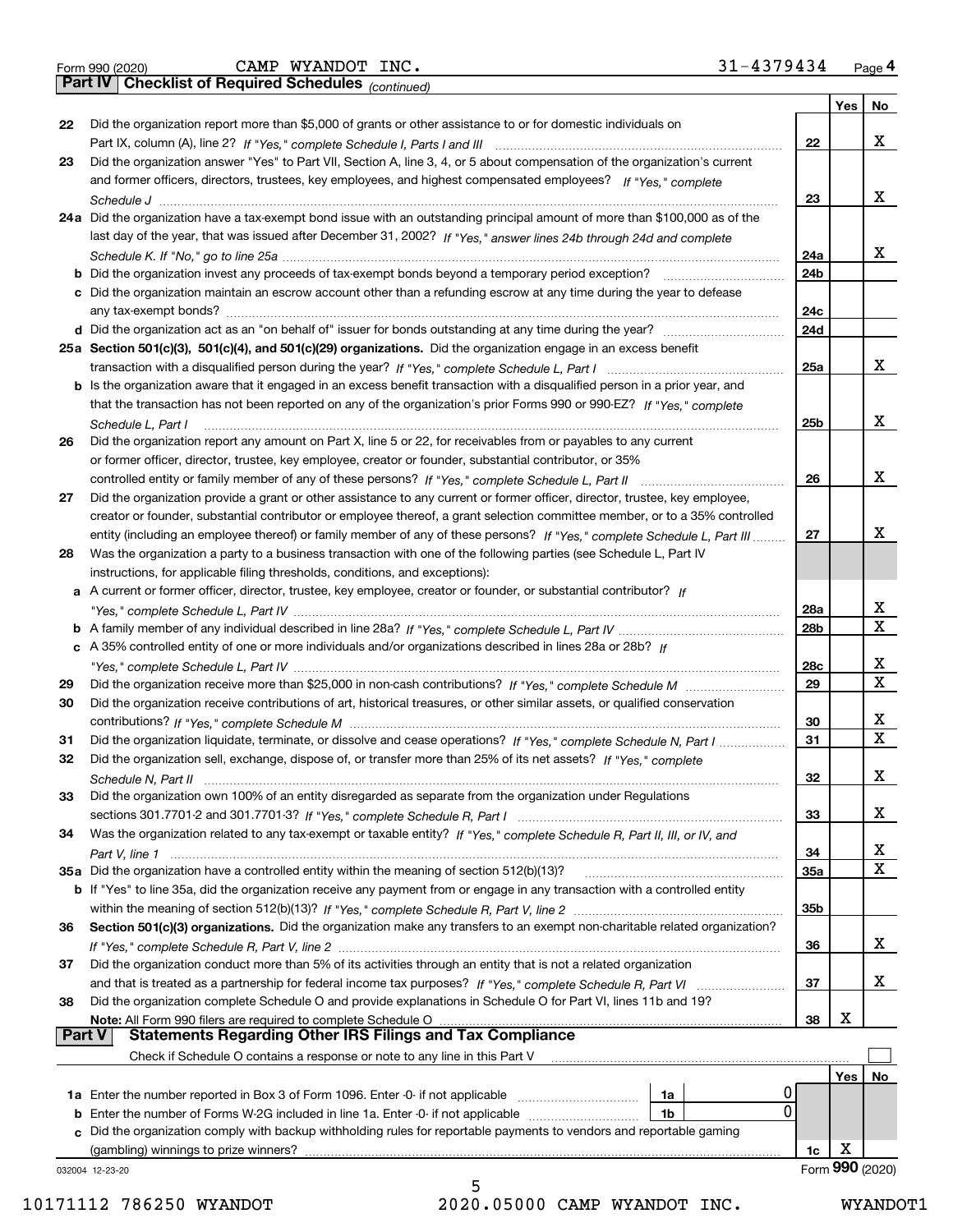| Part V | 31-4379434<br>CAMP WYANDOT INC.<br>Form 990 (2020)<br>Statements Regarding Other IRS Filings and Tax Compliance (continued)                                                                                                                                                                              |                |     | Page 5 |  |  |  |  |  |
|--------|----------------------------------------------------------------------------------------------------------------------------------------------------------------------------------------------------------------------------------------------------------------------------------------------------------|----------------|-----|--------|--|--|--|--|--|
|        |                                                                                                                                                                                                                                                                                                          |                |     |        |  |  |  |  |  |
|        | 2a Enter the number of employees reported on Form W-3, Transmittal of Wage and Tax Statements,                                                                                                                                                                                                           |                | Yes | No     |  |  |  |  |  |
|        | 18<br>2a                                                                                                                                                                                                                                                                                                 |                |     |        |  |  |  |  |  |
|        | filed for the calendar year ending with or within the year covered by this return [11] [11] filed for the calendar year ending with or within the year covered by this return<br><b>b</b> If at least one is reported on line 2a, did the organization file all required federal employment tax returns? | 2 <sub>b</sub> | х   |        |  |  |  |  |  |
|        |                                                                                                                                                                                                                                                                                                          |                |     |        |  |  |  |  |  |
|        | 3a Did the organization have unrelated business gross income of \$1,000 or more during the year?                                                                                                                                                                                                         | 3a             |     | x      |  |  |  |  |  |
|        |                                                                                                                                                                                                                                                                                                          | 3 <sub>b</sub> |     |        |  |  |  |  |  |
|        | 4a At any time during the calendar year, did the organization have an interest in, or a signature or other authority over, a                                                                                                                                                                             |                |     |        |  |  |  |  |  |
|        |                                                                                                                                                                                                                                                                                                          | 4a             |     | х      |  |  |  |  |  |
|        | <b>b</b> If "Yes," enter the name of the foreign country $\blacktriangleright$                                                                                                                                                                                                                           |                |     |        |  |  |  |  |  |
|        | See instructions for filing requirements for FinCEN Form 114, Report of Foreign Bank and Financial Accounts (FBAR).                                                                                                                                                                                      |                |     |        |  |  |  |  |  |
|        | 5a Was the organization a party to a prohibited tax shelter transaction at any time during the tax year?                                                                                                                                                                                                 | 5a             |     | X      |  |  |  |  |  |
|        |                                                                                                                                                                                                                                                                                                          | 5 <sub>b</sub> |     | X      |  |  |  |  |  |
|        |                                                                                                                                                                                                                                                                                                          | 5c             |     |        |  |  |  |  |  |
|        | 6a Does the organization have annual gross receipts that are normally greater than \$100,000, and did the organization solicit                                                                                                                                                                           |                |     |        |  |  |  |  |  |
|        | any contributions that were not tax deductible as charitable contributions?                                                                                                                                                                                                                              | 6a             |     | х      |  |  |  |  |  |
|        | b If "Yes," did the organization include with every solicitation an express statement that such contributions or gifts                                                                                                                                                                                   |                |     |        |  |  |  |  |  |
|        | were not tax deductible?                                                                                                                                                                                                                                                                                 | 6b             |     |        |  |  |  |  |  |
| 7      | Organizations that may receive deductible contributions under section 170(c).                                                                                                                                                                                                                            |                |     |        |  |  |  |  |  |
| a      | Did the organization receive a payment in excess of \$75 made partly as a contribution and partly for goods and services provided to the payor?                                                                                                                                                          | 7a             |     | x      |  |  |  |  |  |
|        | <b>b</b> If "Yes," did the organization notify the donor of the value of the goods or services provided?                                                                                                                                                                                                 | 7b             |     |        |  |  |  |  |  |
|        | c Did the organization sell, exchange, or otherwise dispose of tangible personal property for which it was required                                                                                                                                                                                      |                |     |        |  |  |  |  |  |
|        | to file Form 8282?                                                                                                                                                                                                                                                                                       | 7c             |     | х      |  |  |  |  |  |
|        | 7d<br>d If "Yes," indicate the number of Forms 8282 filed during the year                                                                                                                                                                                                                                |                |     |        |  |  |  |  |  |
| е      | Did the organization receive any funds, directly or indirectly, to pay premiums on a personal benefit contract?                                                                                                                                                                                          | 7e             |     | х      |  |  |  |  |  |
| f      | Did the organization, during the year, pay premiums, directly or indirectly, on a personal benefit contract?                                                                                                                                                                                             | 7f             |     | х      |  |  |  |  |  |
| g      | If the organization received a contribution of qualified intellectual property, did the organization file Form 8899 as required?                                                                                                                                                                         |                |     |        |  |  |  |  |  |
|        | h If the organization received a contribution of cars, boats, airplanes, or other vehicles, did the organization file a Form 1098-C?                                                                                                                                                                     |                |     |        |  |  |  |  |  |
| 8      | Sponsoring organizations maintaining donor advised funds. Did a donor advised fund maintained by the                                                                                                                                                                                                     |                |     |        |  |  |  |  |  |
|        | sponsoring organization have excess business holdings at any time during the year?                                                                                                                                                                                                                       | 8              |     | х      |  |  |  |  |  |
| 9      | Sponsoring organizations maintaining donor advised funds.                                                                                                                                                                                                                                                |                |     |        |  |  |  |  |  |
| а      | Did the sponsoring organization make any taxable distributions under section 4966?                                                                                                                                                                                                                       | 9а             |     | х      |  |  |  |  |  |
|        | <b>b</b> Did the sponsoring organization make a distribution to a donor, donor advisor, or related person?                                                                                                                                                                                               | <b>9b</b>      |     | X      |  |  |  |  |  |
| 10     | Section 501(c)(7) organizations. Enter:                                                                                                                                                                                                                                                                  |                |     |        |  |  |  |  |  |
|        | N/A<br>10a                                                                                                                                                                                                                                                                                               |                |     |        |  |  |  |  |  |
|        | <b>b</b> Gross receipts, included on Form 990, Part VIII, line 12, for public use of club facilities<br>10b                                                                                                                                                                                              |                |     |        |  |  |  |  |  |
| 11     | Section 501(c)(12) organizations. Enter:                                                                                                                                                                                                                                                                 |                |     |        |  |  |  |  |  |
| а      | N/A<br>11a                                                                                                                                                                                                                                                                                               |                |     |        |  |  |  |  |  |
|        | b Gross income from other sources (Do not net amounts due or paid to other sources against                                                                                                                                                                                                               |                |     |        |  |  |  |  |  |
|        | 11 <sub>b</sub>                                                                                                                                                                                                                                                                                          |                |     |        |  |  |  |  |  |
|        | 12a Section 4947(a)(1) non-exempt charitable trusts. Is the organization filing Form 990 in lieu of Form 1041?                                                                                                                                                                                           | 12a            |     |        |  |  |  |  |  |
|        | <b>b</b> If "Yes," enter the amount of tax-exempt interest received or accrued during the year $\ldots \mathbf{N}/\mathbf{A}$<br>12b                                                                                                                                                                     |                |     |        |  |  |  |  |  |
| 13     | Section 501(c)(29) qualified nonprofit health insurance issuers.                                                                                                                                                                                                                                         |                |     |        |  |  |  |  |  |
|        | N/A                                                                                                                                                                                                                                                                                                      | 13a            |     |        |  |  |  |  |  |
|        | Note: See the instructions for additional information the organization must report on Schedule O.                                                                                                                                                                                                        |                |     |        |  |  |  |  |  |
|        | <b>b</b> Enter the amount of reserves the organization is required to maintain by the states in which the                                                                                                                                                                                                |                |     |        |  |  |  |  |  |
|        | 13 <sub>b</sub>                                                                                                                                                                                                                                                                                          |                |     |        |  |  |  |  |  |
|        | 13с                                                                                                                                                                                                                                                                                                      |                |     |        |  |  |  |  |  |
| 14a    | Did the organization receive any payments for indoor tanning services during the tax year?                                                                                                                                                                                                               | 14a            |     | х      |  |  |  |  |  |
|        |                                                                                                                                                                                                                                                                                                          | 14b            |     |        |  |  |  |  |  |
| 15     | Is the organization subject to the section 4960 tax on payment(s) of more than \$1,000,000 in remuneration or                                                                                                                                                                                            |                |     |        |  |  |  |  |  |
|        |                                                                                                                                                                                                                                                                                                          | 15             |     | х      |  |  |  |  |  |
|        | If "Yes," see instructions and file Form 4720, Schedule N.                                                                                                                                                                                                                                               |                |     |        |  |  |  |  |  |
| 16     | Is the organization an educational institution subject to the section 4968 excise tax on net investment income?<br>.                                                                                                                                                                                     | 16             |     | х      |  |  |  |  |  |
|        | If "Yes," complete Form 4720, Schedule O.                                                                                                                                                                                                                                                                |                |     |        |  |  |  |  |  |

Form (2020) **990**

032005 12-23-20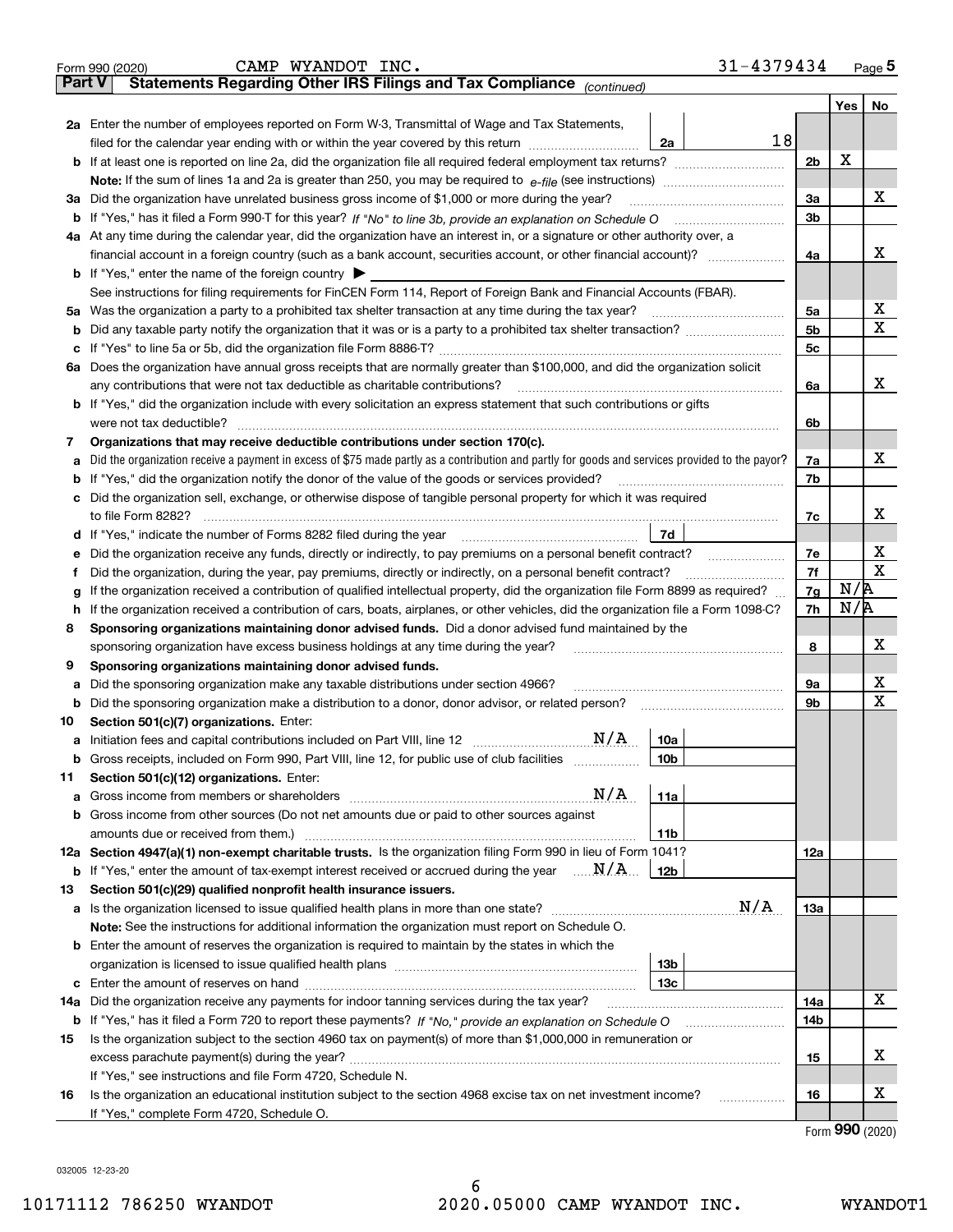|    | Check if Schedule O contains a response or note to any line in this Part VI [11] [12] [12] Check if Schedule O contains a response or note to any line in this Part VI     |                 |          | $\overline{\mathbf{x}}$ |
|----|----------------------------------------------------------------------------------------------------------------------------------------------------------------------------|-----------------|----------|-------------------------|
|    | <b>Section A. Governing Body and Management</b>                                                                                                                            |                 |          |                         |
|    |                                                                                                                                                                            |                 | Yes   No |                         |
|    | <b>1a</b> Enter the number of voting members of the governing body at the end of the tax year<br>1a                                                                        | 9               |          |                         |
|    | If there are material differences in voting rights among members of the governing body, or if the governing                                                                |                 |          |                         |
|    | body delegated broad authority to an executive committee or similar committee, explain on Schedule O.                                                                      |                 |          |                         |
|    | Enter the number of voting members included on line 1a, above, who are independent<br>1b                                                                                   | 9               |          |                         |
| 2  | Did any officer, director, trustee, or key employee have a family relationship or a business relationship with any other                                                   |                 |          |                         |
|    | officer, director, trustee, or key employee?                                                                                                                               | $\mathbf{2}$    |          | х                       |
| 3  | Did the organization delegate control over management duties customarily performed by or under the direct supervision                                                      |                 |          |                         |
|    | of officers, directors, trustees, or key employees to a management company or other person?                                                                                | 3               |          | $\frac{X}{X}$           |
| 4  | Did the organization make any significant changes to its governing documents since the prior Form 990 was filed?                                                           | 4               |          |                         |
| 5  |                                                                                                                                                                            | 5               |          | $\overline{\mathbf{x}}$ |
| 6  | Did the organization have members or stockholders?                                                                                                                         | 6               | X        |                         |
| 7a | Did the organization have members, stockholders, or other persons who had the power to elect or appoint one or                                                             |                 |          |                         |
|    |                                                                                                                                                                            | 7a              | х        |                         |
|    | <b>b</b> Are any governance decisions of the organization reserved to (or subject to approval by) members, stockholders, or                                                |                 |          |                         |
|    | persons other than the governing body?                                                                                                                                     | 7b              | x        |                         |
| 8  | Did the organization contemporaneously document the meetings held or written actions undertaken during the year by the following:                                          |                 |          |                         |
| а  |                                                                                                                                                                            | 8а              | х        |                         |
| b  |                                                                                                                                                                            | 8b              | X        |                         |
| 9  | Is there any officer, director, trustee, or key employee listed in Part VII, Section A, who cannot be reached at the                                                       |                 |          |                         |
|    |                                                                                                                                                                            | 9               |          | x                       |
|    | Section B. Policies (This Section B requests information about policies not required by the Internal Revenue Code.)                                                        |                 |          |                         |
|    |                                                                                                                                                                            |                 | Yes      | No                      |
|    |                                                                                                                                                                            | 10a             |          | X                       |
|    | <b>b</b> If "Yes," did the organization have written policies and procedures governing the activities of such chapters, affiliates,                                        |                 |          |                         |
|    |                                                                                                                                                                            | 10 <sub>b</sub> |          |                         |
|    | 11a Has the organization provided a complete copy of this Form 990 to all members of its governing body before filing the form?                                            | 11a             | x        |                         |
|    | <b>b</b> Describe in Schedule O the process, if any, used by the organization to review this Form 990.                                                                     |                 |          |                         |
|    |                                                                                                                                                                            | 12a             | x        |                         |
| b  |                                                                                                                                                                            | 12 <sub>b</sub> | x        |                         |
|    | c Did the organization regularly and consistently monitor and enforce compliance with the policy? If "Yes," describe                                                       |                 |          |                         |
|    |                                                                                                                                                                            | 12c             | X        |                         |
| 13 | in Schedule O how this was done measured and contained a state of the state of the state of the state of the s                                                             | 13              |          | $\overline{\textbf{X}}$ |
|    | Did the organization have a written document retention and destruction policy? manufactured and the organization have a written document retention and destruction policy? | 14              |          | $\mathbf X$             |
| 14 |                                                                                                                                                                            |                 |          |                         |
| 15 | Did the process for determining compensation of the following persons include a review and approval by independent                                                         |                 |          |                         |
|    | persons, comparability data, and contemporaneous substantiation of the deliberation and decision?                                                                          |                 |          |                         |
|    | a The organization's CEO, Executive Director, or top management official [111] [11] manument material manument                                                             | 15a             | x        |                         |
|    |                                                                                                                                                                            | 15b             | X        |                         |
|    | If "Yes" to line 15a or 15b, describe the process in Schedule O (see instructions).                                                                                        |                 |          |                         |
|    | 16a Did the organization invest in, contribute assets to, or participate in a joint venture or similar arrangement with a                                                  |                 |          |                         |
|    | taxable entity during the year?                                                                                                                                            | 16a             |          | х                       |
|    | b If "Yes," did the organization follow a written policy or procedure requiring the organization to evaluate its participation                                             |                 |          |                         |
|    | in joint venture arrangements under applicable federal tax law, and take steps to safeguard the organization's                                                             |                 |          |                         |
|    |                                                                                                                                                                            | 16b             |          |                         |
|    | <b>Section C. Disclosure</b>                                                                                                                                               |                 |          |                         |
| 17 | List the states with which a copy of this Form 990 is required to be filed $\blacktriangleright$ OH                                                                        |                 |          |                         |
| 18 | Section 6104 requires an organization to make its Forms 1023 (1024 or 1024-A, if applicable), 990, and 990-T (Section 501(c)(3)s only) available                           |                 |          |                         |
|    | for public inspection. Indicate how you made these available. Check all that apply.                                                                                        |                 |          |                         |
|    | $\mid$ $\rm X\mid$ Own website<br>$X$ Another's website<br>$\lfloor X \rfloor$ Upon request<br>Other (explain on Schedule O)                                               |                 |          |                         |
| 19 | Describe on Schedule O whether (and if so, how) the organization made its governing documents, conflict of interest policy, and financial                                  |                 |          |                         |
|    | statements available to the public during the tax year.                                                                                                                    |                 |          |                         |
| 20 | State the name, address, and telephone number of the person who possesses the organization's books and records                                                             |                 |          |                         |
|    | CONNIE COUTELLIER - 614-481-8227                                                                                                                                           |                 |          |                         |
|    | 43214<br>4400 N. HIGH STREET, NO. 413, COLUMBUS,<br>OH                                                                                                                     |                 |          |                         |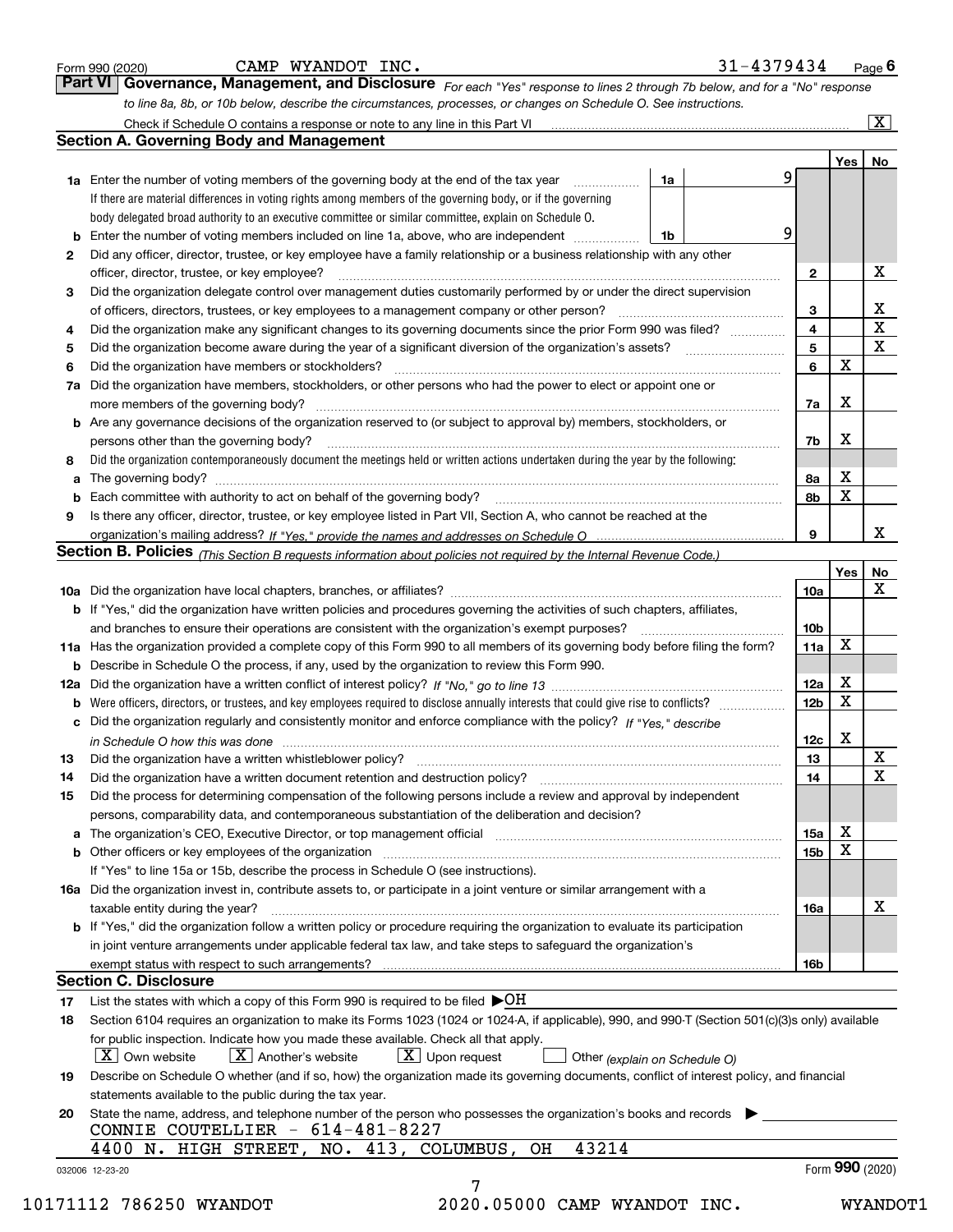| Form 990 (2020)                                                                                                                                            | CAMP WYANDOT INC.                                                            | $31 - 4379434$ | Page . |  |  |  |  |  |  |  |
|------------------------------------------------------------------------------------------------------------------------------------------------------------|------------------------------------------------------------------------------|----------------|--------|--|--|--|--|--|--|--|
| Part VII Compensation of Officers, Directors, Trustees, Key Employees, Highest Compensated                                                                 |                                                                              |                |        |  |  |  |  |  |  |  |
| <b>Employees, and Independent Contractors</b>                                                                                                              |                                                                              |                |        |  |  |  |  |  |  |  |
|                                                                                                                                                            | Check if Schedule O contains a response or note to any line in this Part VII |                |        |  |  |  |  |  |  |  |
| Officers, Directors, Trustees, Key Employees, and Highest Compensated Employees<br>Section A.                                                              |                                                                              |                |        |  |  |  |  |  |  |  |
| 10. Complete this table for all persons required to be listed. Penert compensation for the colondar vear ending with or within the examization's tax vear. |                                                                              |                |        |  |  |  |  |  |  |  |

**1a •** List all of the organization's current officers, directors, trustees (whether individuals or organizations), regardless of amount of compensation. for all persons required to be listed. Report compensation for the calendar year ending with or within the organization's tax ye Enter -0- in columns (D), (E), and (F) if no compensation was paid.

 $\bullet$  List all of the organization's  $\,$ current key employees, if any. See instructions for definition of "key employee."

**•** List the organization's five current highest compensated employees (other than an officer, director, trustee, or key employee) who received reportable compensation (Box 5 of Form W-2 and/or Box 7 of Form 1099-MISC) of more than \$100,000 from the organization and any related organizations.

**•** List all of the organization's former officers, key employees, and highest compensated employees who received more than \$100,000 of reportable compensation from the organization and any related organizations.

**former directors or trustees**  ¥ List all of the organization's that received, in the capacity as a former director or trustee of the organization, more than \$10,000 of reportable compensation from the organization and any related organizations.

See instructions for the order in which to list the persons above.

Check this box if neither the organization nor any related organization compensated any current officer, director, or trustee.  $\mathcal{L}^{\text{max}}$ 

| (A)                      | (B)               | (C)                            |                                         |                                                                  |              |                                  |        | (D)             | (E)                           | (F)                   |              |           |
|--------------------------|-------------------|--------------------------------|-----------------------------------------|------------------------------------------------------------------|--------------|----------------------------------|--------|-----------------|-------------------------------|-----------------------|--------------|-----------|
| Name and title           | Average           |                                | Position<br>(do not check more than one |                                                                  |              |                                  |        | Reportable      | Reportable                    | Estimated             |              |           |
|                          | hours per         |                                |                                         | box, unless person is both an<br>officer and a director/trustee) |              |                                  |        |                 |                               | compensation          | compensation | amount of |
|                          | week<br>(list any |                                |                                         |                                                                  |              |                                  |        | from<br>the     | from related<br>organizations | other<br>compensation |              |           |
|                          | hours for         |                                |                                         |                                                                  |              |                                  |        | organization    | (W-2/1099-MISC)               | from the              |              |           |
|                          | related           |                                |                                         |                                                                  |              |                                  |        | (W-2/1099-MISC) |                               | organization          |              |           |
|                          | organizations     |                                |                                         |                                                                  |              |                                  |        |                 |                               | and related           |              |           |
|                          | below             | Individual trustee or director | Institutional trustee                   |                                                                  | Key employee | Highest compensated<br> employee | Former |                 |                               | organizations         |              |           |
|                          | line)             |                                |                                         | Officer                                                          |              |                                  |        |                 |                               |                       |              |           |
| CONNIE COUTELLIER<br>(1) | 40.00             |                                |                                         |                                                                  |              |                                  |        |                 |                               |                       |              |           |
| EXECUTIVE DIRECTOR       |                   |                                |                                         | X                                                                |              |                                  |        | 40,500.         | 0.                            | 0.                    |              |           |
| (2)<br>SHARON DELAY      | 5.00              |                                |                                         |                                                                  |              |                                  |        |                 |                               |                       |              |           |
| <b>DIRECTOR</b>          |                   | $\mathbf X$                    |                                         |                                                                  |              |                                  |        | 0.              | 0.                            | $\mathbf 0$ .         |              |           |
| ALICE FOELLER<br>(3)     | 5.00              |                                |                                         |                                                                  |              |                                  |        |                 |                               |                       |              |           |
| <b>BOARD CHAIR</b>       |                   | $\mathbf x$                    |                                         | X                                                                |              |                                  |        | 0.              | 0.                            | $0_{.}$               |              |           |
| JAMIE FOLTZ<br>(4)       | 5.00              |                                |                                         |                                                                  |              |                                  |        |                 |                               |                       |              |           |
| <b>DIRECTOR</b>          |                   | $\mathbf x$                    |                                         |                                                                  |              |                                  |        | 0.              | 0.                            | $\mathbf 0$ .         |              |           |
| (5)<br><b>MIKE HADRA</b> | 5.00              |                                |                                         |                                                                  |              |                                  |        |                 |                               |                       |              |           |
| <b>TREASURER</b>         |                   | $\mathbf x$                    |                                         | $\mathbf X$                                                      |              |                                  |        | 0.              | 0.                            | 0.                    |              |           |
| (6)<br>KENDRA MCERLEAN   | 5.00              |                                |                                         |                                                                  |              |                                  |        |                 |                               |                       |              |           |
| <b>DIRECTOR</b>          |                   | $\mathbf X$                    |                                         |                                                                  |              |                                  |        | 0.              | 0.                            | $0_{.}$               |              |           |
| EDWARD PSURNY<br>(7)     | 5.00              |                                |                                         |                                                                  |              |                                  |        |                 |                               |                       |              |           |
| <b>DIRECTOR</b>          |                   | $\mathbf x$                    |                                         |                                                                  |              |                                  |        | 0.              | 0.                            | 0.                    |              |           |
| LINA TAYLOR<br>(8)       | $\overline{5.00}$ |                                |                                         |                                                                  |              |                                  |        |                 |                               |                       |              |           |
| VICE CHAIR               |                   | $\mathbf x$                    |                                         | $\overline{\textbf{X}}$                                          |              |                                  |        | 0.              | 0.                            | 0.                    |              |           |
| NIKKI THOMAS<br>(9)      | 5.00              |                                |                                         |                                                                  |              |                                  |        |                 |                               |                       |              |           |
| <b>SECRETARY</b>         |                   | $\mathbf x$                    |                                         | X                                                                |              |                                  |        | 0.              | 0.                            | 0.                    |              |           |
| (10) VANCE TOPE          | $\overline{5.00}$ |                                |                                         |                                                                  |              |                                  |        |                 |                               |                       |              |           |
| <b>DIRECTOR</b>          |                   | $\mathbf x$                    |                                         |                                                                  |              |                                  |        | 0.              | 0.                            | $0_{.}$               |              |           |
|                          |                   |                                |                                         |                                                                  |              |                                  |        |                 |                               |                       |              |           |
|                          |                   |                                |                                         |                                                                  |              |                                  |        |                 |                               |                       |              |           |
|                          |                   |                                |                                         |                                                                  |              |                                  |        |                 |                               |                       |              |           |
|                          |                   |                                |                                         |                                                                  |              |                                  |        |                 |                               |                       |              |           |
|                          |                   |                                |                                         |                                                                  |              |                                  |        |                 |                               |                       |              |           |
|                          |                   |                                |                                         |                                                                  |              |                                  |        |                 |                               |                       |              |           |
|                          |                   |                                |                                         |                                                                  |              |                                  |        |                 |                               |                       |              |           |
|                          |                   |                                |                                         |                                                                  |              |                                  |        |                 |                               |                       |              |           |
|                          |                   |                                |                                         |                                                                  |              |                                  |        |                 |                               |                       |              |           |
|                          |                   |                                |                                         |                                                                  |              |                                  |        |                 |                               |                       |              |           |
|                          |                   |                                |                                         |                                                                  |              |                                  |        |                 |                               |                       |              |           |
|                          |                   |                                |                                         |                                                                  |              |                                  |        |                 |                               |                       |              |           |

8

032007 12-23-20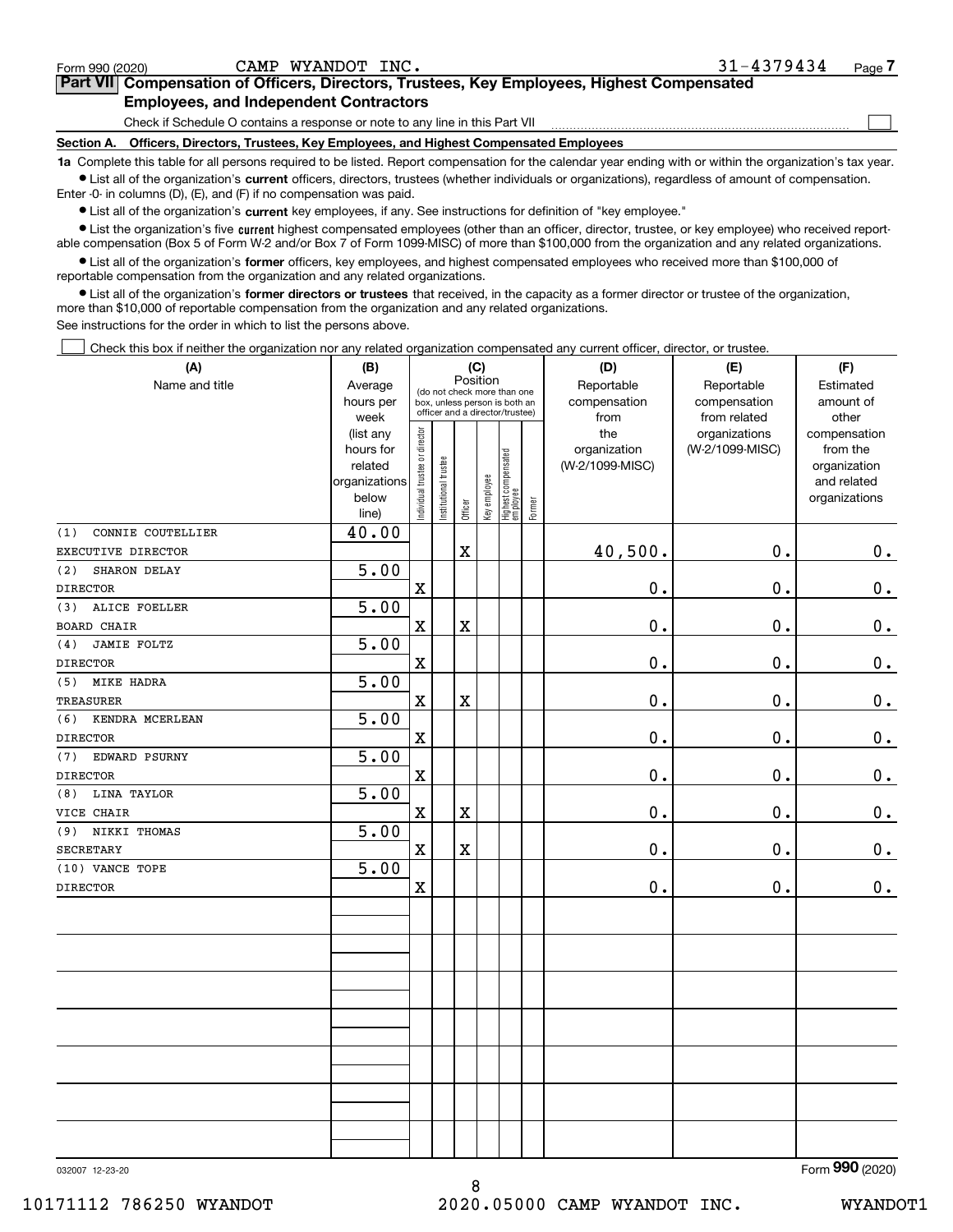|              | CAMP WYANDOT INC.<br>Form 990 (2020)                                                                                                                                                                                                                   |                                            |                                |                        |                 |              |                                                                                                 |        |                                                                  | 31-4379434                                                                            |                             |                     |                                                                    | Page 8                      |
|--------------|--------------------------------------------------------------------------------------------------------------------------------------------------------------------------------------------------------------------------------------------------------|--------------------------------------------|--------------------------------|------------------------|-----------------|--------------|-------------------------------------------------------------------------------------------------|--------|------------------------------------------------------------------|---------------------------------------------------------------------------------------|-----------------------------|---------------------|--------------------------------------------------------------------|-----------------------------|
|              | <b>Part VII</b><br>Section A. Officers, Directors, Trustees, Key Employees, and Highest Compensated Employees (continued)                                                                                                                              |                                            |                                |                        |                 |              |                                                                                                 |        |                                                                  |                                                                                       |                             |                     |                                                                    |                             |
|              | (B)<br>(A)<br>Average<br>Name and title<br>hours per<br>week<br>(list any<br>hours for                                                                                                                                                                 |                                            |                                |                        | (C)<br>Position |              | (do not check more than one<br>box, unless person is both an<br>officer and a director/trustee) |        | (D)<br>Reportable<br>compensation<br>from<br>the<br>organization | (E)<br>Reportable<br>compensation<br>from related<br>organizations<br>(W-2/1099-MISC) |                             |                     | (F)<br>Estimated<br>amount of<br>other<br>compensation<br>from the |                             |
|              |                                                                                                                                                                                                                                                        | related<br>organizations<br>below<br>line) | Individual trustee or director | In stitutional trustee | Officer         | Key employee | Highest compensated<br>employee                                                                 | Former | (W-2/1099-MISC)                                                  |                                                                                       |                             |                     | organization<br>and related<br>organizations                       |                             |
|              |                                                                                                                                                                                                                                                        |                                            |                                |                        |                 |              |                                                                                                 |        |                                                                  |                                                                                       |                             |                     |                                                                    |                             |
|              |                                                                                                                                                                                                                                                        |                                            |                                |                        |                 |              |                                                                                                 |        |                                                                  |                                                                                       |                             |                     |                                                                    |                             |
|              |                                                                                                                                                                                                                                                        |                                            |                                |                        |                 |              |                                                                                                 |        |                                                                  |                                                                                       |                             |                     |                                                                    |                             |
|              | 1b Subtotal<br>c Total from continuation sheets to Part VII, Section A manufactured in the Total from continuum                                                                                                                                        |                                            |                                |                        |                 |              |                                                                                                 |        | 40,500.<br>$\overline{0}$ .                                      |                                                                                       | 0.<br>$\overline{0}$ .      |                     |                                                                    | 0.<br>0.                    |
| $\mathbf{2}$ | d Total (add lines 1b and 1c)<br>Total number of individuals (including but not limited to those listed above) who received more than \$100,000 of reportable<br>compensation from the organization $\blacktriangleright$                              |                                            |                                |                        |                 |              |                                                                                                 |        | 40,500.                                                          |                                                                                       | $\overline{\mathfrak{o}}$ . |                     | Yes                                                                | $\overline{0}$ .<br>0<br>No |
| 3<br>4       | Did the organization list any former officer, director, trustee, key employee, or highest compensated employee on<br>For any individual listed on line 1a, is the sum of reportable compensation and other compensation from the organization          |                                            |                                |                        |                 |              |                                                                                                 |        |                                                                  |                                                                                       |                             | 3                   |                                                                    | х                           |
| 5            | Did any person listed on line 1a receive or accrue compensation from any unrelated organization or individual for services                                                                                                                             |                                            |                                |                        |                 |              |                                                                                                 |        |                                                                  |                                                                                       |                             | 4                   |                                                                    | х<br>x                      |
|              | <b>Section B. Independent Contractors</b>                                                                                                                                                                                                              |                                            |                                |                        |                 |              |                                                                                                 |        |                                                                  |                                                                                       |                             | 5                   |                                                                    |                             |
| 1            | Complete this table for your five highest compensated independent contractors that received more than \$100,000 of compensation from<br>the organization. Report compensation for the calendar year ending with or within the organization's tax year. |                                            |                                |                        |                 |              |                                                                                                 |        |                                                                  |                                                                                       |                             |                     |                                                                    |                             |
|              | (A)<br>Name and business address                                                                                                                                                                                                                       |                                            |                                | <b>NONE</b>            |                 |              |                                                                                                 |        | (B)<br>Description of services                                   |                                                                                       |                             | (C)<br>Compensation |                                                                    |                             |
|              |                                                                                                                                                                                                                                                        |                                            |                                |                        |                 |              |                                                                                                 |        |                                                                  |                                                                                       |                             |                     |                                                                    |                             |
|              |                                                                                                                                                                                                                                                        |                                            |                                |                        |                 |              |                                                                                                 |        |                                                                  |                                                                                       |                             |                     |                                                                    |                             |
| 2            | Total number of independent contractors (including but not limited to those listed above) who received more than<br>\$100,000 of compensation from the organization                                                                                    |                                            |                                |                        |                 | 0            |                                                                                                 |        |                                                                  |                                                                                       |                             |                     |                                                                    |                             |
|              |                                                                                                                                                                                                                                                        |                                            |                                |                        |                 |              |                                                                                                 |        |                                                                  |                                                                                       |                             | Form 990 (2020)     |                                                                    |                             |

032008 12-23-20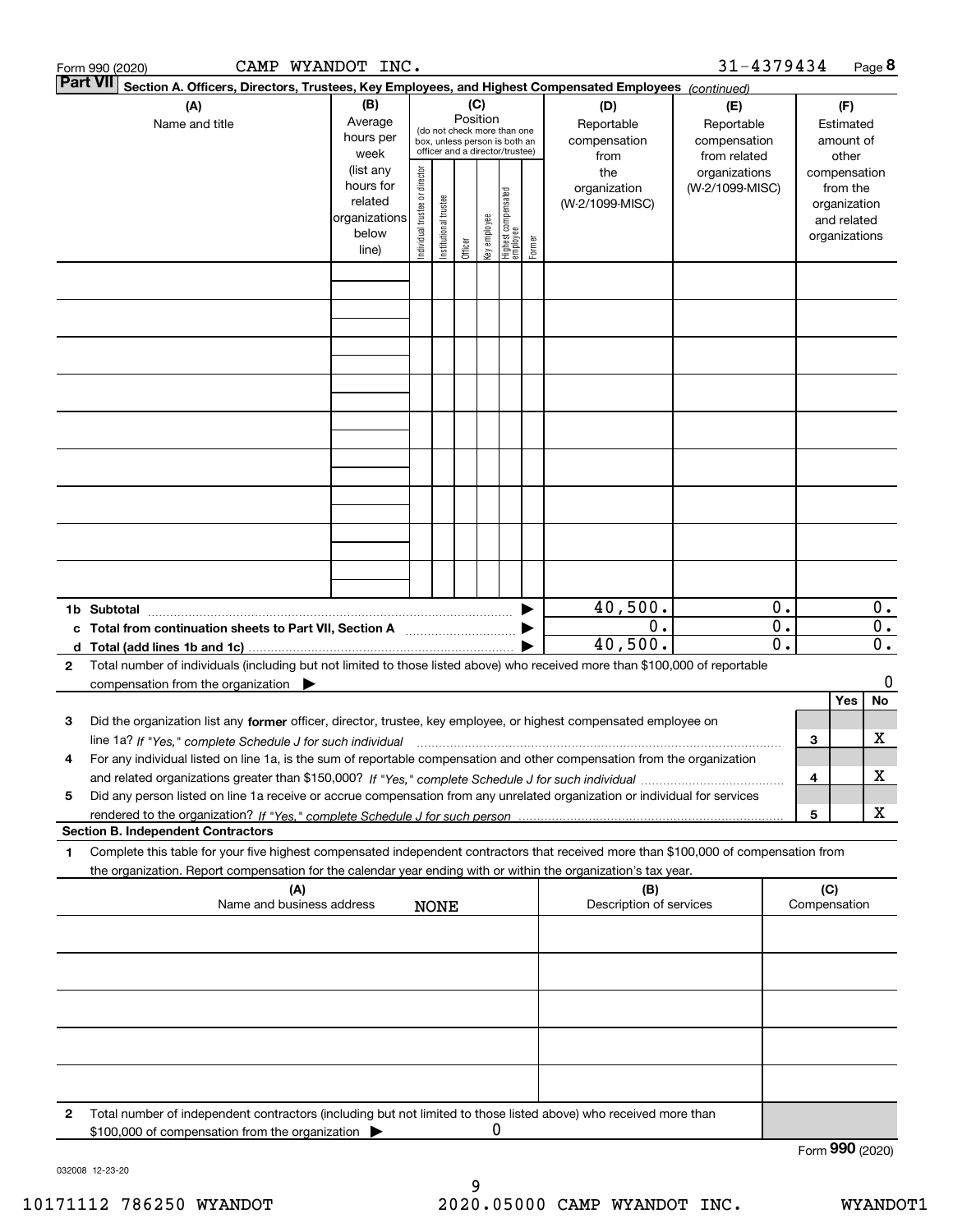|                                                           | <b>Part VIII</b> | <b>Statement of Revenue</b>                                                                                                                                        |                                                        |                       |               |                                              |                                                 |                                                                 |
|-----------------------------------------------------------|------------------|--------------------------------------------------------------------------------------------------------------------------------------------------------------------|--------------------------------------------------------|-----------------------|---------------|----------------------------------------------|-------------------------------------------------|-----------------------------------------------------------------|
|                                                           |                  | Check if Schedule O contains a response or note to any line in this Part VIII                                                                                      |                                                        |                       |               |                                              |                                                 |                                                                 |
|                                                           |                  |                                                                                                                                                                    |                                                        |                       | Total revenue | (B)<br>Related or exempt<br>function revenue | $\overline{C}$<br>Unrelated<br>business revenue | (D)<br>Revenue excluded<br>from tax under<br>sections 512 - 514 |
|                                                           |                  | 1 a Federated campaigns                                                                                                                                            | 1a                                                     |                       |               |                                              |                                                 |                                                                 |
| Contributions, Gifts, Grants<br>and Other Similar Amounts | b                | Membership dues                                                                                                                                                    | 1 <sub>b</sub><br>$\ldots \ldots \ldots \ldots \ldots$ | $\overline{740}$ .    |               |                                              |                                                 |                                                                 |
|                                                           | c                | Fundraising events                                                                                                                                                 | 1 <sub>c</sub>                                         |                       |               |                                              |                                                 |                                                                 |
|                                                           | d                | Related organizations                                                                                                                                              | 1 <sub>d</sub>                                         |                       |               |                                              |                                                 |                                                                 |
|                                                           |                  | Government grants (contributions)                                                                                                                                  | 1e                                                     | 17,500.               |               |                                              |                                                 |                                                                 |
|                                                           |                  | All other contributions, gifts, grants, and                                                                                                                        |                                                        |                       |               |                                              |                                                 |                                                                 |
|                                                           |                  | similar amounts not included above                                                                                                                                 | 1f                                                     | 166,383.              |               |                                              |                                                 |                                                                 |
|                                                           |                  | Noncash contributions included in lines 1a-1f                                                                                                                      | $1g$ \$                                                |                       |               |                                              |                                                 |                                                                 |
|                                                           |                  |                                                                                                                                                                    |                                                        | <b>Business Code</b>  | 184,623.      |                                              |                                                 |                                                                 |
|                                                           |                  | PROGRAM FEES/CAMP FEES                                                                                                                                             |                                                        | 624110                | 169,863.      | 169,863.                                     |                                                 |                                                                 |
|                                                           | 2a<br>b          |                                                                                                                                                                    |                                                        |                       |               |                                              |                                                 |                                                                 |
|                                                           | c                | the contract of the contract of the contract of the contract of the                                                                                                |                                                        |                       |               |                                              |                                                 |                                                                 |
|                                                           | d                | the contract of the contract of the contract of the contract of the contract of<br>the contract of the contract of the contract of the contract of the contract of |                                                        |                       |               |                                              |                                                 |                                                                 |
| Program Service<br>Revenue                                |                  |                                                                                                                                                                    |                                                        |                       |               |                                              |                                                 |                                                                 |
|                                                           | f                | All other program service revenue                                                                                                                                  |                                                        |                       |               |                                              |                                                 |                                                                 |
|                                                           |                  |                                                                                                                                                                    |                                                        | $\blacktriangleright$ | 169,863.      |                                              |                                                 |                                                                 |
|                                                           | 3                | Investment income (including dividends, interest, and                                                                                                              |                                                        |                       |               |                                              |                                                 |                                                                 |
|                                                           |                  |                                                                                                                                                                    |                                                        |                       | 450.          |                                              |                                                 | 450.                                                            |
|                                                           | 4                | Income from investment of tax-exempt bond proceeds                                                                                                                 |                                                        |                       |               |                                              |                                                 |                                                                 |
|                                                           | 5                |                                                                                                                                                                    |                                                        |                       |               |                                              |                                                 |                                                                 |
|                                                           |                  |                                                                                                                                                                    | (i) Real                                               | (ii) Personal         |               |                                              |                                                 |                                                                 |
|                                                           | 6а               | Gross rents<br>.                                                                                                                                                   | 6a                                                     |                       |               |                                              |                                                 |                                                                 |
|                                                           | b                | Less: rental expenses                                                                                                                                              | 6b                                                     |                       |               |                                              |                                                 |                                                                 |
|                                                           | c                | Rental income or (loss)                                                                                                                                            | 6с                                                     |                       |               |                                              |                                                 |                                                                 |
|                                                           | d                | Net rental income or (loss)<br>7 a Gross amount from sales of                                                                                                      | (i) Securities                                         | (ii) Other            |               |                                              |                                                 |                                                                 |
|                                                           |                  | assets other than inventory                                                                                                                                        | 7a                                                     |                       |               |                                              |                                                 |                                                                 |
|                                                           |                  | <b>b</b> Less: cost or other basis                                                                                                                                 |                                                        |                       |               |                                              |                                                 |                                                                 |
|                                                           |                  | and sales expenses                                                                                                                                                 | 7b                                                     |                       |               |                                              |                                                 |                                                                 |
|                                                           |                  | c Gain or (loss)                                                                                                                                                   | 7c                                                     |                       |               |                                              |                                                 |                                                                 |
| Revenue                                                   |                  |                                                                                                                                                                    |                                                        |                       |               |                                              |                                                 |                                                                 |
|                                                           |                  | 8 a Gross income from fundraising events (not                                                                                                                      |                                                        |                       |               |                                              |                                                 |                                                                 |
| <b>Other</b>                                              |                  | including $$$                                                                                                                                                      | _________________________ of                           |                       |               |                                              |                                                 |                                                                 |
|                                                           |                  | contributions reported on line 1c). See                                                                                                                            |                                                        |                       |               |                                              |                                                 |                                                                 |
|                                                           |                  |                                                                                                                                                                    |                                                        | 1,335.<br>8a          |               |                                              |                                                 |                                                                 |
|                                                           |                  | <b>b</b> Less: direct expenses                                                                                                                                     |                                                        | 1,948.<br>8b          |               |                                              |                                                 |                                                                 |
|                                                           |                  | c Net income or (loss) from fundraising events                                                                                                                     |                                                        |                       | $-613.$       |                                              |                                                 | $-613.$                                                         |
|                                                           |                  | 9 a Gross income from gaming activities. See                                                                                                                       |                                                        |                       |               |                                              |                                                 |                                                                 |
|                                                           |                  |                                                                                                                                                                    |                                                        | 9a                    |               |                                              |                                                 |                                                                 |
|                                                           |                  | <b>b</b> Less: direct expenses                                                                                                                                     |                                                        | 9 <sub>b</sub>        |               |                                              |                                                 |                                                                 |
|                                                           |                  | c Net income or (loss) from gaming activities<br>10 a Gross sales of inventory, less returns                                                                       |                                                        |                       |               |                                              |                                                 |                                                                 |
|                                                           |                  |                                                                                                                                                                    |                                                        | 10a                   |               |                                              |                                                 |                                                                 |
|                                                           |                  | <b>b</b> Less: cost of goods sold                                                                                                                                  |                                                        | 10b                   |               |                                              |                                                 |                                                                 |
|                                                           |                  | c Net income or (loss) from sales of inventory                                                                                                                     |                                                        |                       |               |                                              |                                                 |                                                                 |
|                                                           |                  |                                                                                                                                                                    |                                                        | <b>Business Code</b>  |               |                                              |                                                 |                                                                 |
|                                                           |                  | 11 a INSURANCE CLAIM                                                                                                                                               |                                                        | 900099                | 17,551.       | 17,551.                                      |                                                 |                                                                 |
|                                                           |                  | <b>b WORKERS COMP REBATE</b>                                                                                                                                       |                                                        | 900099                | 15,817.       |                                              |                                                 | 15,817.                                                         |
|                                                           | c                |                                                                                                                                                                    |                                                        |                       |               |                                              |                                                 |                                                                 |
| Miscellaneous<br>Revenue                                  |                  |                                                                                                                                                                    |                                                        |                       |               |                                              |                                                 |                                                                 |
|                                                           |                  |                                                                                                                                                                    |                                                        | ▶                     | 33,368.       |                                              |                                                 |                                                                 |
|                                                           | 12               |                                                                                                                                                                    |                                                        |                       | 387,691.      | 187,414.                                     | 0.                                              | 15,654.                                                         |
|                                                           | 032009 12-23-20  |                                                                                                                                                                    |                                                        |                       |               |                                              |                                                 | Form 990 (2020)                                                 |

Form 990 (2020) Page

CAMP WYANDOT INC. 31-4379434

032009 12-23-20

10 10171112 786250 WYANDOT 2020.05000 CAMP WYANDOT INC. WYANDOT1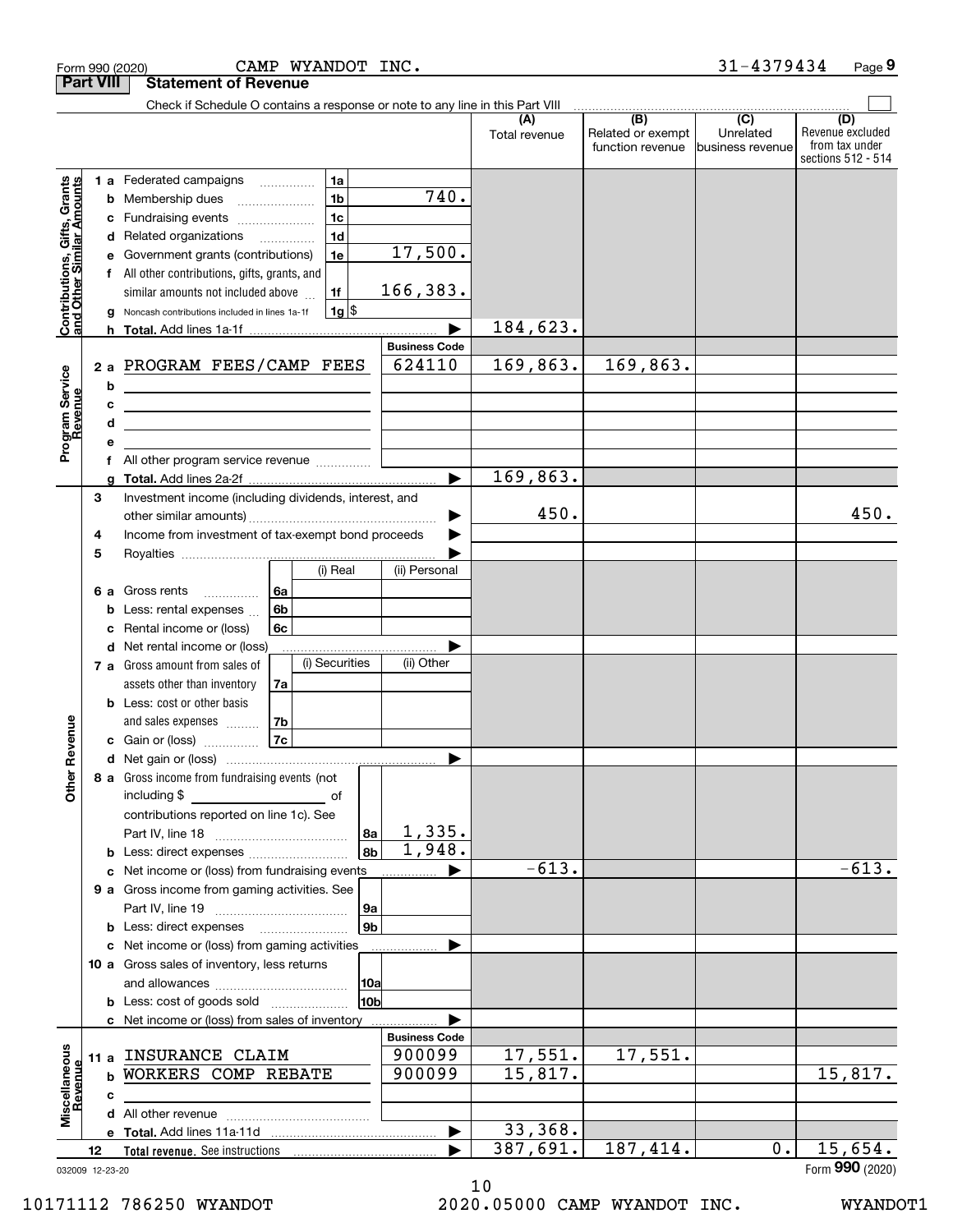Form 990 (2020) Page **Part IX Statement of Functional Expenses** CAMP WYANDOT INC.

|              | Section 501(c)(3) and 501(c)(4) organizations must complete all columns. All other organizations must complete column (A).                                 |                          |                                    |                                           |                                |
|--------------|------------------------------------------------------------------------------------------------------------------------------------------------------------|--------------------------|------------------------------------|-------------------------------------------|--------------------------------|
|              | Check if Schedule O contains a response or note to any line in this Part IX                                                                                |                          |                                    |                                           |                                |
|              | Do not include amounts reported on lines 6b,<br>7b, 8b, 9b, and 10b of Part VIII.                                                                          | (A)<br>Total expenses    | (B)<br>Program service<br>expenses | (C)<br>Management and<br>general expenses | (D)<br>Fundraising<br>expenses |
| 1.           | Grants and other assistance to domestic organizations                                                                                                      |                          |                                    |                                           |                                |
|              | and domestic governments. See Part IV, line 21<br>$\ddotsc$                                                                                                | 100.                     | 100.                               |                                           |                                |
| $\mathbf{2}$ | Grants and other assistance to domestic                                                                                                                    |                          |                                    |                                           |                                |
|              | individuals. See Part IV, line 22                                                                                                                          |                          |                                    |                                           |                                |
| 3            | Grants and other assistance to foreign                                                                                                                     |                          |                                    |                                           |                                |
|              | organizations, foreign governments, and foreign                                                                                                            |                          |                                    |                                           |                                |
|              | individuals. See Part IV, lines 15 and 16                                                                                                                  |                          |                                    |                                           |                                |
| 4            | Benefits paid to or for members                                                                                                                            |                          |                                    |                                           |                                |
| 5            | Compensation of current officers, directors,                                                                                                               |                          |                                    |                                           |                                |
|              | trustees, and key employees                                                                                                                                |                          |                                    |                                           |                                |
| 6            | Compensation not included above to disqualified                                                                                                            |                          |                                    |                                           |                                |
|              | persons (as defined under section 4958(f)(1)) and                                                                                                          |                          |                                    |                                           |                                |
|              | persons described in section 4958(c)(3)(B)                                                                                                                 |                          |                                    |                                           |                                |
| 7            |                                                                                                                                                            | 153,971.                 | 131,754.                           | 22, 217.                                  |                                |
| 8            | Pension plan accruals and contributions (include                                                                                                           |                          |                                    |                                           |                                |
|              | section 401(k) and 403(b) employer contributions)                                                                                                          |                          |                                    |                                           |                                |
| 9            |                                                                                                                                                            | $\frac{2,736}{10,920}$ . | 430.                               | 2,306.                                    |                                |
| 10           |                                                                                                                                                            |                          | 8,983.                             | 1,937.                                    |                                |
| 11           | Fees for services (nonemployees):                                                                                                                          |                          |                                    |                                           |                                |
| a            |                                                                                                                                                            |                          |                                    |                                           |                                |
| b            |                                                                                                                                                            | $\overline{24,698}$ .    |                                    | 24,698.                                   |                                |
| c            |                                                                                                                                                            | 7,675.                   |                                    | 7,675.                                    |                                |
| d            |                                                                                                                                                            |                          |                                    |                                           |                                |
| е            | Professional fundraising services. See Part IV, line 17                                                                                                    |                          |                                    |                                           |                                |
| f            | Investment management fees                                                                                                                                 |                          |                                    |                                           |                                |
| g            | Other. (If line 11g amount exceeds 10% of line 25,                                                                                                         |                          |                                    |                                           |                                |
|              | column (A) amount, list line 11g expenses on Sch 0.)                                                                                                       | 10,388.                  | 8,764.                             | $\frac{1,624}{699}$ .                     |                                |
| 12           |                                                                                                                                                            | 1,477.                   | 778.                               |                                           |                                |
| 13           |                                                                                                                                                            | 6,481.                   | 874.                               | 5,607.                                    |                                |
| 14           |                                                                                                                                                            | $\overline{1,270}$ .     |                                    | 1,270.                                    |                                |
| 15           |                                                                                                                                                            |                          |                                    |                                           |                                |
| 16           |                                                                                                                                                            | 66,847.                  | 56,297.                            | 10,550.                                   |                                |
| 17           |                                                                                                                                                            | 6,398.                   | $\overline{5,992}$ .               | 406.                                      |                                |
|              | Payments of travel or entertainment expenses                                                                                                               |                          |                                    |                                           |                                |
|              | for any federal, state, or local public officials                                                                                                          | $\overline{101}$ .       | 94.                                | 7.                                        |                                |
| 19           | Conferences, conventions, and meetings                                                                                                                     |                          |                                    |                                           |                                |
| 20           | Interest                                                                                                                                                   |                          |                                    |                                           |                                |
| 21           |                                                                                                                                                            | $\overline{24,095}$ .    | $\overline{24,095}$ .              |                                           |                                |
| 22           | Depreciation, depletion, and amortization                                                                                                                  |                          |                                    |                                           |                                |
| 23           | Insurance<br>Other expenses. Itemize expenses not covered                                                                                                  |                          |                                    |                                           |                                |
| 24           | above (List miscellaneous expenses on line 24e. If<br>line 24e amount exceeds 10% of line 25, column (A)<br>amount, list line 24e expenses on Schedule O.) |                          |                                    |                                           |                                |
| a            | <b>SUPPLIES</b>                                                                                                                                            | 36, 543.                 | 35,137.                            | 1,406.                                    |                                |
| b            | <b>BANK CHARGES</b>                                                                                                                                        | 6,780.                   |                                    | 6,780.                                    |                                |
|              | DUES AND SUBSCRIPTIONS                                                                                                                                     | $\overline{1,549}$ .     | 1,299.                             | 250.                                      |                                |
| d            | <b>AWARDS</b>                                                                                                                                              | 414.                     | 414.                               |                                           |                                |
|              | e All other expenses                                                                                                                                       |                          |                                    |                                           |                                |
| 25           | Total functional expenses. Add lines 1 through 24e                                                                                                         | 362,443.                 | 275,011.                           | 87,432.                                   | 0.                             |
| 26           | Joint costs. Complete this line only if the organization                                                                                                   |                          |                                    |                                           |                                |
|              | reported in column (B) joint costs from a combined                                                                                                         |                          |                                    |                                           |                                |
|              | educational campaign and fundraising solicitation.                                                                                                         |                          |                                    |                                           |                                |

032010 12-23-20

Check here  $\blacktriangleright$ 

Check here  $\bullet$  if following SOP 98-2 (ASC 958-720)

11 10171112 786250 WYANDOT 2020.05000 CAMP WYANDOT INC. WYANDOT1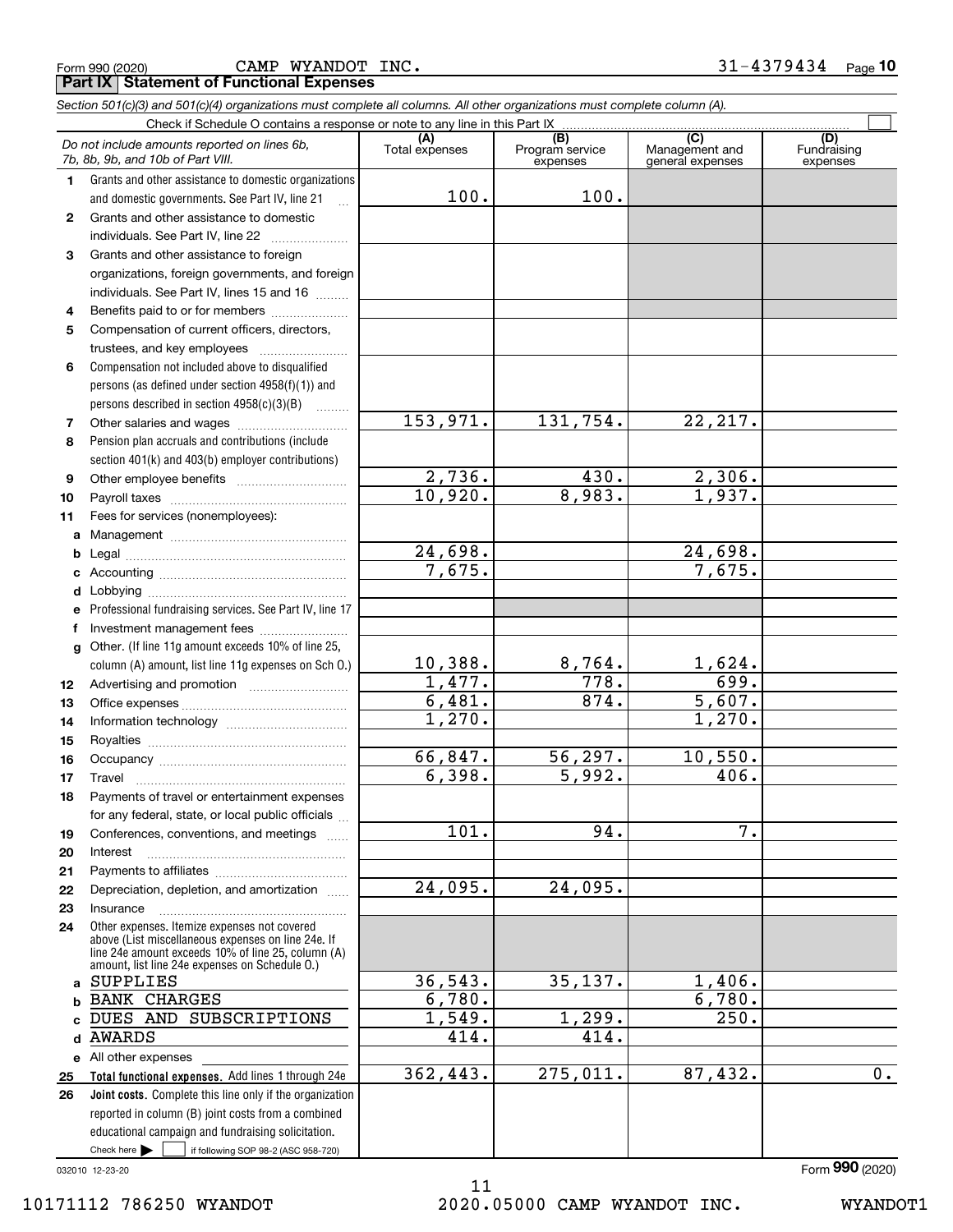L,

### Form 990 (2020) CAMP WYANDOT INC 3 $1\text{--}4379434 Page$ **Part X Balance Sheet**

| 45,645.<br>52,823.<br>1<br>1<br>$\mathbf{2}$<br>2<br>3<br>з<br>4<br>4<br>5<br>Loans and other receivables from any current or former officer, director,<br>trustee, key employee, creator or founder, substantial contributor, or 35%<br>5<br>controlled entity or family member of any of these persons<br>Loans and other receivables from other disqualified persons (as defined<br>6<br>under section $4958(f)(1)$ , and persons described in section $4958(c)(3)(B)$<br>6<br>$\overline{7}$<br>7<br>Assets<br>8<br>8<br>408.<br>9<br>9<br>Prepaid expenses and deferred charges<br>10a Land, buildings, and equipment: cost or other<br>653,897.<br>basis. Complete Part VI of Schedule D  10a<br>338,003.<br>299,428.<br>10 <sub>c</sub><br>b<br>11<br>11<br>12<br>12<br>13<br>13<br>14<br>14<br>15<br>15<br>345,481.<br>16<br>16<br>5,872.<br>3,980.<br>17<br>17<br>18<br>18<br>19<br>19<br>Deferred revenue manual contracts and contracts are contracted and contract and contract are contracted and contract are contracted and contract are contracted and contract are contracted and contract are contracted and co<br>20<br>20<br>21<br>Escrow or custodial account liability. Complete Part IV of Schedule D<br>21<br>1.1.1.1.1.1.1.1.1.1<br>Loans and other payables to any current or former officer, director,<br>22<br>Liabilities<br>trustee, key employee, creator or founder, substantial contributor, or 35%<br>controlled entity or family member of any of these persons<br>22<br>23<br>Secured mortgages and notes payable to unrelated third parties<br>23<br>24<br>24<br>25<br>Other liabilities (including federal income tax, payables to related third<br>parties, and other liabilities not included on lines 17-24). Complete Part X<br>25<br>of Schedule D<br>5,872.<br>3,980.<br>26<br>26<br>Organizations that follow FASB ASC 958, check here $\blacktriangleright \boxed{X}$<br>Net Assets or Fund Balances<br>and complete lines 27, 28, 32, and 33.<br>325,949.<br>325, 251.<br>27<br>Net assets without donor restrictions<br>27<br>39,606.<br>13,660.<br>28<br>28<br>Net assets with donor restrictions<br>Organizations that do not follow FASB ASC 958, check here $\blacktriangleright$<br>and complete lines 29 through 33.<br>29<br>29<br>Paid-in or capital surplus, or land, building, or equipment fund<br>30<br>30<br>Retained earnings, endowment, accumulated income, or other funds<br>31<br>31<br>339,609.<br>364,857.<br>32<br>32<br>Total net assets or fund balances<br>345,481.<br>368,837.<br>33<br>33 |  |  |  |  | (A)<br>Beginning of year | (B)<br>End of year |
|---------------------------------------------------------------------------------------------------------------------------------------------------------------------------------------------------------------------------------------------------------------------------------------------------------------------------------------------------------------------------------------------------------------------------------------------------------------------------------------------------------------------------------------------------------------------------------------------------------------------------------------------------------------------------------------------------------------------------------------------------------------------------------------------------------------------------------------------------------------------------------------------------------------------------------------------------------------------------------------------------------------------------------------------------------------------------------------------------------------------------------------------------------------------------------------------------------------------------------------------------------------------------------------------------------------------------------------------------------------------------------------------------------------------------------------------------------------------------------------------------------------------------------------------------------------------------------------------------------------------------------------------------------------------------------------------------------------------------------------------------------------------------------------------------------------------------------------------------------------------------------------------------------------------------------------------------------------------------------------------------------------------------------------------------------------------------------------------------------------------------------------------------------------------------------------------------------------------------------------------------------------------------------------------------------------------------------------------------------------------------------------------------------------------------------------------------------------------------------------------------------------------------------------------------------------------|--|--|--|--|--------------------------|--------------------|
|                                                                                                                                                                                                                                                                                                                                                                                                                                                                                                                                                                                                                                                                                                                                                                                                                                                                                                                                                                                                                                                                                                                                                                                                                                                                                                                                                                                                                                                                                                                                                                                                                                                                                                                                                                                                                                                                                                                                                                                                                                                                                                                                                                                                                                                                                                                                                                                                                                                                                                                                                                     |  |  |  |  |                          |                    |
|                                                                                                                                                                                                                                                                                                                                                                                                                                                                                                                                                                                                                                                                                                                                                                                                                                                                                                                                                                                                                                                                                                                                                                                                                                                                                                                                                                                                                                                                                                                                                                                                                                                                                                                                                                                                                                                                                                                                                                                                                                                                                                                                                                                                                                                                                                                                                                                                                                                                                                                                                                     |  |  |  |  |                          |                    |
|                                                                                                                                                                                                                                                                                                                                                                                                                                                                                                                                                                                                                                                                                                                                                                                                                                                                                                                                                                                                                                                                                                                                                                                                                                                                                                                                                                                                                                                                                                                                                                                                                                                                                                                                                                                                                                                                                                                                                                                                                                                                                                                                                                                                                                                                                                                                                                                                                                                                                                                                                                     |  |  |  |  |                          |                    |
|                                                                                                                                                                                                                                                                                                                                                                                                                                                                                                                                                                                                                                                                                                                                                                                                                                                                                                                                                                                                                                                                                                                                                                                                                                                                                                                                                                                                                                                                                                                                                                                                                                                                                                                                                                                                                                                                                                                                                                                                                                                                                                                                                                                                                                                                                                                                                                                                                                                                                                                                                                     |  |  |  |  |                          |                    |
|                                                                                                                                                                                                                                                                                                                                                                                                                                                                                                                                                                                                                                                                                                                                                                                                                                                                                                                                                                                                                                                                                                                                                                                                                                                                                                                                                                                                                                                                                                                                                                                                                                                                                                                                                                                                                                                                                                                                                                                                                                                                                                                                                                                                                                                                                                                                                                                                                                                                                                                                                                     |  |  |  |  |                          |                    |
|                                                                                                                                                                                                                                                                                                                                                                                                                                                                                                                                                                                                                                                                                                                                                                                                                                                                                                                                                                                                                                                                                                                                                                                                                                                                                                                                                                                                                                                                                                                                                                                                                                                                                                                                                                                                                                                                                                                                                                                                                                                                                                                                                                                                                                                                                                                                                                                                                                                                                                                                                                     |  |  |  |  |                          |                    |
|                                                                                                                                                                                                                                                                                                                                                                                                                                                                                                                                                                                                                                                                                                                                                                                                                                                                                                                                                                                                                                                                                                                                                                                                                                                                                                                                                                                                                                                                                                                                                                                                                                                                                                                                                                                                                                                                                                                                                                                                                                                                                                                                                                                                                                                                                                                                                                                                                                                                                                                                                                     |  |  |  |  |                          |                    |
|                                                                                                                                                                                                                                                                                                                                                                                                                                                                                                                                                                                                                                                                                                                                                                                                                                                                                                                                                                                                                                                                                                                                                                                                                                                                                                                                                                                                                                                                                                                                                                                                                                                                                                                                                                                                                                                                                                                                                                                                                                                                                                                                                                                                                                                                                                                                                                                                                                                                                                                                                                     |  |  |  |  |                          |                    |
|                                                                                                                                                                                                                                                                                                                                                                                                                                                                                                                                                                                                                                                                                                                                                                                                                                                                                                                                                                                                                                                                                                                                                                                                                                                                                                                                                                                                                                                                                                                                                                                                                                                                                                                                                                                                                                                                                                                                                                                                                                                                                                                                                                                                                                                                                                                                                                                                                                                                                                                                                                     |  |  |  |  |                          |                    |
|                                                                                                                                                                                                                                                                                                                                                                                                                                                                                                                                                                                                                                                                                                                                                                                                                                                                                                                                                                                                                                                                                                                                                                                                                                                                                                                                                                                                                                                                                                                                                                                                                                                                                                                                                                                                                                                                                                                                                                                                                                                                                                                                                                                                                                                                                                                                                                                                                                                                                                                                                                     |  |  |  |  |                          |                    |
|                                                                                                                                                                                                                                                                                                                                                                                                                                                                                                                                                                                                                                                                                                                                                                                                                                                                                                                                                                                                                                                                                                                                                                                                                                                                                                                                                                                                                                                                                                                                                                                                                                                                                                                                                                                                                                                                                                                                                                                                                                                                                                                                                                                                                                                                                                                                                                                                                                                                                                                                                                     |  |  |  |  |                          |                    |
|                                                                                                                                                                                                                                                                                                                                                                                                                                                                                                                                                                                                                                                                                                                                                                                                                                                                                                                                                                                                                                                                                                                                                                                                                                                                                                                                                                                                                                                                                                                                                                                                                                                                                                                                                                                                                                                                                                                                                                                                                                                                                                                                                                                                                                                                                                                                                                                                                                                                                                                                                                     |  |  |  |  |                          | 120.               |
|                                                                                                                                                                                                                                                                                                                                                                                                                                                                                                                                                                                                                                                                                                                                                                                                                                                                                                                                                                                                                                                                                                                                                                                                                                                                                                                                                                                                                                                                                                                                                                                                                                                                                                                                                                                                                                                                                                                                                                                                                                                                                                                                                                                                                                                                                                                                                                                                                                                                                                                                                                     |  |  |  |  |                          |                    |
|                                                                                                                                                                                                                                                                                                                                                                                                                                                                                                                                                                                                                                                                                                                                                                                                                                                                                                                                                                                                                                                                                                                                                                                                                                                                                                                                                                                                                                                                                                                                                                                                                                                                                                                                                                                                                                                                                                                                                                                                                                                                                                                                                                                                                                                                                                                                                                                                                                                                                                                                                                     |  |  |  |  |                          |                    |
|                                                                                                                                                                                                                                                                                                                                                                                                                                                                                                                                                                                                                                                                                                                                                                                                                                                                                                                                                                                                                                                                                                                                                                                                                                                                                                                                                                                                                                                                                                                                                                                                                                                                                                                                                                                                                                                                                                                                                                                                                                                                                                                                                                                                                                                                                                                                                                                                                                                                                                                                                                     |  |  |  |  |                          | 315,894.           |
|                                                                                                                                                                                                                                                                                                                                                                                                                                                                                                                                                                                                                                                                                                                                                                                                                                                                                                                                                                                                                                                                                                                                                                                                                                                                                                                                                                                                                                                                                                                                                                                                                                                                                                                                                                                                                                                                                                                                                                                                                                                                                                                                                                                                                                                                                                                                                                                                                                                                                                                                                                     |  |  |  |  |                          |                    |
|                                                                                                                                                                                                                                                                                                                                                                                                                                                                                                                                                                                                                                                                                                                                                                                                                                                                                                                                                                                                                                                                                                                                                                                                                                                                                                                                                                                                                                                                                                                                                                                                                                                                                                                                                                                                                                                                                                                                                                                                                                                                                                                                                                                                                                                                                                                                                                                                                                                                                                                                                                     |  |  |  |  |                          |                    |
|                                                                                                                                                                                                                                                                                                                                                                                                                                                                                                                                                                                                                                                                                                                                                                                                                                                                                                                                                                                                                                                                                                                                                                                                                                                                                                                                                                                                                                                                                                                                                                                                                                                                                                                                                                                                                                                                                                                                                                                                                                                                                                                                                                                                                                                                                                                                                                                                                                                                                                                                                                     |  |  |  |  |                          |                    |
|                                                                                                                                                                                                                                                                                                                                                                                                                                                                                                                                                                                                                                                                                                                                                                                                                                                                                                                                                                                                                                                                                                                                                                                                                                                                                                                                                                                                                                                                                                                                                                                                                                                                                                                                                                                                                                                                                                                                                                                                                                                                                                                                                                                                                                                                                                                                                                                                                                                                                                                                                                     |  |  |  |  |                          |                    |
|                                                                                                                                                                                                                                                                                                                                                                                                                                                                                                                                                                                                                                                                                                                                                                                                                                                                                                                                                                                                                                                                                                                                                                                                                                                                                                                                                                                                                                                                                                                                                                                                                                                                                                                                                                                                                                                                                                                                                                                                                                                                                                                                                                                                                                                                                                                                                                                                                                                                                                                                                                     |  |  |  |  |                          |                    |
|                                                                                                                                                                                                                                                                                                                                                                                                                                                                                                                                                                                                                                                                                                                                                                                                                                                                                                                                                                                                                                                                                                                                                                                                                                                                                                                                                                                                                                                                                                                                                                                                                                                                                                                                                                                                                                                                                                                                                                                                                                                                                                                                                                                                                                                                                                                                                                                                                                                                                                                                                                     |  |  |  |  |                          | 368,837.           |
|                                                                                                                                                                                                                                                                                                                                                                                                                                                                                                                                                                                                                                                                                                                                                                                                                                                                                                                                                                                                                                                                                                                                                                                                                                                                                                                                                                                                                                                                                                                                                                                                                                                                                                                                                                                                                                                                                                                                                                                                                                                                                                                                                                                                                                                                                                                                                                                                                                                                                                                                                                     |  |  |  |  |                          |                    |
|                                                                                                                                                                                                                                                                                                                                                                                                                                                                                                                                                                                                                                                                                                                                                                                                                                                                                                                                                                                                                                                                                                                                                                                                                                                                                                                                                                                                                                                                                                                                                                                                                                                                                                                                                                                                                                                                                                                                                                                                                                                                                                                                                                                                                                                                                                                                                                                                                                                                                                                                                                     |  |  |  |  |                          |                    |
|                                                                                                                                                                                                                                                                                                                                                                                                                                                                                                                                                                                                                                                                                                                                                                                                                                                                                                                                                                                                                                                                                                                                                                                                                                                                                                                                                                                                                                                                                                                                                                                                                                                                                                                                                                                                                                                                                                                                                                                                                                                                                                                                                                                                                                                                                                                                                                                                                                                                                                                                                                     |  |  |  |  |                          |                    |
|                                                                                                                                                                                                                                                                                                                                                                                                                                                                                                                                                                                                                                                                                                                                                                                                                                                                                                                                                                                                                                                                                                                                                                                                                                                                                                                                                                                                                                                                                                                                                                                                                                                                                                                                                                                                                                                                                                                                                                                                                                                                                                                                                                                                                                                                                                                                                                                                                                                                                                                                                                     |  |  |  |  |                          |                    |
|                                                                                                                                                                                                                                                                                                                                                                                                                                                                                                                                                                                                                                                                                                                                                                                                                                                                                                                                                                                                                                                                                                                                                                                                                                                                                                                                                                                                                                                                                                                                                                                                                                                                                                                                                                                                                                                                                                                                                                                                                                                                                                                                                                                                                                                                                                                                                                                                                                                                                                                                                                     |  |  |  |  |                          |                    |
|                                                                                                                                                                                                                                                                                                                                                                                                                                                                                                                                                                                                                                                                                                                                                                                                                                                                                                                                                                                                                                                                                                                                                                                                                                                                                                                                                                                                                                                                                                                                                                                                                                                                                                                                                                                                                                                                                                                                                                                                                                                                                                                                                                                                                                                                                                                                                                                                                                                                                                                                                                     |  |  |  |  |                          |                    |
|                                                                                                                                                                                                                                                                                                                                                                                                                                                                                                                                                                                                                                                                                                                                                                                                                                                                                                                                                                                                                                                                                                                                                                                                                                                                                                                                                                                                                                                                                                                                                                                                                                                                                                                                                                                                                                                                                                                                                                                                                                                                                                                                                                                                                                                                                                                                                                                                                                                                                                                                                                     |  |  |  |  |                          |                    |
|                                                                                                                                                                                                                                                                                                                                                                                                                                                                                                                                                                                                                                                                                                                                                                                                                                                                                                                                                                                                                                                                                                                                                                                                                                                                                                                                                                                                                                                                                                                                                                                                                                                                                                                                                                                                                                                                                                                                                                                                                                                                                                                                                                                                                                                                                                                                                                                                                                                                                                                                                                     |  |  |  |  |                          |                    |
|                                                                                                                                                                                                                                                                                                                                                                                                                                                                                                                                                                                                                                                                                                                                                                                                                                                                                                                                                                                                                                                                                                                                                                                                                                                                                                                                                                                                                                                                                                                                                                                                                                                                                                                                                                                                                                                                                                                                                                                                                                                                                                                                                                                                                                                                                                                                                                                                                                                                                                                                                                     |  |  |  |  |                          |                    |
|                                                                                                                                                                                                                                                                                                                                                                                                                                                                                                                                                                                                                                                                                                                                                                                                                                                                                                                                                                                                                                                                                                                                                                                                                                                                                                                                                                                                                                                                                                                                                                                                                                                                                                                                                                                                                                                                                                                                                                                                                                                                                                                                                                                                                                                                                                                                                                                                                                                                                                                                                                     |  |  |  |  |                          |                    |
|                                                                                                                                                                                                                                                                                                                                                                                                                                                                                                                                                                                                                                                                                                                                                                                                                                                                                                                                                                                                                                                                                                                                                                                                                                                                                                                                                                                                                                                                                                                                                                                                                                                                                                                                                                                                                                                                                                                                                                                                                                                                                                                                                                                                                                                                                                                                                                                                                                                                                                                                                                     |  |  |  |  |                          |                    |
|                                                                                                                                                                                                                                                                                                                                                                                                                                                                                                                                                                                                                                                                                                                                                                                                                                                                                                                                                                                                                                                                                                                                                                                                                                                                                                                                                                                                                                                                                                                                                                                                                                                                                                                                                                                                                                                                                                                                                                                                                                                                                                                                                                                                                                                                                                                                                                                                                                                                                                                                                                     |  |  |  |  |                          |                    |
|                                                                                                                                                                                                                                                                                                                                                                                                                                                                                                                                                                                                                                                                                                                                                                                                                                                                                                                                                                                                                                                                                                                                                                                                                                                                                                                                                                                                                                                                                                                                                                                                                                                                                                                                                                                                                                                                                                                                                                                                                                                                                                                                                                                                                                                                                                                                                                                                                                                                                                                                                                     |  |  |  |  |                          |                    |
|                                                                                                                                                                                                                                                                                                                                                                                                                                                                                                                                                                                                                                                                                                                                                                                                                                                                                                                                                                                                                                                                                                                                                                                                                                                                                                                                                                                                                                                                                                                                                                                                                                                                                                                                                                                                                                                                                                                                                                                                                                                                                                                                                                                                                                                                                                                                                                                                                                                                                                                                                                     |  |  |  |  |                          |                    |
|                                                                                                                                                                                                                                                                                                                                                                                                                                                                                                                                                                                                                                                                                                                                                                                                                                                                                                                                                                                                                                                                                                                                                                                                                                                                                                                                                                                                                                                                                                                                                                                                                                                                                                                                                                                                                                                                                                                                                                                                                                                                                                                                                                                                                                                                                                                                                                                                                                                                                                                                                                     |  |  |  |  |                          |                    |
|                                                                                                                                                                                                                                                                                                                                                                                                                                                                                                                                                                                                                                                                                                                                                                                                                                                                                                                                                                                                                                                                                                                                                                                                                                                                                                                                                                                                                                                                                                                                                                                                                                                                                                                                                                                                                                                                                                                                                                                                                                                                                                                                                                                                                                                                                                                                                                                                                                                                                                                                                                     |  |  |  |  |                          |                    |
|                                                                                                                                                                                                                                                                                                                                                                                                                                                                                                                                                                                                                                                                                                                                                                                                                                                                                                                                                                                                                                                                                                                                                                                                                                                                                                                                                                                                                                                                                                                                                                                                                                                                                                                                                                                                                                                                                                                                                                                                                                                                                                                                                                                                                                                                                                                                                                                                                                                                                                                                                                     |  |  |  |  |                          |                    |
|                                                                                                                                                                                                                                                                                                                                                                                                                                                                                                                                                                                                                                                                                                                                                                                                                                                                                                                                                                                                                                                                                                                                                                                                                                                                                                                                                                                                                                                                                                                                                                                                                                                                                                                                                                                                                                                                                                                                                                                                                                                                                                                                                                                                                                                                                                                                                                                                                                                                                                                                                                     |  |  |  |  |                          |                    |
|                                                                                                                                                                                                                                                                                                                                                                                                                                                                                                                                                                                                                                                                                                                                                                                                                                                                                                                                                                                                                                                                                                                                                                                                                                                                                                                                                                                                                                                                                                                                                                                                                                                                                                                                                                                                                                                                                                                                                                                                                                                                                                                                                                                                                                                                                                                                                                                                                                                                                                                                                                     |  |  |  |  |                          |                    |
|                                                                                                                                                                                                                                                                                                                                                                                                                                                                                                                                                                                                                                                                                                                                                                                                                                                                                                                                                                                                                                                                                                                                                                                                                                                                                                                                                                                                                                                                                                                                                                                                                                                                                                                                                                                                                                                                                                                                                                                                                                                                                                                                                                                                                                                                                                                                                                                                                                                                                                                                                                     |  |  |  |  |                          |                    |
|                                                                                                                                                                                                                                                                                                                                                                                                                                                                                                                                                                                                                                                                                                                                                                                                                                                                                                                                                                                                                                                                                                                                                                                                                                                                                                                                                                                                                                                                                                                                                                                                                                                                                                                                                                                                                                                                                                                                                                                                                                                                                                                                                                                                                                                                                                                                                                                                                                                                                                                                                                     |  |  |  |  |                          |                    |
|                                                                                                                                                                                                                                                                                                                                                                                                                                                                                                                                                                                                                                                                                                                                                                                                                                                                                                                                                                                                                                                                                                                                                                                                                                                                                                                                                                                                                                                                                                                                                                                                                                                                                                                                                                                                                                                                                                                                                                                                                                                                                                                                                                                                                                                                                                                                                                                                                                                                                                                                                                     |  |  |  |  |                          |                    |
|                                                                                                                                                                                                                                                                                                                                                                                                                                                                                                                                                                                                                                                                                                                                                                                                                                                                                                                                                                                                                                                                                                                                                                                                                                                                                                                                                                                                                                                                                                                                                                                                                                                                                                                                                                                                                                                                                                                                                                                                                                                                                                                                                                                                                                                                                                                                                                                                                                                                                                                                                                     |  |  |  |  |                          |                    |
|                                                                                                                                                                                                                                                                                                                                                                                                                                                                                                                                                                                                                                                                                                                                                                                                                                                                                                                                                                                                                                                                                                                                                                                                                                                                                                                                                                                                                                                                                                                                                                                                                                                                                                                                                                                                                                                                                                                                                                                                                                                                                                                                                                                                                                                                                                                                                                                                                                                                                                                                                                     |  |  |  |  |                          |                    |

Check if Schedule O contains a response or note to any line in this Part X

 $\mathcal{L}^{\text{max}}$ 

Form (2020) **990**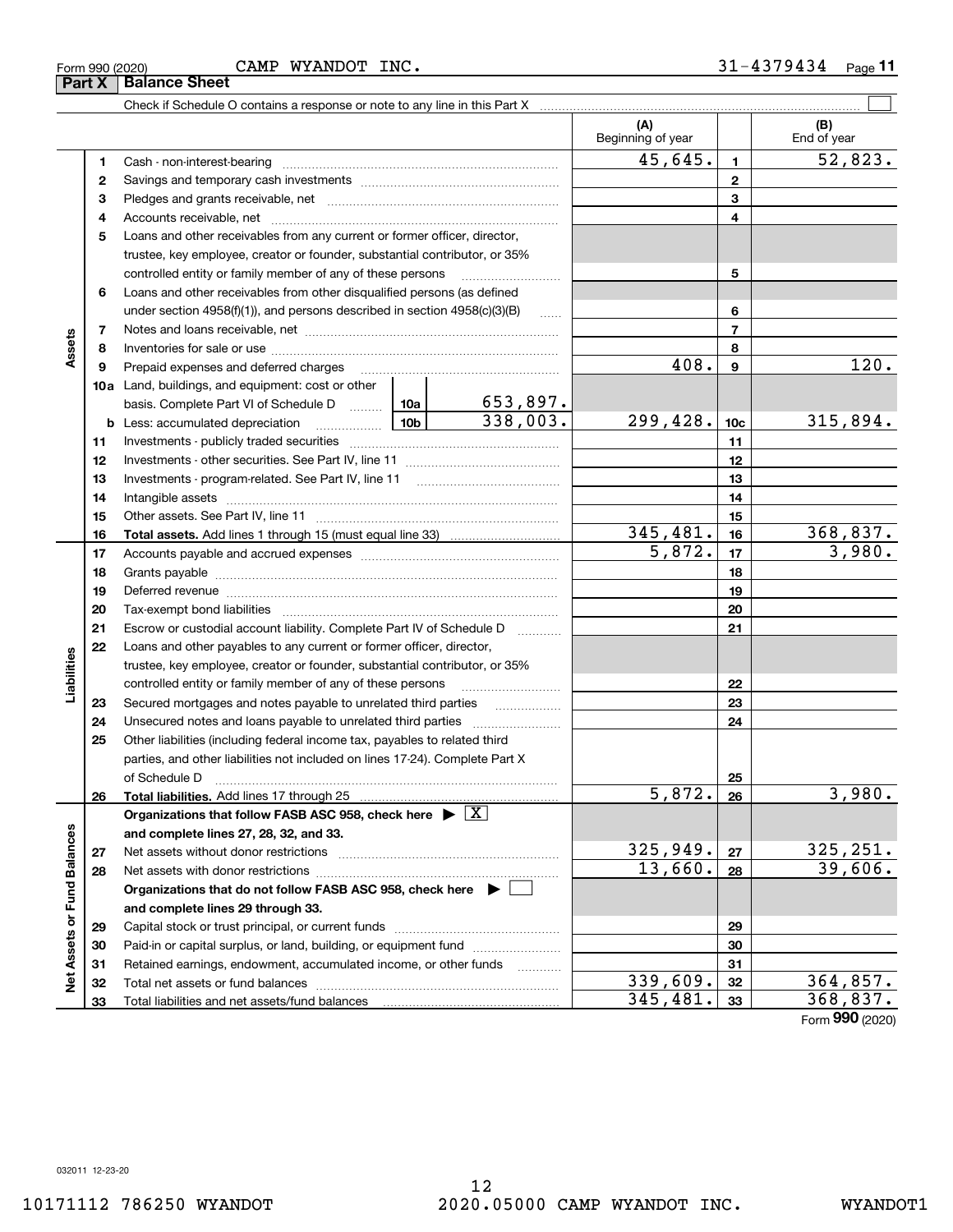|    | CAMP WYANDOT INC.<br>Form 990 (2020)                                                                                                                                                                                                                                                                                                                                                                                                                                       | $31 - 4379434$ Page 12  |                |            |                  |
|----|----------------------------------------------------------------------------------------------------------------------------------------------------------------------------------------------------------------------------------------------------------------------------------------------------------------------------------------------------------------------------------------------------------------------------------------------------------------------------|-------------------------|----------------|------------|------------------|
|    | <b>Reconciliation of Net Assets</b><br>Part XI                                                                                                                                                                                                                                                                                                                                                                                                                             |                         |                |            |                  |
|    |                                                                                                                                                                                                                                                                                                                                                                                                                                                                            |                         |                |            |                  |
|    |                                                                                                                                                                                                                                                                                                                                                                                                                                                                            |                         |                |            |                  |
| 1  | Total revenue (must equal Part VIII, column (A), line 12)                                                                                                                                                                                                                                                                                                                                                                                                                  | 1                       | 387,691.       |            |                  |
| 2  |                                                                                                                                                                                                                                                                                                                                                                                                                                                                            | $\overline{2}$          | 362, 443.      |            |                  |
| 3  | Revenue less expenses. Subtract line 2 from line 1                                                                                                                                                                                                                                                                                                                                                                                                                         | 3                       |                |            | 25, 248.         |
| 4  |                                                                                                                                                                                                                                                                                                                                                                                                                                                                            | $\overline{\mathbf{4}}$ | 339,609.       |            |                  |
| 5  | Net unrealized gains (losses) on investments<br>$\overline{a_1, \ldots, a_n, \ldots, a_n, \ldots, a_n, \ldots, a_n, \ldots, a_n, \ldots, a_n, \ldots, a_n, \ldots, a_n, \ldots, a_n, \ldots, a_n, \ldots, a_n, \ldots, a_n, \ldots, a_n, \ldots, a_n, \ldots, a_n, \ldots, a_n, \ldots, a_n, \ldots, a_n, \ldots, a_n, \ldots, a_n, \ldots, a_n, \ldots, a_n, \ldots, a_n, \ldots, a_n, \ldots, a_n, \ldots, a_n, \ldots, a_n, \ldots, a_n, \ldots, a_n, \ldots, a_n, \ld$ | 5                       |                |            |                  |
| 6  |                                                                                                                                                                                                                                                                                                                                                                                                                                                                            | 6                       |                |            |                  |
| 7  |                                                                                                                                                                                                                                                                                                                                                                                                                                                                            | $\overline{7}$          |                |            |                  |
| 8  | Prior period adjustments                                                                                                                                                                                                                                                                                                                                                                                                                                                   | 8                       |                |            |                  |
| 9  | Other changes in net assets or fund balances (explain on Schedule O)                                                                                                                                                                                                                                                                                                                                                                                                       | 9                       |                |            | $\overline{0}$ . |
| 10 | Net assets or fund balances at end of year. Combine lines 3 through 9 (must equal Part X, line 32,                                                                                                                                                                                                                                                                                                                                                                         |                         |                |            |                  |
|    |                                                                                                                                                                                                                                                                                                                                                                                                                                                                            | 10                      | 364,857.       |            |                  |
|    | Part XII Financial Statements and Reporting                                                                                                                                                                                                                                                                                                                                                                                                                                |                         |                |            |                  |
|    | Check if Schedule O contains a response or note to any line in this Part XII [11] [11] [11] [11] [11] [11] [11                                                                                                                                                                                                                                                                                                                                                             |                         |                |            |                  |
|    |                                                                                                                                                                                                                                                                                                                                                                                                                                                                            |                         |                | <b>Yes</b> | <b>No</b>        |
| 1  | $\boxed{\mathbf{X}}$ Accrual<br>Accounting method used to prepare the Form 990: <u>I</u> Cash<br>Other                                                                                                                                                                                                                                                                                                                                                                     |                         |                |            |                  |
|    | If the organization changed its method of accounting from a prior year or checked "Other," explain in Schedule O.                                                                                                                                                                                                                                                                                                                                                          |                         |                |            |                  |
|    | 2a Were the organization's financial statements compiled or reviewed by an independent accountant?                                                                                                                                                                                                                                                                                                                                                                         |                         | 2a             |            | x                |
|    | If "Yes," check a box below to indicate whether the financial statements for the year were compiled or reviewed on a                                                                                                                                                                                                                                                                                                                                                       |                         |                |            |                  |
|    | separate basis, consolidated basis, or both:                                                                                                                                                                                                                                                                                                                                                                                                                               |                         |                |            |                  |
|    | Separate basis<br>Both consolidated and separate basis<br><b>Consolidated basis</b>                                                                                                                                                                                                                                                                                                                                                                                        |                         |                |            |                  |
|    | <b>b</b> Were the organization's financial statements audited by an independent accountant?                                                                                                                                                                                                                                                                                                                                                                                |                         | 2 <sub>b</sub> |            | X                |
|    | If "Yes," check a box below to indicate whether the financial statements for the year were audited on a separate basis,                                                                                                                                                                                                                                                                                                                                                    |                         |                |            |                  |
|    | consolidated basis, or both:                                                                                                                                                                                                                                                                                                                                                                                                                                               |                         |                |            |                  |
|    | Separate basis<br>Consolidated basis<br>Both consolidated and separate basis                                                                                                                                                                                                                                                                                                                                                                                               |                         |                |            |                  |
|    | c If "Yes" to line 2a or 2b, does the organization have a committee that assumes responsibility for oversight of the audit,                                                                                                                                                                                                                                                                                                                                                |                         |                |            |                  |
|    |                                                                                                                                                                                                                                                                                                                                                                                                                                                                            |                         | 2c             |            |                  |
|    | If the organization changed either its oversight process or selection process during the tax year, explain on Schedule O.                                                                                                                                                                                                                                                                                                                                                  |                         |                |            |                  |
|    | 3a As a result of a federal award, was the organization required to undergo an audit or audits as set forth in the Single Audit                                                                                                                                                                                                                                                                                                                                            |                         |                |            |                  |
|    |                                                                                                                                                                                                                                                                                                                                                                                                                                                                            |                         | За             |            | x                |
|    | b If "Yes," did the organization undergo the required audit or audits? If the organization did not undergo the required audit                                                                                                                                                                                                                                                                                                                                              |                         |                |            |                  |
|    | or audits, explain why on Schedule O and describe any steps taken to undergo such audits manufactured university                                                                                                                                                                                                                                                                                                                                                           |                         | 3b             |            |                  |

Form (2020) **990**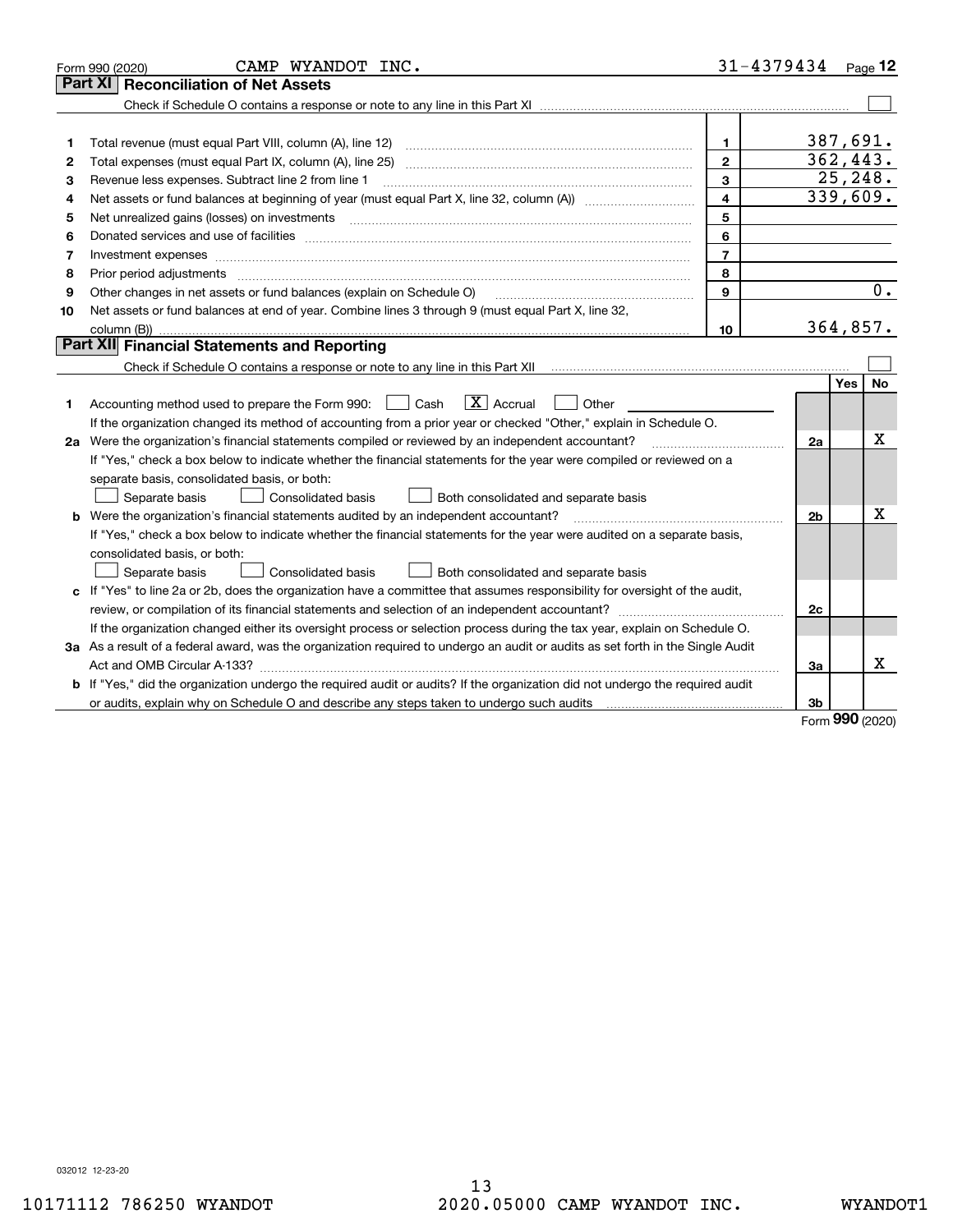| <b>SCHEDULE A</b> |
|-------------------|
|-------------------|

Department of the Treasury Internal Revenue Service

**(Form 990 or 990-EZ)**

# **Public Charity Status and Public Support**

**Complete if the organization is a section 501(c)(3) organization or a section 4947(a)(1) nonexempt charitable trust. | Attach to Form 990 or Form 990-EZ.** 

| Go to www.irs.gov/Form990 for instructions and the latest information |
|-----------------------------------------------------------------------|
|-----------------------------------------------------------------------|

| OMB No. 1545-0047                   |
|-------------------------------------|
| 11211                               |
| <b>Open to Public</b><br>Inspection |

|  | Name of the organization |
|--|--------------------------|
|--|--------------------------|

| Name of the organization                                                                                                                                              |                                                                                                  |                                                       |                             |                                 |                            |  | <b>Employer identification number</b> |  |  |  |  |  |
|-----------------------------------------------------------------------------------------------------------------------------------------------------------------------|--------------------------------------------------------------------------------------------------|-------------------------------------------------------|-----------------------------|---------------------------------|----------------------------|--|---------------------------------------|--|--|--|--|--|
|                                                                                                                                                                       | CAMP WYANDOT INC.                                                                                |                                                       |                             |                                 |                            |  | 31-4379434                            |  |  |  |  |  |
| Part I<br>Reason for Public Charity Status. (All organizations must complete this part.) See instructions.                                                            |                                                                                                  |                                                       |                             |                                 |                            |  |                                       |  |  |  |  |  |
| The organization is not a private foundation because it is: (For lines 1 through 12, check only one box.)                                                             |                                                                                                  |                                                       |                             |                                 |                            |  |                                       |  |  |  |  |  |
| 1<br>A church, convention of churches, or association of churches described in section 170(b)(1)(A)(i).                                                               |                                                                                                  |                                                       |                             |                                 |                            |  |                                       |  |  |  |  |  |
| 2                                                                                                                                                                     | A school described in section 170(b)(1)(A)(ii). (Attach Schedule E (Form 990 or 990-EZ).)        |                                                       |                             |                                 |                            |  |                                       |  |  |  |  |  |
| 3<br>A hospital or a cooperative hospital service organization described in section 170(b)(1)(A)(iii).                                                                |                                                                                                  |                                                       |                             |                                 |                            |  |                                       |  |  |  |  |  |
| A medical research organization operated in conjunction with a hospital described in section 170(b)(1)(A)(iii). Enter the hospital's name,                            |                                                                                                  |                                                       |                             |                                 |                            |  |                                       |  |  |  |  |  |
| city, and state:                                                                                                                                                      |                                                                                                  |                                                       |                             |                                 |                            |  |                                       |  |  |  |  |  |
| An organization operated for the benefit of a college or university owned or operated by a governmental unit described in<br>5                                        |                                                                                                  |                                                       |                             |                                 |                            |  |                                       |  |  |  |  |  |
|                                                                                                                                                                       | section 170(b)(1)(A)(iv). (Complete Part II.)                                                    |                                                       |                             |                                 |                            |  |                                       |  |  |  |  |  |
| 6                                                                                                                                                                     | A federal, state, or local government or governmental unit described in section 170(b)(1)(A)(v). |                                                       |                             |                                 |                            |  |                                       |  |  |  |  |  |
| 7                                                                                                                                                                     |                                                                                                  |                                                       |                             |                                 |                            |  |                                       |  |  |  |  |  |
| An organization that normally receives a substantial part of its support from a governmental unit or from the general public described in                             |                                                                                                  |                                                       |                             |                                 |                            |  |                                       |  |  |  |  |  |
| section 170(b)(1)(A)(vi). (Complete Part II.)                                                                                                                         |                                                                                                  |                                                       |                             |                                 |                            |  |                                       |  |  |  |  |  |
| A community trust described in section 170(b)(1)(A)(vi). (Complete Part II.)<br>8                                                                                     |                                                                                                  |                                                       |                             |                                 |                            |  |                                       |  |  |  |  |  |
| 9<br>An agricultural research organization described in section 170(b)(1)(A)(ix) operated in conjunction with a land-grant college                                    |                                                                                                  |                                                       |                             |                                 |                            |  |                                       |  |  |  |  |  |
| or university or a non-land-grant college of agriculture (see instructions). Enter the name, city, and state of the college or                                        |                                                                                                  |                                                       |                             |                                 |                            |  |                                       |  |  |  |  |  |
| university:                                                                                                                                                           |                                                                                                  |                                                       |                             |                                 |                            |  |                                       |  |  |  |  |  |
| $\lfloor x \rfloor$<br>10<br>An organization that normally receives (1) more than 33 1/3% of its support from contributions, membership fees, and gross receipts from |                                                                                                  |                                                       |                             |                                 |                            |  |                                       |  |  |  |  |  |
| activities related to its exempt functions, subject to certain exceptions; and (2) no more than 33 1/3% of its support from gross investment                          |                                                                                                  |                                                       |                             |                                 |                            |  |                                       |  |  |  |  |  |
| income and unrelated business taxable income (less section 511 tax) from businesses acquired by the organization after June 30, 1975.                                 |                                                                                                  |                                                       |                             |                                 |                            |  |                                       |  |  |  |  |  |
| See section 509(a)(2). (Complete Part III.)                                                                                                                           |                                                                                                  |                                                       |                             |                                 |                            |  |                                       |  |  |  |  |  |
| 11<br>An organization organized and operated exclusively to test for public safety. See section 509(a)(4).                                                            |                                                                                                  |                                                       |                             |                                 |                            |  |                                       |  |  |  |  |  |
| 12<br>An organization organized and operated exclusively for the benefit of, to perform the functions of, or to carry out the purposes of one or                      |                                                                                                  |                                                       |                             |                                 |                            |  |                                       |  |  |  |  |  |
| more publicly supported organizations described in section 509(a)(1) or section 509(a)(2). See section 509(a)(3). Check the box in                                    |                                                                                                  |                                                       |                             |                                 |                            |  |                                       |  |  |  |  |  |
| lines 12a through 12d that describes the type of supporting organization and complete lines 12e, 12f, and 12g.                                                        |                                                                                                  |                                                       |                             |                                 |                            |  |                                       |  |  |  |  |  |
| Type I. A supporting organization operated, supervised, or controlled by its supported organization(s), typically by giving<br>а                                      |                                                                                                  |                                                       |                             |                                 |                            |  |                                       |  |  |  |  |  |
| the supported organization(s) the power to regularly appoint or elect a majority of the directors or trustees of the supporting                                       |                                                                                                  |                                                       |                             |                                 |                            |  |                                       |  |  |  |  |  |
| organization. You must complete Part IV, Sections A and B.                                                                                                            |                                                                                                  |                                                       |                             |                                 |                            |  |                                       |  |  |  |  |  |
| Type II. A supporting organization supervised or controlled in connection with its supported organization(s), by having<br>b                                          |                                                                                                  |                                                       |                             |                                 |                            |  |                                       |  |  |  |  |  |
| control or management of the supporting organization vested in the same persons that control or manage the supported                                                  |                                                                                                  |                                                       |                             |                                 |                            |  |                                       |  |  |  |  |  |
| organization(s). You must complete Part IV, Sections A and C.                                                                                                         |                                                                                                  |                                                       |                             |                                 |                            |  |                                       |  |  |  |  |  |
| Type III functionally integrated. A supporting organization operated in connection with, and functionally integrated with,<br>с                                       |                                                                                                  |                                                       |                             |                                 |                            |  |                                       |  |  |  |  |  |
| its supported organization(s) (see instructions). You must complete Part IV, Sections A, D, and E.                                                                    |                                                                                                  |                                                       |                             |                                 |                            |  |                                       |  |  |  |  |  |
| Type III non-functionally integrated. A supporting organization operated in connection with its supported organization(s)<br>d                                        |                                                                                                  |                                                       |                             |                                 |                            |  |                                       |  |  |  |  |  |
| that is not functionally integrated. The organization generally must satisfy a distribution requirement and an attentiveness                                          |                                                                                                  |                                                       |                             |                                 |                            |  |                                       |  |  |  |  |  |
| requirement (see instructions). You must complete Part IV, Sections A and D, and Part V.                                                                              |                                                                                                  |                                                       |                             |                                 |                            |  |                                       |  |  |  |  |  |
| Check this box if the organization received a written determination from the IRS that it is a Type I, Type II, Type III                                               |                                                                                                  |                                                       |                             |                                 |                            |  |                                       |  |  |  |  |  |
| functionally integrated, or Type III non-functionally integrated supporting organization.                                                                             |                                                                                                  |                                                       |                             |                                 |                            |  |                                       |  |  |  |  |  |
| f Enter the number of supported organizations                                                                                                                         |                                                                                                  |                                                       |                             |                                 |                            |  |                                       |  |  |  |  |  |
| g Provide the following information about the supported organization(s).                                                                                              |                                                                                                  |                                                       |                             |                                 |                            |  |                                       |  |  |  |  |  |
| (i) Name of supported                                                                                                                                                 | (ii) EIN                                                                                         | (iii) Type of organization                            | in your governing document? | (iv) Is the organization listed | (v) Amount of monetary     |  | (vi) Amount of other                  |  |  |  |  |  |
| organization                                                                                                                                                          |                                                                                                  | (described on lines 1-10<br>above (see instructions)) | Yes                         | No                              | support (see instructions) |  | support (see instructions)            |  |  |  |  |  |
|                                                                                                                                                                       |                                                                                                  |                                                       |                             |                                 |                            |  |                                       |  |  |  |  |  |
|                                                                                                                                                                       |                                                                                                  |                                                       |                             |                                 |                            |  |                                       |  |  |  |  |  |
|                                                                                                                                                                       |                                                                                                  |                                                       |                             |                                 |                            |  |                                       |  |  |  |  |  |
|                                                                                                                                                                       |                                                                                                  |                                                       |                             |                                 |                            |  |                                       |  |  |  |  |  |
|                                                                                                                                                                       |                                                                                                  |                                                       |                             |                                 |                            |  |                                       |  |  |  |  |  |
|                                                                                                                                                                       |                                                                                                  |                                                       |                             |                                 |                            |  |                                       |  |  |  |  |  |
|                                                                                                                                                                       |                                                                                                  |                                                       |                             |                                 |                            |  |                                       |  |  |  |  |  |
|                                                                                                                                                                       |                                                                                                  |                                                       |                             |                                 |                            |  |                                       |  |  |  |  |  |
|                                                                                                                                                                       |                                                                                                  |                                                       |                             |                                 |                            |  |                                       |  |  |  |  |  |
|                                                                                                                                                                       |                                                                                                  |                                                       |                             |                                 |                            |  |                                       |  |  |  |  |  |
|                                                                                                                                                                       |                                                                                                  |                                                       |                             |                                 |                            |  |                                       |  |  |  |  |  |
| Total                                                                                                                                                                 |                                                                                                  |                                                       |                             |                                 |                            |  |                                       |  |  |  |  |  |

LHA For Paperwork Reduction Act Notice, see the Instructions for Form 990 or 990-EZ. <sub>032021</sub> o1-25-21 Schedule A (Form 990 or 990-EZ) 2020 14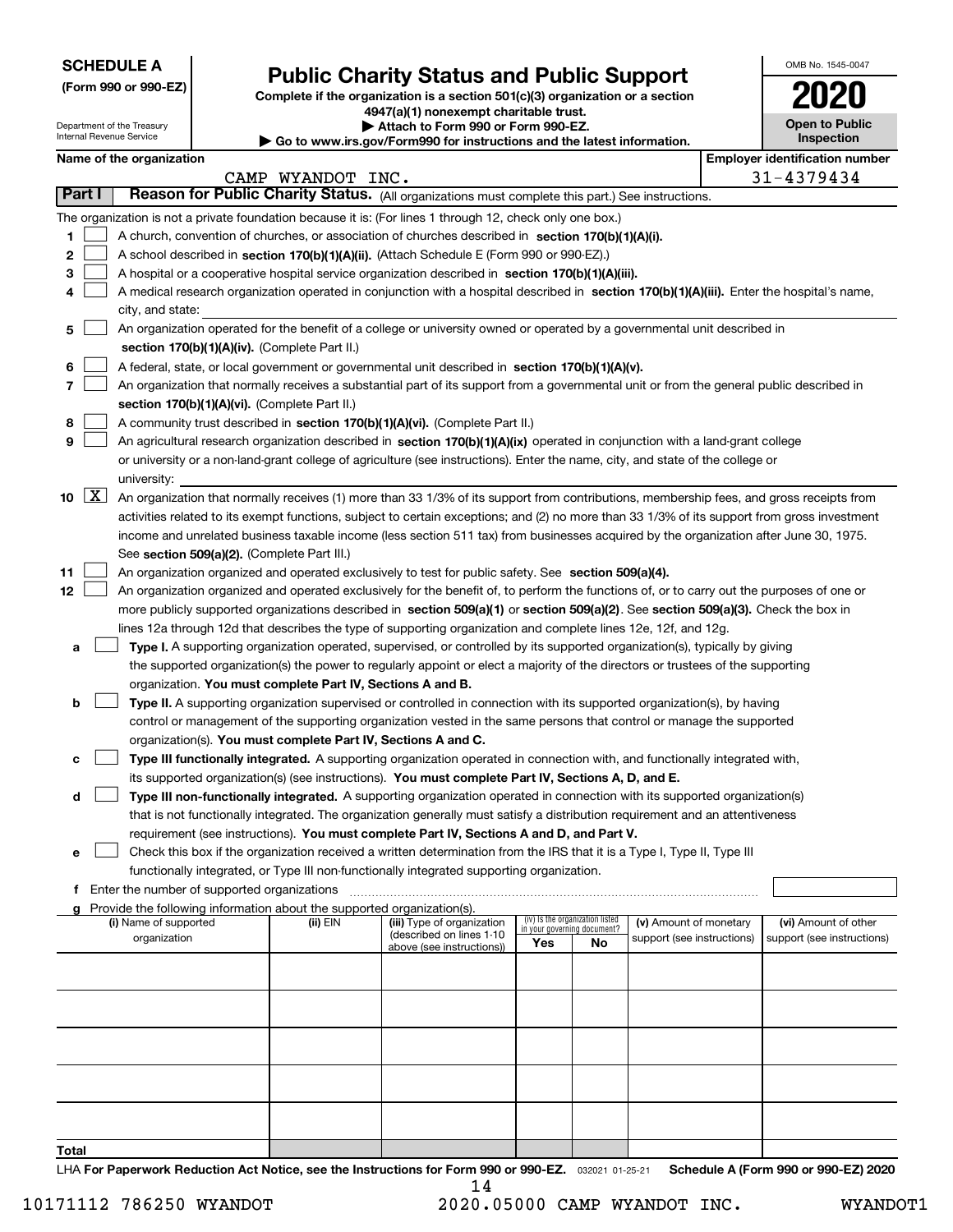#### Schedule A (Form 990 or 990-EZ) 2020 Page CAMP WYANDOT INC. 31-4379434

|  |  |  |  |  |  | 31-4379434 Page 2 |  |
|--|--|--|--|--|--|-------------------|--|
|--|--|--|--|--|--|-------------------|--|

**Part II Support Schedule for Organizations Described in Sections 170(b)(1)(A)(iv) and 170(b)(1)(A)(vi)**

(Complete only if you checked the box on line 5, 7, or 8 of Part I or if the organization failed to qualify under Part III. If the organization fails to qualify under the tests listed below, please complete Part III.)

|    | <b>Section A. Public Support</b>                                                                                                                                                                                               |          |          |            |            |          |                                      |
|----|--------------------------------------------------------------------------------------------------------------------------------------------------------------------------------------------------------------------------------|----------|----------|------------|------------|----------|--------------------------------------|
|    | Calendar year (or fiscal year beginning in) $\blacktriangleright$                                                                                                                                                              | (a) 2016 | (b) 2017 | $(c)$ 2018 | $(d)$ 2019 | (e) 2020 | (f) Total                            |
|    | <b>1</b> Gifts, grants, contributions, and                                                                                                                                                                                     |          |          |            |            |          |                                      |
|    | membership fees received. (Do not                                                                                                                                                                                              |          |          |            |            |          |                                      |
|    | include any "unusual grants.")                                                                                                                                                                                                 |          |          |            |            |          |                                      |
|    | 2 Tax revenues levied for the organ-                                                                                                                                                                                           |          |          |            |            |          |                                      |
|    | ization's benefit and either paid to                                                                                                                                                                                           |          |          |            |            |          |                                      |
|    | or expended on its behalf                                                                                                                                                                                                      |          |          |            |            |          |                                      |
|    | 3 The value of services or facilities                                                                                                                                                                                          |          |          |            |            |          |                                      |
|    | furnished by a governmental unit to                                                                                                                                                                                            |          |          |            |            |          |                                      |
|    | the organization without charge                                                                                                                                                                                                |          |          |            |            |          |                                      |
|    | 4 Total. Add lines 1 through 3                                                                                                                                                                                                 |          |          |            |            |          |                                      |
| 5. | The portion of total contributions                                                                                                                                                                                             |          |          |            |            |          |                                      |
|    | by each person (other than a                                                                                                                                                                                                   |          |          |            |            |          |                                      |
|    | governmental unit or publicly                                                                                                                                                                                                  |          |          |            |            |          |                                      |
|    | supported organization) included                                                                                                                                                                                               |          |          |            |            |          |                                      |
|    | on line 1 that exceeds 2% of the                                                                                                                                                                                               |          |          |            |            |          |                                      |
|    | amount shown on line 11,                                                                                                                                                                                                       |          |          |            |            |          |                                      |
|    | column (f)                                                                                                                                                                                                                     |          |          |            |            |          |                                      |
|    | 6 Public support. Subtract line 5 from line 4.                                                                                                                                                                                 |          |          |            |            |          |                                      |
|    | <b>Section B. Total Support</b>                                                                                                                                                                                                |          |          |            |            |          |                                      |
|    | Calendar year (or fiscal year beginning in)                                                                                                                                                                                    | (a) 2016 | (b) 2017 | $(c)$ 2018 | $(d)$ 2019 | (e) 2020 | (f) Total                            |
|    | 7 Amounts from line 4                                                                                                                                                                                                          |          |          |            |            |          |                                      |
|    | 8 Gross income from interest,                                                                                                                                                                                                  |          |          |            |            |          |                                      |
|    | dividends, payments received on                                                                                                                                                                                                |          |          |            |            |          |                                      |
|    | securities loans, rents, royalties,                                                                                                                                                                                            |          |          |            |            |          |                                      |
|    | and income from similar sources                                                                                                                                                                                                |          |          |            |            |          |                                      |
| 9  | Net income from unrelated business                                                                                                                                                                                             |          |          |            |            |          |                                      |
|    | activities, whether or not the                                                                                                                                                                                                 |          |          |            |            |          |                                      |
|    | business is regularly carried on                                                                                                                                                                                               |          |          |            |            |          |                                      |
|    | <b>10</b> Other income. Do not include gain                                                                                                                                                                                    |          |          |            |            |          |                                      |
|    | or loss from the sale of capital                                                                                                                                                                                               |          |          |            |            |          |                                      |
|    | assets (Explain in Part VI.)                                                                                                                                                                                                   |          |          |            |            |          |                                      |
|    | <b>11 Total support.</b> Add lines 7 through 10                                                                                                                                                                                |          |          |            |            |          |                                      |
|    | <b>12</b> Gross receipts from related activities, etc. (see instructions)                                                                                                                                                      |          |          |            |            | 12       |                                      |
|    | 13 First 5 years. If the Form 990 is for the organization's first, second, third, fourth, or fifth tax year as a section 501(c)(3)                                                                                             |          |          |            |            |          |                                      |
|    | organization, check this box and stop here contain and the container and the container and the container and stop here contained and stop here are all the container and stop here are all the container and stop here are all |          |          |            |            |          |                                      |
|    | <b>Section C. Computation of Public Support Percentage</b>                                                                                                                                                                     |          |          |            |            |          |                                      |
|    | 14 Public support percentage for 2020 (line 6, column (f), divided by line 11, column (f) <i>mummumumum</i>                                                                                                                    |          |          |            |            | 14       | %                                    |
|    |                                                                                                                                                                                                                                |          |          |            |            | 15       | %                                    |
|    | 16a 33 1/3% support test - 2020. If the organization did not check the box on line 13, and line 14 is 33 1/3% or more, check this box and                                                                                      |          |          |            |            |          |                                      |
|    | stop here. The organization qualifies as a publicly supported organization                                                                                                                                                     |          |          |            |            |          | $\sim$                               |
|    | b 33 1/3% support test - 2019. If the organization did not check a box on line 13 or 16a, and line 15 is 33 1/3% or more, check this box                                                                                       |          |          |            |            |          |                                      |
|    | and stop here. The organization qualifies as a publicly supported organization                                                                                                                                                 |          |          |            |            |          |                                      |
|    | 17a 10% -facts-and-circumstances test - 2020. If the organization did not check a box on line 13, 16a, or 16b, and line 14 is 10% or more,                                                                                     |          |          |            |            |          |                                      |
|    | and if the organization meets the facts and circumstances test, check this box and stop here. Explain in Part VI how the organization                                                                                          |          |          |            |            |          |                                      |
|    | meets the facts-and-circumstances test. The organization qualifies as a publicly supported organization                                                                                                                        |          |          |            |            |          |                                      |
|    | <b>b 10% -facts-and-circumstances test - 2019.</b> If the organization did not check a box on line 13, 16a, 16b, or 17a, and line 15 is 10% or                                                                                 |          |          |            |            |          |                                      |
|    | more, and if the organization meets the facts-and-circumstances test, check this box and stop here. Explain in Part VI how the                                                                                                 |          |          |            |            |          |                                      |
|    | organization meets the facts-and-circumstances test. The organization qualifies as a publicly supported organization                                                                                                           |          |          |            |            |          |                                      |
| 18 | Private foundation. If the organization did not check a box on line 13, 16a, 16b, 17a, or 17b, check this box and see instructions                                                                                             |          |          |            |            |          |                                      |
|    |                                                                                                                                                                                                                                |          |          |            |            |          | Schodule A (Form 000 or 000 F7) 2020 |

**Schedule A (Form 990 or 990-EZ) 2020**

032022 01-25-21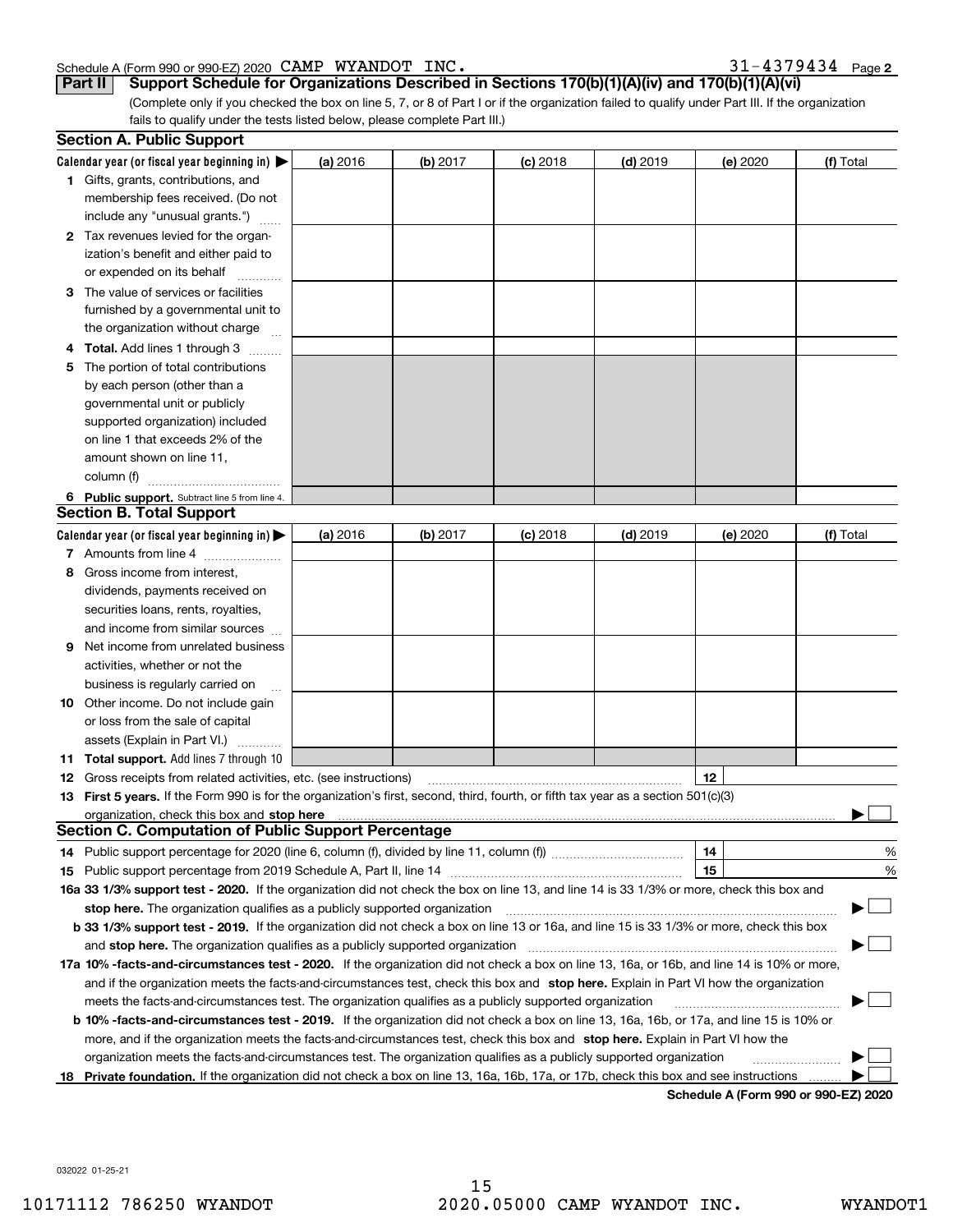#### Schedule A (Form 990 or 990-EZ) 2020 Page CAMP WYANDOT INC. 31-4379434

## **Part III Support Schedule for Organizations Described in Section 509(a)(2)**

(Complete only if you checked the box on line 10 of Part I or if the organization failed to qualify under Part II. If the organization fails to qualify under the tests listed below, please complete Part II.)

| <b>Section A. Public Support</b>                                                                                                                                                         |          |           |            |            |                                      |                                          |  |
|------------------------------------------------------------------------------------------------------------------------------------------------------------------------------------------|----------|-----------|------------|------------|--------------------------------------|------------------------------------------|--|
| Calendar year (or fiscal year beginning in)                                                                                                                                              | (a) 2016 | (b) 2017  | $(c)$ 2018 | $(d)$ 2019 | (e) 2020                             | (f) Total                                |  |
| 1 Gifts, grants, contributions, and                                                                                                                                                      |          |           |            |            |                                      |                                          |  |
| membership fees received. (Do not                                                                                                                                                        |          |           |            |            |                                      |                                          |  |
| include any "unusual grants.")                                                                                                                                                           | 216,775. | 134,542.  | 114, 231.  | 113, 359.  | 184,623.                             | 763,530.                                 |  |
| 2 Gross receipts from admissions,<br>merchandise sold or services per-<br>formed, or facilities furnished in<br>any activity that is related to the<br>organization's tax-exempt purpose | 182,615. | 209,786.  | 254,720.   | 264,874.   | 169,863.                             | 1081858.                                 |  |
| 3 Gross receipts from activities that<br>are not an unrelated trade or bus-<br>iness under section 513                                                                                   |          |           |            |            |                                      |                                          |  |
| 4 Tax revenues levied for the organ-<br>ization's benefit and either paid to<br>or expended on its behalf                                                                                |          |           |            |            |                                      |                                          |  |
| 5 The value of services or facilities<br>furnished by a governmental unit to<br>the organization without charge                                                                          |          |           |            |            |                                      |                                          |  |
| 6 Total. Add lines 1 through 5                                                                                                                                                           | 399,390. | 344, 328. | 368,951.   | 378, 233.  | 354, 486.                            | 1845388.                                 |  |
| 7a Amounts included on lines 1, 2, and                                                                                                                                                   |          |           |            |            |                                      |                                          |  |
| 3 received from disqualified persons                                                                                                                                                     | 20,000.  | 11,000.   | 6,000.     | 15,000.    | 10,000.                              | 62,000.                                  |  |
| <b>b</b> Amounts included on lines 2 and 3 received<br>from other than disqualified persons that<br>exceed the greater of \$5,000 or 1% of the<br>amount on line 13 for the year         |          |           |            |            |                                      | $0$ .                                    |  |
| c Add lines 7a and 7b                                                                                                                                                                    | 20,000.  | 11,000.   | 6,000.     | 15,000.    | 10,000.                              | 62,000.                                  |  |
| 8 Public support. (Subtract line 7c from line 6.)                                                                                                                                        |          |           |            |            |                                      | 1783388.                                 |  |
| <b>Section B. Total Support</b>                                                                                                                                                          |          |           |            |            |                                      |                                          |  |
| Calendar year (or fiscal year beginning in)                                                                                                                                              | (a) 2016 | (b) 2017  | $(c)$ 2018 | $(d)$ 2019 | (e) 2020                             | (f) Total                                |  |
| 9 Amounts from line 6                                                                                                                                                                    | 399,390. | 344, 328. | 368,951.   | 378, 233.  | 354, 486.                            | 1845388.                                 |  |
| 10a Gross income from interest,<br>dividends, payments received on<br>securities loans, rents, royalties,<br>and income from similar sources                                             |          |           |            | 900.       | 450.                                 | 1,350.                                   |  |
| <b>b</b> Unrelated business taxable income                                                                                                                                               |          |           |            |            |                                      |                                          |  |
| (less section 511 taxes) from businesses<br>acquired after June 30, 1975                                                                                                                 |          |           |            |            |                                      |                                          |  |
| c Add lines 10a and 10b                                                                                                                                                                  |          |           |            | 900.       | 450.                                 | 1,350.                                   |  |
| 11 Net income from unrelated business<br>activities not included in line 10b,<br>whether or not the business is<br>regularly carried on                                                  |          |           |            |            |                                      |                                          |  |
| <b>12</b> Other income. Do not include gain<br>or loss from the sale of capital                                                                                                          |          |           |            | 20, 106.   | 32,755.                              | 52,861.                                  |  |
| assets (Explain in Part VI.)<br><b>13</b> Total support. (Add lines 9, 10c, 11, and 12.)                                                                                                 | 399,390. | 344,328.  | 368,951.   | 399,239.   | 387,691.                             | 1899599.                                 |  |
| 14 First 5 years. If the Form 990 is for the organization's first, second, third, fourth, or fifth tax year as a section 501(c)(3) organization,                                         |          |           |            |            |                                      |                                          |  |
| check this box and stop here                                                                                                                                                             |          |           |            |            |                                      |                                          |  |
| <b>Section C. Computation of Public Support Percentage</b>                                                                                                                               |          |           |            |            |                                      |                                          |  |
| 15 Public support percentage for 2020 (line 8, column (f), divided by line 13, column (f))                                                                                               |          |           |            |            | 15                                   | 93.88<br>$\%$                            |  |
| 16 Public support percentage from 2019 Schedule A, Part III, line 15                                                                                                                     |          |           |            |            | 16                                   | 95.05<br>$\%$                            |  |
| Section D. Computation of Investment Income Percentage                                                                                                                                   |          |           |            |            |                                      |                                          |  |
| .07<br>17<br>17 Investment income percentage for 2020 (line 10c, column (f), divided by line 13, column (f))<br>$\%$                                                                     |          |           |            |            |                                      |                                          |  |
| 18 Investment income percentage from 2019 Schedule A, Part III, line 17                                                                                                                  |          |           |            |            | 18                                   | .05<br>$\%$                              |  |
| 19a 33 1/3% support tests - 2020. If the organization did not check the box on line 14, and line 15 is more than 33 1/3%, and line 17 is not                                             |          |           |            |            |                                      |                                          |  |
| more than 33 1/3%, check this box and stop here. The organization qualifies as a publicly supported organization                                                                         |          |           |            |            |                                      | $\blacktriangleright$ $\boxed{\text{X}}$ |  |
| b 33 1/3% support tests - 2019. If the organization did not check a box on line 14 or line 19a, and line 16 is more than 33 1/3%, and                                                    |          |           |            |            |                                      |                                          |  |
| line 18 is not more than 33 1/3%, check this box and stop here. The organization qualifies as a publicly supported organization                                                          |          |           |            |            |                                      |                                          |  |
| 20 Private foundation. If the organization did not check a box on line 14, 19a, or 19b, check this box and see instructions<br>032023 01-25-21                                           |          |           |            |            | Schedule A (Form 990 or 990-EZ) 2020 |                                          |  |
|                                                                                                                                                                                          |          |           |            |            |                                      |                                          |  |

10171112 786250 WYANDOT 2020.05000 CAMP WYANDOT INC. WYANDOT1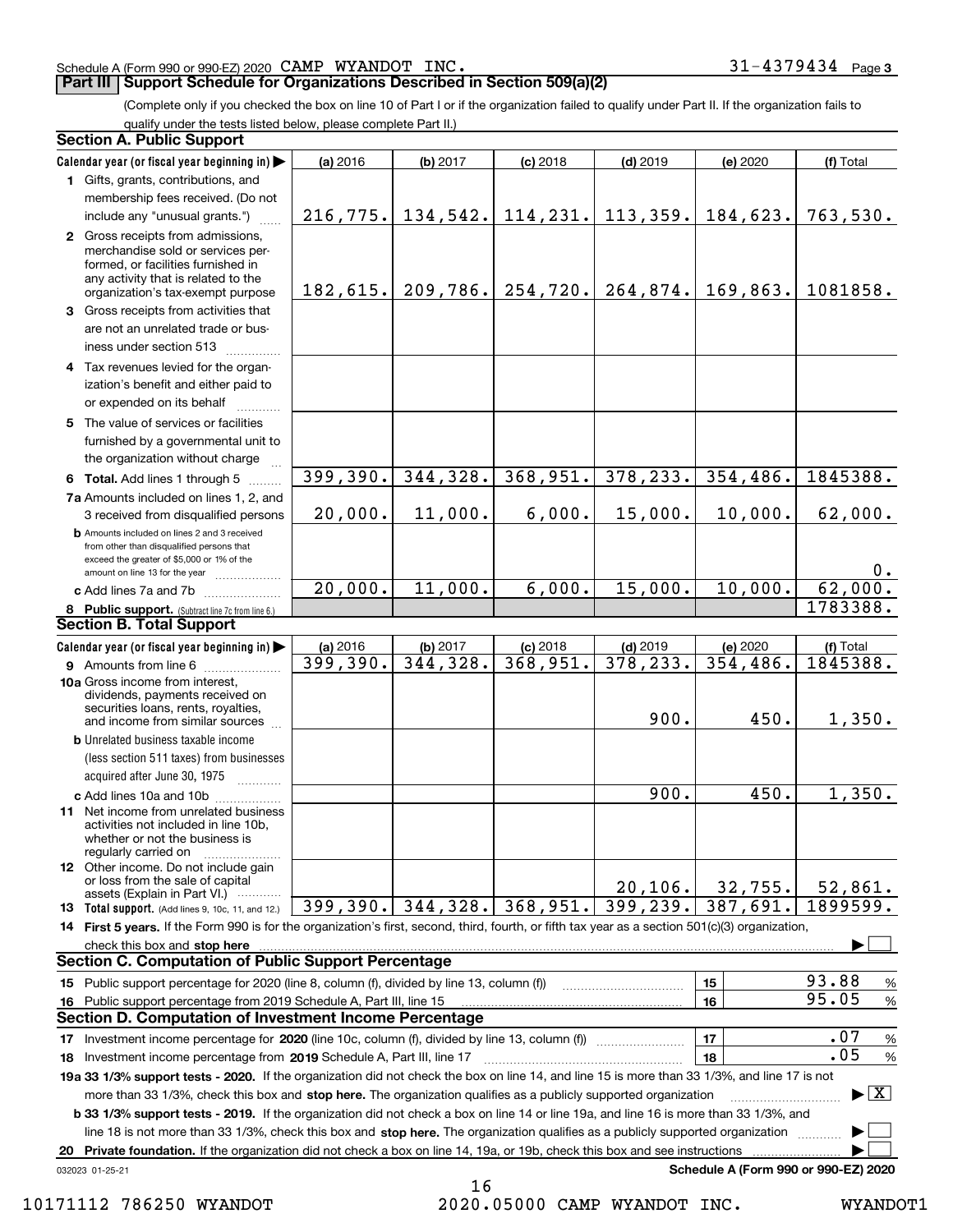**1**

**2**

**3a**

**3b**

**3c**

**4a**

**4b**

**4c**

**YesNo**

## **Part IV Supporting Organizations**

(Complete only if you checked a box in line 12 on Part I. If you checked box 12a, Part I, complete Sections A and B. If you checked box 12b, Part I, complete Sections A and C. If you checked box 12c, Part I, complete Sections A, D, and E. If you checked box 12d, Part I, complete Sections A and D, and complete Part V.)

## **Section A. All Supporting Organizations**

- **1** Are all of the organization's supported organizations listed by name in the organization's governing documents? If "No," describe in **Part VI** how the supported organizations are designated. If designated by *class or purpose, describe the designation. If historic and continuing relationship, explain.*
- **2** Did the organization have any supported organization that does not have an IRS determination of status under section 509(a)(1) or (2)? If "Yes," explain in Part VI how the organization determined that the supported *organization was described in section 509(a)(1) or (2).*
- **3a** Did the organization have a supported organization described in section 501(c)(4), (5), or (6)? If "Yes," answer *lines 3b and 3c below.*
- **b** Did the organization confirm that each supported organization qualified under section 501(c)(4), (5), or (6) and satisfied the public support tests under section 509(a)(2)? If "Yes," describe in **Part VI** when and how the *organization made the determination.*
- **c**Did the organization ensure that all support to such organizations was used exclusively for section 170(c)(2)(B) purposes? If "Yes," explain in **Part VI** what controls the organization put in place to ensure such use.
- **4a***If* Was any supported organization not organized in the United States ("foreign supported organization")? *"Yes," and if you checked box 12a or 12b in Part I, answer lines 4b and 4c below.*
- **b** Did the organization have ultimate control and discretion in deciding whether to make grants to the foreign supported organization? If "Yes," describe in **Part VI** how the organization had such control and discretion *despite being controlled or supervised by or in connection with its supported organizations.*
- **c** Did the organization support any foreign supported organization that does not have an IRS determination under sections 501(c)(3) and 509(a)(1) or (2)? If "Yes," explain in **Part VI** what controls the organization used *to ensure that all support to the foreign supported organization was used exclusively for section 170(c)(2)(B) purposes.*
- **5a** Did the organization add, substitute, or remove any supported organizations during the tax year? If "Yes," answer lines 5b and 5c below (if applicable). Also, provide detail in **Part VI,** including (i) the names and EIN *numbers of the supported organizations added, substituted, or removed; (ii) the reasons for each such action; (iii) the authority under the organization's organizing document authorizing such action; and (iv) how the action was accomplished (such as by amendment to the organizing document).*
- **b** Type I or Type II only. Was any added or substituted supported organization part of a class already designated in the organization's organizing document?
- **cSubstitutions only.**  Was the substitution the result of an event beyond the organization's control?
- **6** Did the organization provide support (whether in the form of grants or the provision of services or facilities) to **Part VI.** *If "Yes," provide detail in* support or benefit one or more of the filing organization's supported organizations? anyone other than (i) its supported organizations, (ii) individuals that are part of the charitable class benefited by one or more of its supported organizations, or (iii) other supporting organizations that also
- **7**Did the organization provide a grant, loan, compensation, or other similar payment to a substantial contributor *If "Yes," complete Part I of Schedule L (Form 990 or 990-EZ).* regard to a substantial contributor? (as defined in section 4958(c)(3)(C)), a family member of a substantial contributor, or a 35% controlled entity with
- **8** Did the organization make a loan to a disqualified person (as defined in section 4958) not described in line 7? *If "Yes," complete Part I of Schedule L (Form 990 or 990-EZ).*
- **9a** Was the organization controlled directly or indirectly at any time during the tax year by one or more in section 509(a)(1) or (2))? If "Yes," *provide detail in* <code>Part VI.</code> disqualified persons, as defined in section 4946 (other than foundation managers and organizations described
- **b** Did one or more disqualified persons (as defined in line 9a) hold a controlling interest in any entity in which the supporting organization had an interest? If "Yes," provide detail in P**art VI**.
- **c**Did a disqualified person (as defined in line 9a) have an ownership interest in, or derive any personal benefit from, assets in which the supporting organization also had an interest? If "Yes," provide detail in P**art VI.**
- **10a** Was the organization subject to the excess business holdings rules of section 4943 because of section supporting organizations)? If "Yes," answer line 10b below. 4943(f) (regarding certain Type II supporting organizations, and all Type III non-functionally integrated
- **b** Did the organization have any excess business holdings in the tax year? (Use Schedule C, Form 4720, to *determine whether the organization had excess business holdings.)*

032024 01-25-21

**5a 5b5c6789a 9b9c10a10b**

**Schedule A (Form 990 or 990-EZ) 2020**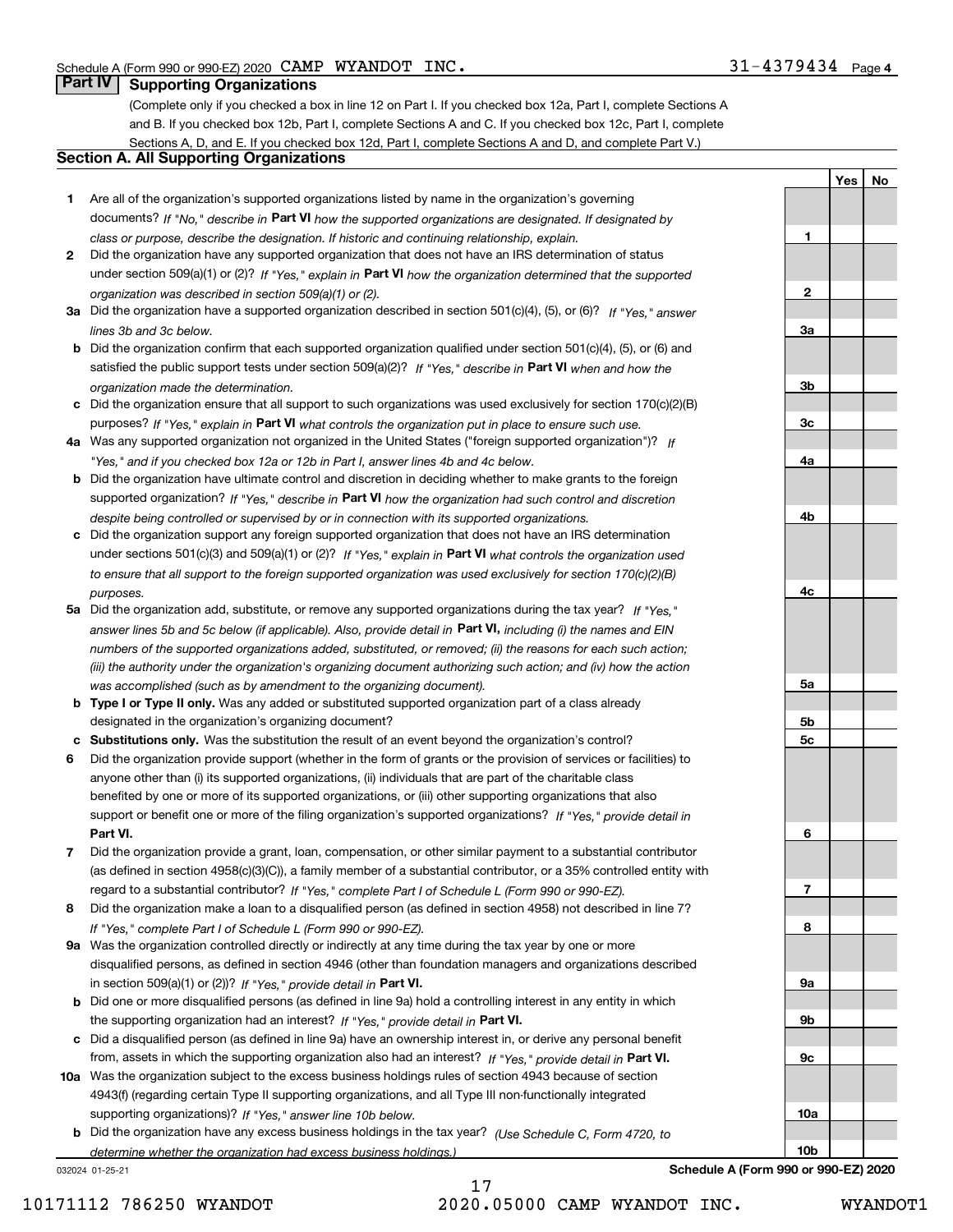| Part IV |                                | <b>Supporting Organizations (continued)</b>                                                                                       |                 |     |    |
|---------|--------------------------------|-----------------------------------------------------------------------------------------------------------------------------------|-----------------|-----|----|
|         |                                |                                                                                                                                   |                 | Yes | No |
| 11      |                                | Has the organization accepted a gift or contribution from any of the following persons?                                           |                 |     |    |
|         |                                | a A person who directly or indirectly controls, either alone or together with persons described in lines 11b and                  |                 |     |    |
|         |                                | 11c below, the governing body of a supported organization?                                                                        | 11a             |     |    |
|         |                                | <b>b</b> A family member of a person described in line 11a above?                                                                 | 11 <sub>b</sub> |     |    |
|         |                                | c A 35% controlled entity of a person described in line 11a or 11b above? If "Yes" to line 11a, 11b, or 11c, provide              |                 |     |    |
|         | detail in Part VI.             |                                                                                                                                   | 11c             |     |    |
|         |                                | <b>Section B. Type I Supporting Organizations</b>                                                                                 |                 |     |    |
|         |                                |                                                                                                                                   |                 | Yes | No |
| 1       |                                | Did the governing body, members of the governing body, officers acting in their official capacity, or membership of one or        |                 |     |    |
|         |                                | more supported organizations have the power to regularly appoint or elect at least a majority of the organization's officers,     |                 |     |    |
|         |                                | directors, or trustees at all times during the tax year? If "No," describe in Part VI how the supported organization(s)           |                 |     |    |
|         |                                | effectively operated, supervised, or controlled the organization's activities. If the organization had more than one supported    |                 |     |    |
|         |                                | organization, describe how the powers to appoint and/or remove officers, directors, or trustees were allocated among the          | 1               |     |    |
|         |                                | supported organizations and what conditions or restrictions, if any, applied to such powers during the tax year.                  |                 |     |    |
| 2       |                                | Did the organization operate for the benefit of any supported organization other than the supported                               |                 |     |    |
|         |                                | organization(s) that operated, supervised, or controlled the supporting organization? If "Yes," explain in                        |                 |     |    |
|         |                                | Part VI how providing such benefit carried out the purposes of the supported organization(s) that operated,                       |                 |     |    |
|         |                                | supervised, or controlled the supporting organization.<br>Section C. Type II Supporting Organizations                             | $\overline{2}$  |     |    |
|         |                                |                                                                                                                                   |                 |     |    |
|         |                                |                                                                                                                                   |                 | Yes | No |
| 1.      |                                | Were a majority of the organization's directors or trustees during the tax year also a majority of the directors                  |                 |     |    |
|         |                                | or trustees of each of the organization's supported organization(s)? If "No," describe in Part VI how control                     |                 |     |    |
|         |                                | or management of the supporting organization was vested in the same persons that controlled or managed                            |                 |     |    |
|         | the supported organization(s). |                                                                                                                                   | 1               |     |    |
|         |                                | Section D. All Type III Supporting Organizations                                                                                  |                 |     |    |
|         |                                |                                                                                                                                   |                 | Yes | No |
| 1       |                                | Did the organization provide to each of its supported organizations, by the last day of the fifth month of the                    |                 |     |    |
|         |                                | organization's tax year, (i) a written notice describing the type and amount of support provided during the prior tax             |                 |     |    |
|         |                                | year, (ii) a copy of the Form 990 that was most recently filed as of the date of notification, and (iii) copies of the            |                 |     |    |
|         |                                | organization's governing documents in effect on the date of notification, to the extent not previously provided?                  | 1               |     |    |
| 2       |                                | Were any of the organization's officers, directors, or trustees either (i) appointed or elected by the supported                  |                 |     |    |
|         |                                | organization(s) or (ii) serving on the governing body of a supported organization? If "No." explain in <b>Part VI</b> how         |                 |     |    |
|         |                                | the organization maintained a close and continuous working relationship with the supported organization(s).                       | 2               |     |    |
| 3       |                                | By reason of the relationship described in line 2, above, did the organization's supported organizations have a                   |                 |     |    |
|         |                                | significant voice in the organization's investment policies and in directing the use of the organization's                        |                 |     |    |
|         |                                | income or assets at all times during the tax year? If "Yes," describe in Part VI the role the organization's                      |                 |     |    |
|         |                                | supported organizations played in this regard.                                                                                    |                 |     |    |
|         |                                | Section E. Type III Functionally Integrated Supporting Organizations                                                              |                 |     |    |
| 1.      |                                | Check the box next to the method that the organization used to satisfy the Integral Part Test during the year (see instructions). |                 |     |    |
| a       |                                | The organization satisfied the Activities Test. Complete line 2 below.                                                            |                 |     |    |
| b       |                                | The organization is the parent of each of its supported organizations. Complete line 3 below.                                     |                 |     |    |
| c       |                                | The organization supported a governmental entity. Describe in Part VI how you supported a governmental entity (see instructions)  |                 |     |    |
| 2       |                                | Activities Test. Answer lines 2a and 2b below.                                                                                    |                 | Yes | No |
| а       |                                | Did substantially all of the organization's activities during the tax year directly further the exempt purposes of                |                 |     |    |
|         |                                | the supported organization(s) to which the organization was responsive? If "Yes," then in Part VI identify                        |                 |     |    |
|         |                                | those supported organizations and explain how these activities directly furthered their exempt purposes,                          |                 |     |    |
|         |                                | how the organization was responsive to those supported organizations, and how the organization determined                         |                 |     |    |
|         |                                | that these activities constituted substantially all of its activities.                                                            | 2a              |     |    |
| b       |                                | Did the activities described in line 2a, above, constitute activities that, but for the organization's involvement,               |                 |     |    |
|         |                                | one or more of the organization's supported organization(s) would have been engaged in? If "Yes," explain in                      |                 |     |    |
|         |                                | Part VI the reasons for the organization's position that its supported organization(s) would have engaged in                      |                 |     |    |
|         |                                |                                                                                                                                   | 2b              |     |    |
|         |                                | these activities but for the organization's involvement.                                                                          |                 |     |    |

**3** Parent of Supported Organizations. Answer lines 3a and 3b below.

**a** Did the organization have the power to regularly appoint or elect a majority of the officers, directors, or trustees of each of the supported organizations? If "Yes" or "No" provide details in P**art VI.** 

032025 01-25-21 **b** Did the organization exercise a substantial degree of direction over the policies, programs, and activities of each of its supported organizations? If "Yes," describe in Part VI the role played by the organization in this regard. **Schedule A (Form 990 or 990-EZ) 2020**

18

10171112 786250 WYANDOT 2020.05000 CAMP WYANDOT INC. WYANDOT1

**3a**

**3b**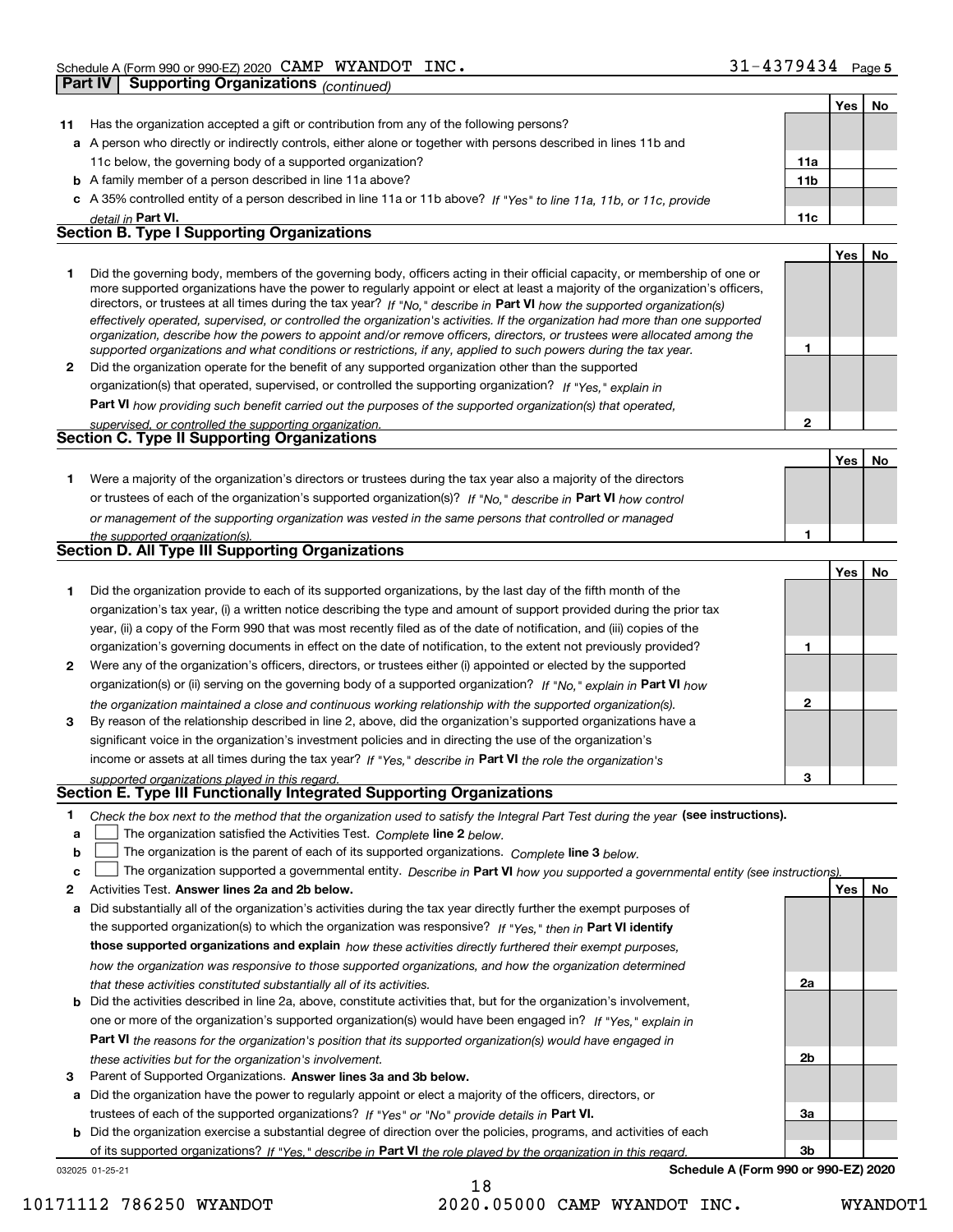| Schedule A (Form 990 or 990-EZ) 2020 CAMP WYANDOT INC.                                | 31-4379434 Page 6 |  |
|---------------------------------------------------------------------------------------|-------------------|--|
| <b>Part V</b> Type III Non-Functionally Integrated 509(a)(3) Supporting Organizations |                   |  |

**1**1 Check here if the organization satisfied the Integral Part Test as a qualifying trust on Nov. 20, 1970 (explain in Part VI). See instructions. All other Type III non-functionally integrated supporting organizations must complete Sections A through E.

|    | Section A - Adjusted Net Income                                             |                | (A) Prior Year | (B) Current Year<br>(optional) |
|----|-----------------------------------------------------------------------------|----------------|----------------|--------------------------------|
| 1  | Net short-term capital gain                                                 | 1              |                |                                |
| 2  | Recoveries of prior-year distributions                                      | $\overline{2}$ |                |                                |
| З  | Other gross income (see instructions)                                       | 3              |                |                                |
| 4  | Add lines 1 through 3.                                                      | 4              |                |                                |
| 5  | Depreciation and depletion                                                  | 5              |                |                                |
| 6  | Portion of operating expenses paid or incurred for production or            |                |                |                                |
|    | collection of gross income or for management, conservation, or              |                |                |                                |
|    | maintenance of property held for production of income (see instructions)    | 6              |                |                                |
| 7  | Other expenses (see instructions)                                           | 7              |                |                                |
| 8  | Adjusted Net Income (subtract lines 5, 6, and 7 from line 4)                | 8              |                |                                |
|    | <b>Section B - Minimum Asset Amount</b>                                     |                | (A) Prior Year | (B) Current Year<br>(optional) |
| 1  | Aggregate fair market value of all non-exempt-use assets (see               |                |                |                                |
|    | instructions for short tax year or assets held for part of year):           |                |                |                                |
|    | a Average monthly value of securities                                       | 1a             |                |                                |
|    | <b>b</b> Average monthly cash balances                                      | 1b             |                |                                |
|    | c Fair market value of other non-exempt-use assets                          | 1c             |                |                                |
|    | <b>d</b> Total (add lines 1a, 1b, and 1c)                                   | 1d             |                |                                |
|    | e Discount claimed for blockage or other factors                            |                |                |                                |
|    | (explain in detail in Part VI):                                             |                |                |                                |
| 2  | Acquisition indebtedness applicable to non-exempt-use assets                | $\mathbf{2}$   |                |                                |
| З  | Subtract line 2 from line 1d.                                               | 3              |                |                                |
| 4  | Cash deemed held for exempt use. Enter 0.015 of line 3 (for greater amount, |                |                |                                |
|    | see instructions).                                                          | 4              |                |                                |
| 5  | Net value of non-exempt-use assets (subtract line 4 from line 3)            | 5              |                |                                |
| 6  | Multiply line 5 by 0.035.                                                   | 6              |                |                                |
| 7  | Recoveries of prior-year distributions                                      | $\overline{7}$ |                |                                |
| 8  | Minimum Asset Amount (add line 7 to line 6)                                 | 8              |                |                                |
|    | <b>Section C - Distributable Amount</b>                                     |                |                | <b>Current Year</b>            |
| 1  | Adjusted net income for prior year (from Section A, line 8, column A)       | 1              |                |                                |
| 2  | Enter 0.85 of line 1.                                                       | $\overline{2}$ |                |                                |
| 3  | Minimum asset amount for prior year (from Section B, line 8, column A)      | 3              |                |                                |
| 4  | Enter greater of line 2 or line 3.                                          | 4              |                |                                |
| 5. | Income tax imposed in prior year                                            | 5              |                |                                |
| 6  | <b>Distributable Amount.</b> Subtract line 5 from line 4, unless subject to |                |                |                                |
|    | emergency temporary reduction (see instructions).                           | 6              |                |                                |
|    |                                                                             |                |                |                                |

**7**Check here if the current year is the organization's first as a non-functionally integrated Type III supporting organization (see instructions).

**Schedule A (Form 990 or 990-EZ) 2020**

032026 01-25-21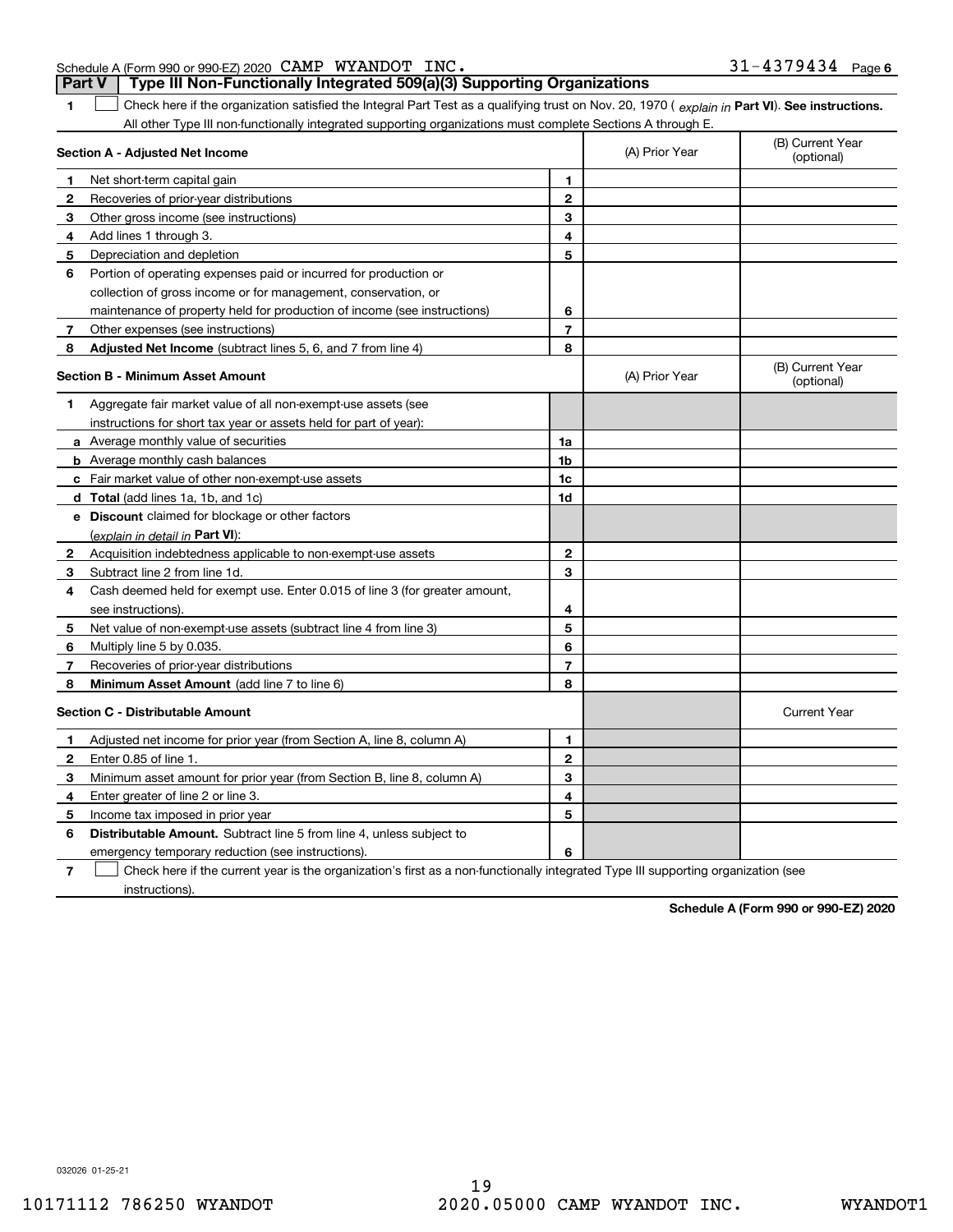Schedule A (Form 990 or 990-EZ) 2020 Page CAMP WYANDOT INC. 31-4379434

|    | Type III Non-Functionally Integrated 509(a)(3) Supporting Organizations<br>  Part V  <br>(continued) |                                    |                                               |                                                  |  |  |  |
|----|------------------------------------------------------------------------------------------------------|------------------------------------|-----------------------------------------------|--------------------------------------------------|--|--|--|
|    | Section D - Distributions<br><b>Current Year</b>                                                     |                                    |                                               |                                                  |  |  |  |
| 1  | 1<br>Amounts paid to supported organizations to accomplish exempt purposes                           |                                    |                                               |                                                  |  |  |  |
| 2  | Amounts paid to perform activity that directly furthers exempt purposes of supported                 |                                    |                                               |                                                  |  |  |  |
|    | organizations, in excess of income from activity                                                     |                                    | $\mathbf{2}$                                  |                                                  |  |  |  |
| 3  | Administrative expenses paid to accomplish exempt purposes of supported organizations                |                                    | 3                                             |                                                  |  |  |  |
| 4  | Amounts paid to acquire exempt-use assets                                                            |                                    | 4                                             |                                                  |  |  |  |
| 5  | Qualified set aside amounts (prior IRS approval required - provide details in Part VI)               |                                    | 5                                             |                                                  |  |  |  |
| 6  | Other distributions ( <i>describe in</i> Part VI). See instructions.                                 |                                    | 6                                             |                                                  |  |  |  |
| 7  | Total annual distributions. Add lines 1 through 6.                                                   |                                    | $\overline{7}$                                |                                                  |  |  |  |
| 8  | Distributions to attentive supported organizations to which the organization is responsive           |                                    |                                               |                                                  |  |  |  |
|    | (provide details in Part VI). See instructions.                                                      |                                    | 8                                             |                                                  |  |  |  |
| 9  | Distributable amount for 2020 from Section C, line 6                                                 |                                    | 9                                             |                                                  |  |  |  |
| 10 | Line 8 amount divided by line 9 amount                                                               |                                    | 10                                            |                                                  |  |  |  |
|    | <b>Section E - Distribution Allocations</b> (see instructions)                                       | (i)<br><b>Excess Distributions</b> | (ii)<br><b>Underdistributions</b><br>Pre-2020 | (iii)<br><b>Distributable</b><br>Amount for 2020 |  |  |  |
| 1  | Distributable amount for 2020 from Section C, line 6                                                 |                                    |                                               |                                                  |  |  |  |
| 2  | Underdistributions, if any, for years prior to 2020 (reason-                                         |                                    |                                               |                                                  |  |  |  |
|    | able cause required - explain in Part VI). See instructions.                                         |                                    |                                               |                                                  |  |  |  |
| 3  | Excess distributions carryover, if any, to 2020                                                      |                                    |                                               |                                                  |  |  |  |
|    | a From 2015                                                                                          |                                    |                                               |                                                  |  |  |  |
|    | $b$ From 2016                                                                                        |                                    |                                               |                                                  |  |  |  |
|    | <b>c</b> From 2017                                                                                   |                                    |                                               |                                                  |  |  |  |
|    | d From 2018                                                                                          |                                    |                                               |                                                  |  |  |  |
|    | e From 2019                                                                                          |                                    |                                               |                                                  |  |  |  |
|    | f Total of lines 3a through 3e                                                                       |                                    |                                               |                                                  |  |  |  |
|    | g Applied to underdistributions of prior years                                                       |                                    |                                               |                                                  |  |  |  |
|    | <b>h</b> Applied to 2020 distributable amount                                                        |                                    |                                               |                                                  |  |  |  |
|    | Carryover from 2015 not applied (see instructions)                                                   |                                    |                                               |                                                  |  |  |  |
|    | Remainder. Subtract lines 3g, 3h, and 3i from line 3f.                                               |                                    |                                               |                                                  |  |  |  |
| 4  | Distributions for 2020 from Section D.                                                               |                                    |                                               |                                                  |  |  |  |
|    | line $7:$                                                                                            |                                    |                                               |                                                  |  |  |  |
|    | a Applied to underdistributions of prior years                                                       |                                    |                                               |                                                  |  |  |  |
|    | <b>b</b> Applied to 2020 distributable amount                                                        |                                    |                                               |                                                  |  |  |  |
|    | c Remainder. Subtract lines 4a and 4b from line 4.                                                   |                                    |                                               |                                                  |  |  |  |
| 5. | Remaining underdistributions for years prior to 2020, if                                             |                                    |                                               |                                                  |  |  |  |
|    | any. Subtract lines 3g and 4a from line 2. For result greater                                        |                                    |                                               |                                                  |  |  |  |
|    | than zero, explain in Part VI. See instructions.                                                     |                                    |                                               |                                                  |  |  |  |
| 6  | Remaining underdistributions for 2020. Subtract lines 3h                                             |                                    |                                               |                                                  |  |  |  |
|    | and 4b from line 1. For result greater than zero, explain in                                         |                                    |                                               |                                                  |  |  |  |
|    | Part VI. See instructions.                                                                           |                                    |                                               |                                                  |  |  |  |
| 7  | Excess distributions carryover to 2021. Add lines 3j                                                 |                                    |                                               |                                                  |  |  |  |
|    | and 4c.                                                                                              |                                    |                                               |                                                  |  |  |  |
| 8  | Breakdown of line 7:                                                                                 |                                    |                                               |                                                  |  |  |  |
|    | a Excess from 2016                                                                                   |                                    |                                               |                                                  |  |  |  |
|    | <b>b</b> Excess from 2017                                                                            |                                    |                                               |                                                  |  |  |  |
|    | c Excess from 2018                                                                                   |                                    |                                               |                                                  |  |  |  |
|    | d Excess from 2019                                                                                   |                                    |                                               |                                                  |  |  |  |
|    | e Excess from 2020                                                                                   |                                    |                                               |                                                  |  |  |  |

**Schedule A (Form 990 or 990-EZ) 2020**

032027 01-25-21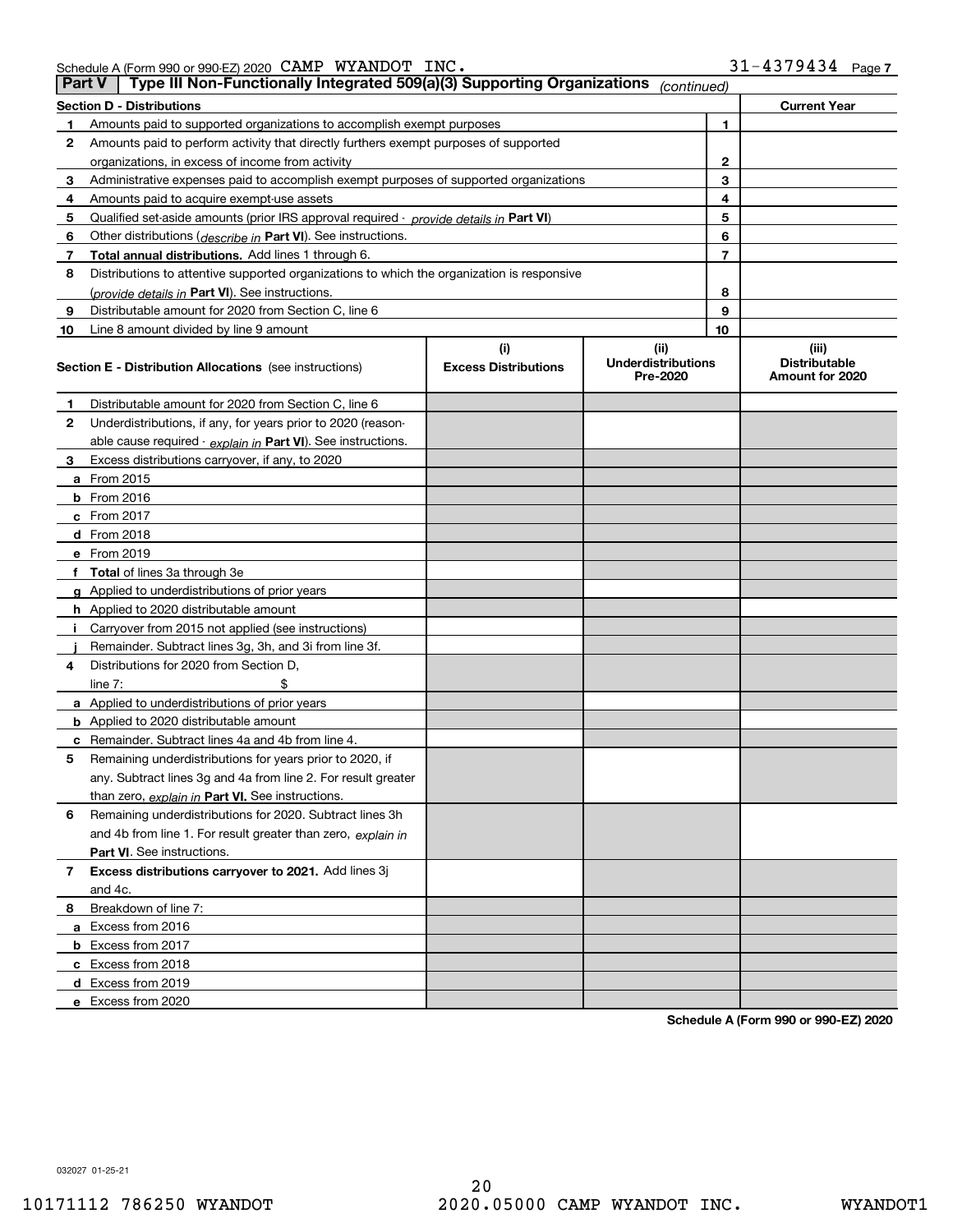|  |  | INC. | -4379434 | Page 8 |
|--|--|------|----------|--------|
|  |  |      |          |        |

| <b>Part VI</b>  | (See instructions.)     | Supplemental Information. Provide the explanations required by Part II, line 10; Part II, line 17a or 17b; Part III, line 12;<br>Part IV, Section A, lines 1, 2, 3b, 3c, 4b, 4c, 5a, 6, 9a, 9b, 9c, 11a, 11b, and 11c; Part IV, Section B, lines 1 and 2; Part IV, Section C,<br>line 1; Part IV, Section D, lines 2 and 3; Part IV, Section E, lines 1c, 2a, 2b, 3a, and 3b; Part V, line 1; Part V, Section B, line 1e; Part V,<br>Section D, lines 5, 6, and 8; and Part V, Section E, lines 2, 5, and 6. Also complete this part for any additional information. |
|-----------------|-------------------------|----------------------------------------------------------------------------------------------------------------------------------------------------------------------------------------------------------------------------------------------------------------------------------------------------------------------------------------------------------------------------------------------------------------------------------------------------------------------------------------------------------------------------------------------------------------------|
|                 |                         |                                                                                                                                                                                                                                                                                                                                                                                                                                                                                                                                                                      |
|                 |                         |                                                                                                                                                                                                                                                                                                                                                                                                                                                                                                                                                                      |
|                 |                         |                                                                                                                                                                                                                                                                                                                                                                                                                                                                                                                                                                      |
|                 |                         |                                                                                                                                                                                                                                                                                                                                                                                                                                                                                                                                                                      |
|                 |                         |                                                                                                                                                                                                                                                                                                                                                                                                                                                                                                                                                                      |
|                 |                         |                                                                                                                                                                                                                                                                                                                                                                                                                                                                                                                                                                      |
|                 |                         |                                                                                                                                                                                                                                                                                                                                                                                                                                                                                                                                                                      |
|                 |                         |                                                                                                                                                                                                                                                                                                                                                                                                                                                                                                                                                                      |
|                 |                         |                                                                                                                                                                                                                                                                                                                                                                                                                                                                                                                                                                      |
|                 |                         |                                                                                                                                                                                                                                                                                                                                                                                                                                                                                                                                                                      |
|                 |                         |                                                                                                                                                                                                                                                                                                                                                                                                                                                                                                                                                                      |
|                 |                         |                                                                                                                                                                                                                                                                                                                                                                                                                                                                                                                                                                      |
|                 |                         |                                                                                                                                                                                                                                                                                                                                                                                                                                                                                                                                                                      |
|                 |                         |                                                                                                                                                                                                                                                                                                                                                                                                                                                                                                                                                                      |
|                 |                         |                                                                                                                                                                                                                                                                                                                                                                                                                                                                                                                                                                      |
|                 |                         |                                                                                                                                                                                                                                                                                                                                                                                                                                                                                                                                                                      |
|                 |                         |                                                                                                                                                                                                                                                                                                                                                                                                                                                                                                                                                                      |
|                 |                         |                                                                                                                                                                                                                                                                                                                                                                                                                                                                                                                                                                      |
|                 |                         |                                                                                                                                                                                                                                                                                                                                                                                                                                                                                                                                                                      |
|                 |                         |                                                                                                                                                                                                                                                                                                                                                                                                                                                                                                                                                                      |
|                 |                         |                                                                                                                                                                                                                                                                                                                                                                                                                                                                                                                                                                      |
|                 |                         |                                                                                                                                                                                                                                                                                                                                                                                                                                                                                                                                                                      |
|                 |                         |                                                                                                                                                                                                                                                                                                                                                                                                                                                                                                                                                                      |
|                 |                         |                                                                                                                                                                                                                                                                                                                                                                                                                                                                                                                                                                      |
|                 |                         |                                                                                                                                                                                                                                                                                                                                                                                                                                                                                                                                                                      |
|                 |                         |                                                                                                                                                                                                                                                                                                                                                                                                                                                                                                                                                                      |
|                 |                         |                                                                                                                                                                                                                                                                                                                                                                                                                                                                                                                                                                      |
|                 |                         |                                                                                                                                                                                                                                                                                                                                                                                                                                                                                                                                                                      |
|                 |                         |                                                                                                                                                                                                                                                                                                                                                                                                                                                                                                                                                                      |
|                 |                         |                                                                                                                                                                                                                                                                                                                                                                                                                                                                                                                                                                      |
|                 |                         |                                                                                                                                                                                                                                                                                                                                                                                                                                                                                                                                                                      |
|                 |                         |                                                                                                                                                                                                                                                                                                                                                                                                                                                                                                                                                                      |
|                 |                         |                                                                                                                                                                                                                                                                                                                                                                                                                                                                                                                                                                      |
|                 |                         |                                                                                                                                                                                                                                                                                                                                                                                                                                                                                                                                                                      |
|                 |                         |                                                                                                                                                                                                                                                                                                                                                                                                                                                                                                                                                                      |
|                 |                         |                                                                                                                                                                                                                                                                                                                                                                                                                                                                                                                                                                      |
|                 |                         |                                                                                                                                                                                                                                                                                                                                                                                                                                                                                                                                                                      |
|                 |                         |                                                                                                                                                                                                                                                                                                                                                                                                                                                                                                                                                                      |
|                 |                         |                                                                                                                                                                                                                                                                                                                                                                                                                                                                                                                                                                      |
|                 |                         |                                                                                                                                                                                                                                                                                                                                                                                                                                                                                                                                                                      |
|                 |                         |                                                                                                                                                                                                                                                                                                                                                                                                                                                                                                                                                                      |
|                 |                         |                                                                                                                                                                                                                                                                                                                                                                                                                                                                                                                                                                      |
|                 |                         |                                                                                                                                                                                                                                                                                                                                                                                                                                                                                                                                                                      |
|                 |                         |                                                                                                                                                                                                                                                                                                                                                                                                                                                                                                                                                                      |
|                 |                         |                                                                                                                                                                                                                                                                                                                                                                                                                                                                                                                                                                      |
| 032028 01-25-21 |                         | Schedule A (Form 990 or 990-EZ) 2020                                                                                                                                                                                                                                                                                                                                                                                                                                                                                                                                 |
|                 | 10171112 786250 WYANDOT | 21<br>2020.05000 CAMP WYANDOT INC. WYANDOT1                                                                                                                                                                                                                                                                                                                                                                                                                                                                                                                          |
|                 |                         |                                                                                                                                                                                                                                                                                                                                                                                                                                                                                                                                                                      |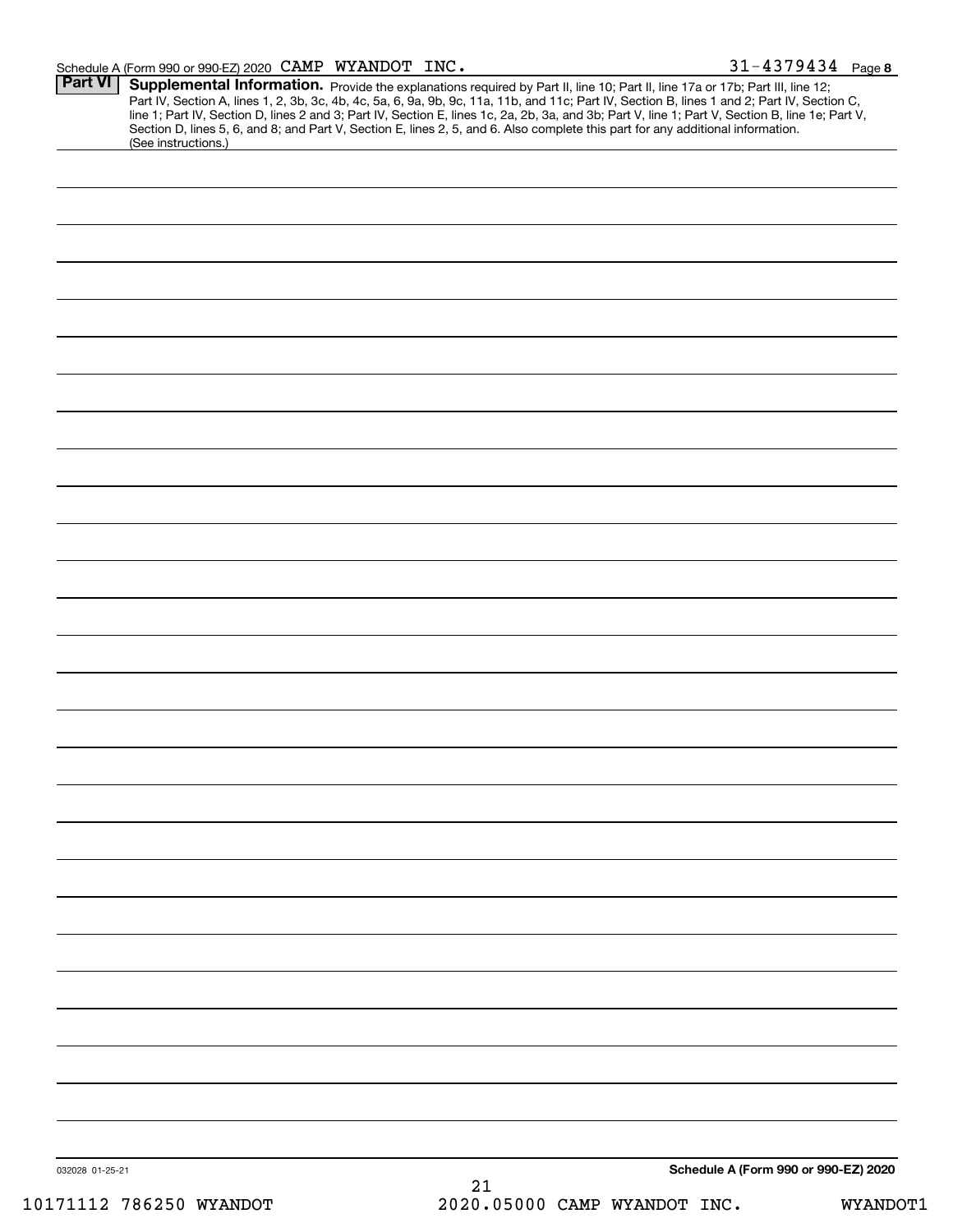Department of the Treasury Internal Revenue Service **(Form 990, 990-EZ, or 990-PF)**

Name of the organization

\*\* PUBLIC DISCLOSURE COPY \*\*

# **Schedule B Schedule of Contributors**

**| Attach to Form 990, Form 990-EZ, or Form 990-PF. | Go to www.irs.gov/Form990 for the latest information.** OMB No. 1545-0047

**2020**

**Employer identification number**

31-4379434

| CAMP WYANDOT INC. |  |
|-------------------|--|

| <b>Organization type (check one):</b> |                                                                           |  |  |  |  |
|---------------------------------------|---------------------------------------------------------------------------|--|--|--|--|
| Filers of:                            | Section:                                                                  |  |  |  |  |
| Form 990 or 990-EZ                    | $\underline{X}$ 501(c)( 3) (enter number) organization                    |  |  |  |  |
|                                       | 4947(a)(1) nonexempt charitable trust not treated as a private foundation |  |  |  |  |
|                                       | 527 political organization                                                |  |  |  |  |
| Form 990-PF                           | 501(c)(3) exempt private foundation                                       |  |  |  |  |
|                                       | 4947(a)(1) nonexempt charitable trust treated as a private foundation     |  |  |  |  |
|                                       | 501(c)(3) taxable private foundation                                      |  |  |  |  |

Check if your organization is covered by the **General Rule** or a **Special Rule. Note:**  Only a section 501(c)(7), (8), or (10) organization can check boxes for both the General Rule and a Special Rule. See instructions.

### **General Rule**

 $\boxed{\textbf{X}}$  For an organization filing Form 990, 990-EZ, or 990-PF that received, during the year, contributions totaling \$5,000 or more (in money or property) from any one contributor. Complete Parts I and II. See instructions for determining a contributor's total contributions.

#### **Special Rules**

| For an organization described in section 501(c)(3) filing Form 990 or 990-EZ that met the 33 1/3% support test of the regulations under               |
|-------------------------------------------------------------------------------------------------------------------------------------------------------|
| sections 509(a)(1) and 170(b)(1)(A)(vi), that checked Schedule A (Form 990 or 990-EZ), Part II, line 13, 16a, or 16b, and that received from          |
| any one contributor, during the year, total contributions of the greater of (1) \$5,000; or (2) 2% of the amount on (i) Form 990, Part VIII, line 1h; |
| or (ii) Form 990-EZ, line 1. Complete Parts I and II.                                                                                                 |

For an organization described in section 501(c)(7), (8), or (10) filing Form 990 or 990-EZ that received from any one contributor, during the year, total contributions of more than \$1,000 exclusively for religious, charitable, scientific, literary, or educational purposes, or for the prevention of cruelty to children or animals. Complete Parts I (entering "N/A" in column (b) instead of the contributor name and address), II, and III.  $\mathcal{L}^{\text{max}}$ 

purpose. Don't complete any of the parts unless the **General Rule** applies to this organization because it received *nonexclusively* year, contributions <sub>exclusively</sub> for religious, charitable, etc., purposes, but no such contributions totaled more than \$1,000. If this box is checked, enter here the total contributions that were received during the year for an  $\;$ exclusively religious, charitable, etc., For an organization described in section 501(c)(7), (8), or (10) filing Form 990 or 990-EZ that received from any one contributor, during the religious, charitable, etc., contributions totaling \$5,000 or more during the year  $\Box$ — $\Box$   $\Box$  $\mathcal{L}^{\text{max}}$ 

**Caution:**  An organization that isn't covered by the General Rule and/or the Special Rules doesn't file Schedule B (Form 990, 990-EZ, or 990-PF),  **must** but it answer "No" on Part IV, line 2, of its Form 990; or check the box on line H of its Form 990-EZ or on its Form 990-PF, Part I, line 2, to certify that it doesn't meet the filing requirements of Schedule B (Form 990, 990-EZ, or 990-PF).

**For Paperwork Reduction Act Notice, see the instructions for Form 990, 990-EZ, or 990-PF. Schedule B (Form 990, 990-EZ, or 990-PF) (2020)** LHA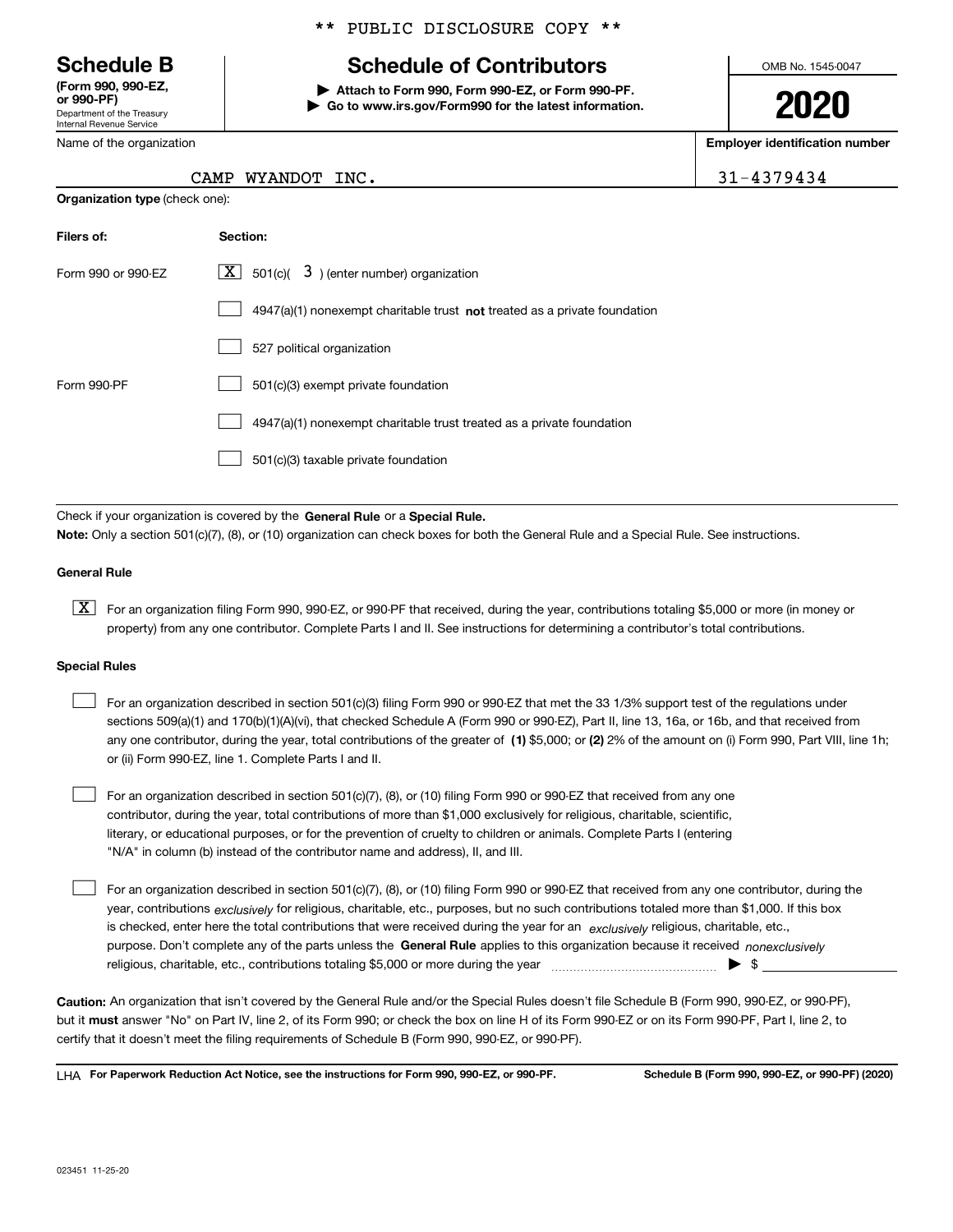# Schedule B (Form 990, 990-EZ, or 990-PF) (2020) Page 2

|                      | Schedule B (Form 990, 990-EZ, or 990-PF) (2020)                                                       |                                       | Page 2                                                                                                      |
|----------------------|-------------------------------------------------------------------------------------------------------|---------------------------------------|-------------------------------------------------------------------------------------------------------------|
| Name of organization |                                                                                                       | <b>Employer identification number</b> |                                                                                                             |
| CAMP                 | WYANDOT INC.                                                                                          |                                       | 31-4379434                                                                                                  |
| Part I               | <b>Contributors</b> (see instructions). Use duplicate copies of Part I if additional space is needed. |                                       |                                                                                                             |
| (a)<br>No.           | (b)<br>Name, address, and ZIP + 4                                                                     | (c)<br><b>Total contributions</b>     | (d)<br>Type of contribution                                                                                 |
| 1                    |                                                                                                       | 17,500.<br>\$                         | $\overline{\mathbf{X}}$<br>Person<br>Payroll<br>Noncash<br>(Complete Part II for<br>noncash contributions.) |
| (a)<br>No.           | (b)<br>Name, address, and ZIP + 4                                                                     | (c)<br><b>Total contributions</b>     | (d)<br>Type of contribution                                                                                 |
| 2                    |                                                                                                       | 15,000.<br>\$                         | $\overline{\mathbf{X}}$<br>Person<br>Payroll<br>Noncash<br>(Complete Part II for<br>noncash contributions.) |
| (a)<br>No.           | (b)<br>Name, address, and ZIP + 4                                                                     | (c)<br><b>Total contributions</b>     | (d)<br>Type of contribution                                                                                 |
| 3                    |                                                                                                       | 10,000.<br>\$                         | $\overline{\text{X}}$<br>Person<br>Payroll<br>Noncash<br>(Complete Part II for<br>noncash contributions.)   |
| (a)<br>No.           | (b)<br>Name, address, and ZIP + 4                                                                     | (c)<br><b>Total contributions</b>     | (d)<br>Type of contribution                                                                                 |
| 4                    |                                                                                                       | 9,000.<br>\$                          | $\mathbf{X}$<br>Person<br>Payroll<br>Noncash<br>(Complete Part II for<br>noncash contributions.)            |
| (a)<br>No.           | (b)<br>Name, address, and ZIP + 4                                                                     | (c)<br><b>Total contributions</b>     | (d)<br>Type of contribution                                                                                 |
| 5                    |                                                                                                       | 5,000.<br>\$                          | $\overline{\mathbf{X}}$<br>Person<br>Payroll<br>Noncash<br>(Complete Part II for<br>noncash contributions.) |
| (a)<br>No.           | (b)<br>Name, address, and ZIP + 4                                                                     | (c)<br><b>Total contributions</b>     | (d)<br>Type of contribution                                                                                 |
| 6                    |                                                                                                       | 5,000.<br>\$                          | $\overline{\mathbf{X}}$<br>Person<br>Payroll<br>Noncash<br>(Complete Part II for<br>noncash contributions.) |
| 023452 11-25-20      |                                                                                                       |                                       | Schedule B (Form 990, 990-EZ, or 990-PF) (2020)                                                             |

23 10171112 786250 WYANDOT 2020.05000 CAMP WYANDOT INC. WYANDOT1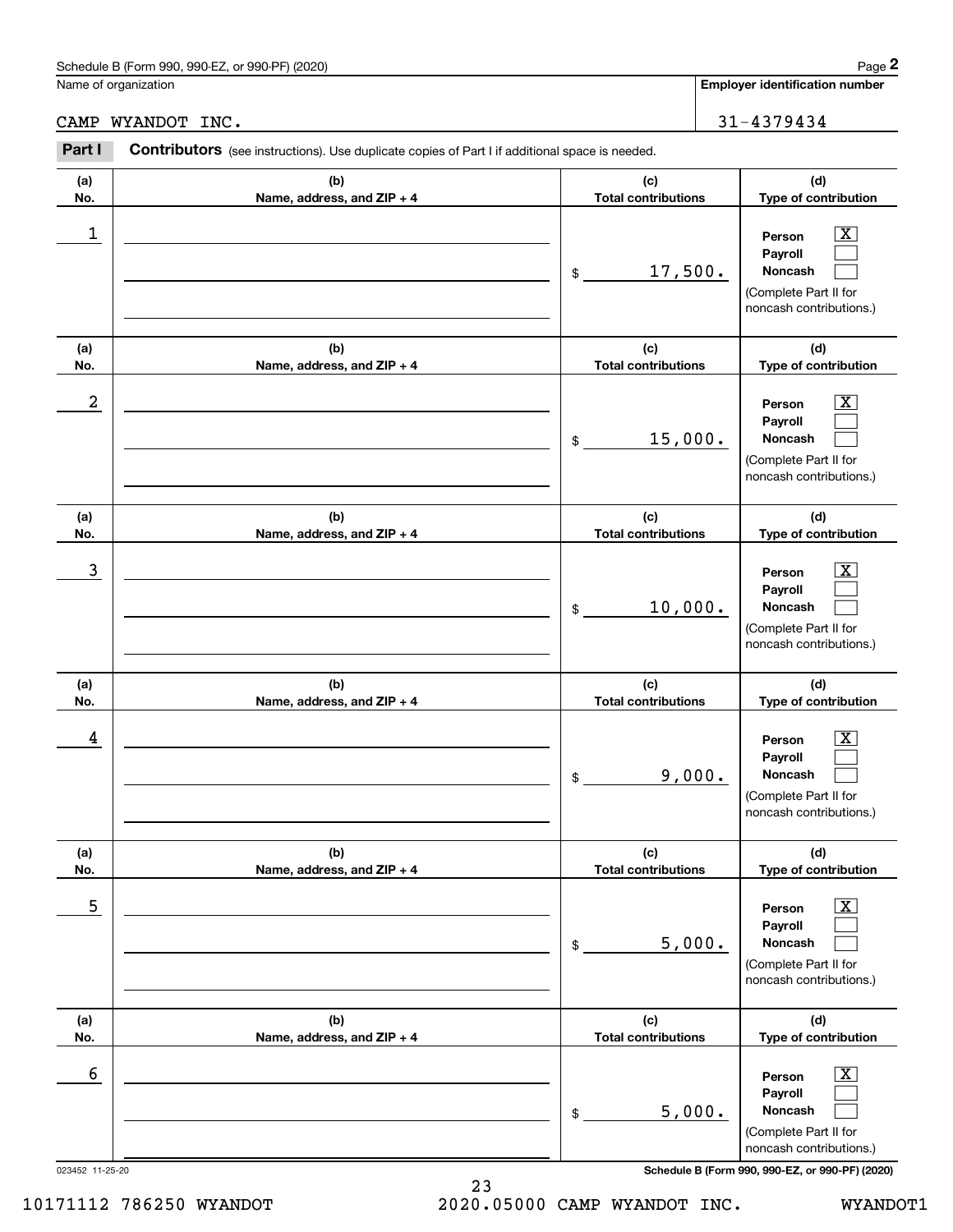| Schedule B (Form 990. 990-EZ. ‹<br>or 990-PF) (2020) | Page |
|------------------------------------------------------|------|
|                                                      |      |

|                              | Schedule B (Form 990, 990-EZ, or 990-PF) (2020)                                                     |                                                 | Page 3                                          |
|------------------------------|-----------------------------------------------------------------------------------------------------|-------------------------------------------------|-------------------------------------------------|
| Name of organization         |                                                                                                     |                                                 | <b>Employer identification number</b>           |
|                              | CAMP WYANDOT INC.                                                                                   |                                                 | 31-4379434                                      |
| Part II                      | Noncash Property (see instructions). Use duplicate copies of Part II if additional space is needed. |                                                 |                                                 |
| (a)<br>No.<br>from<br>Part I | (b)<br>Description of noncash property given                                                        | (c)<br>FMV (or estimate)<br>(See instructions.) | (d)<br>Date received                            |
|                              |                                                                                                     | \$                                              |                                                 |
| (a)<br>No.<br>from<br>Part I | (b)<br>Description of noncash property given                                                        | (c)<br>FMV (or estimate)<br>(See instructions.) | (d)<br>Date received                            |
|                              |                                                                                                     | \$                                              |                                                 |
| (a)<br>No.<br>from<br>Part I | (b)<br>Description of noncash property given                                                        | (c)<br>FMV (or estimate)<br>(See instructions.) | (d)<br>Date received                            |
|                              |                                                                                                     | \$                                              |                                                 |
| (a)<br>No.<br>from<br>Part I | (b)<br>Description of noncash property given                                                        | (c)<br>FMV (or estimate)<br>(See instructions.) | (d)<br>Date received                            |
|                              |                                                                                                     | \$                                              |                                                 |
| (a)<br>No.<br>from<br>Part I | (b)<br>Description of noncash property given                                                        | (c)<br>FMV (or estimate)<br>(See instructions.) | (d)<br>Date received                            |
|                              |                                                                                                     | \$                                              |                                                 |
| (a)<br>No.<br>from<br>Part I | (b)<br>Description of noncash property given                                                        | (c)<br>FMV (or estimate)<br>(See instructions.) | (d)<br>Date received                            |
|                              |                                                                                                     | \$                                              |                                                 |
| 023453 11-25-20              |                                                                                                     |                                                 | Schedule B (Form 990, 990-EZ, or 990-PF) (2020) |

10171112 786250 WYANDOT 2020.05000 CAMP WYANDOT INC. WYANDOT1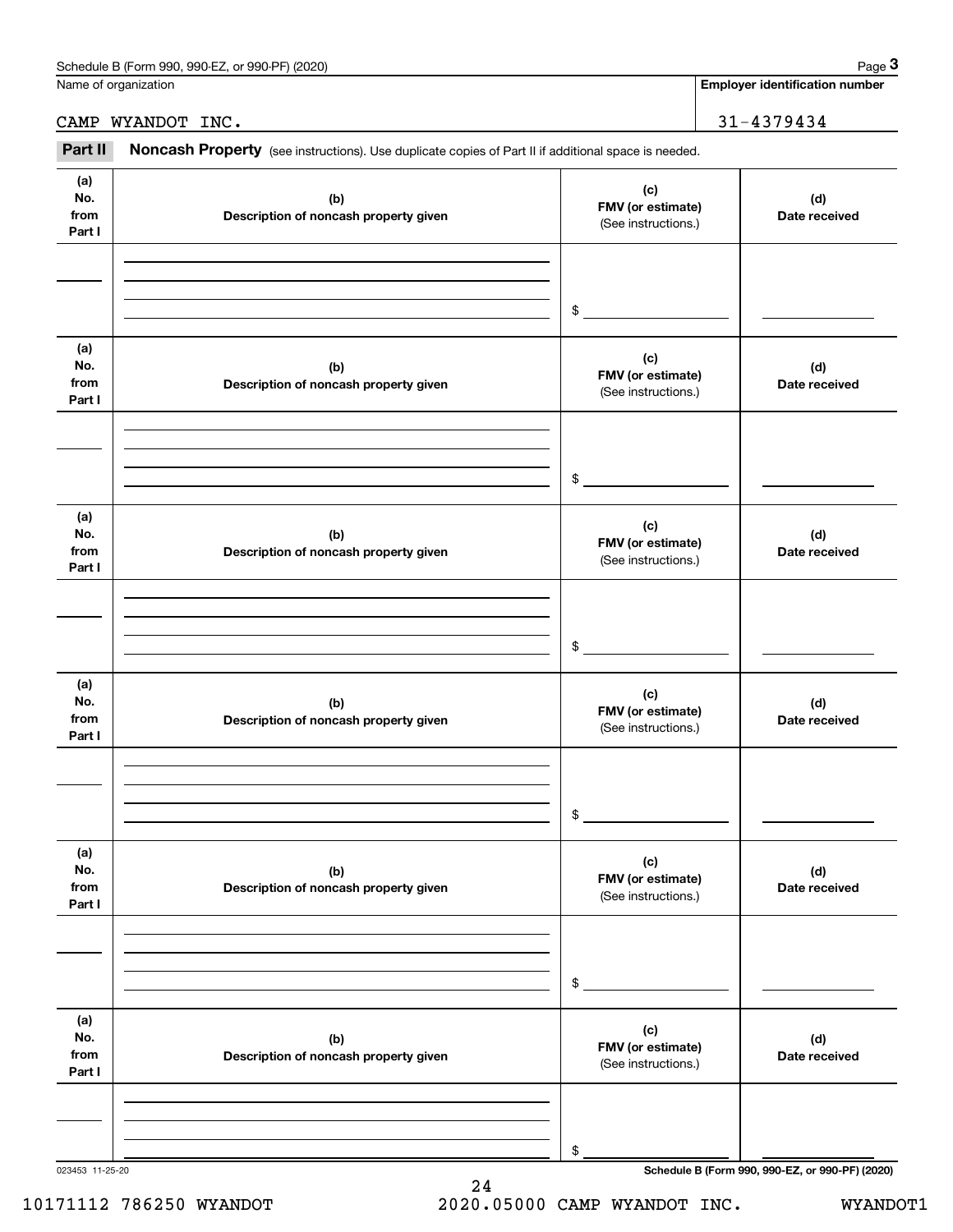|                           | Schedule B (Form 990, 990-EZ, or 990-PF) (2020)                                                                                                                                                                                                                                                 |                                          | Page 4                                                                                                                                                         |  |  |  |  |  |  |
|---------------------------|-------------------------------------------------------------------------------------------------------------------------------------------------------------------------------------------------------------------------------------------------------------------------------------------------|------------------------------------------|----------------------------------------------------------------------------------------------------------------------------------------------------------------|--|--|--|--|--|--|
|                           | Name of organization                                                                                                                                                                                                                                                                            |                                          | <b>Employer identification number</b>                                                                                                                          |  |  |  |  |  |  |
| CAMP                      | WYANDOT INC.                                                                                                                                                                                                                                                                                    |                                          | 31-4379434                                                                                                                                                     |  |  |  |  |  |  |
| Part III                  |                                                                                                                                                                                                                                                                                                 |                                          | Exclusively religious, charitable, etc., contributions to organizations described in section 501(c)(7), (8), or (10) that total more than \$1,000 for the year |  |  |  |  |  |  |
|                           | from any one contributor. Complete columns (a) through (e) and the following line entry. For organizations<br>completing Part III, enter the total of exclusively religious, charitable, etc., contributions of \$1,000 or less for the year. (Enter this info. once.) $\blacktriangleright$ \$ |                                          |                                                                                                                                                                |  |  |  |  |  |  |
|                           | Use duplicate copies of Part III if additional space is needed.                                                                                                                                                                                                                                 |                                          |                                                                                                                                                                |  |  |  |  |  |  |
| (a) No.<br>from<br>Part I | (b) Purpose of gift                                                                                                                                                                                                                                                                             | (c) Use of gift                          | (d) Description of how gift is held                                                                                                                            |  |  |  |  |  |  |
|                           |                                                                                                                                                                                                                                                                                                 |                                          |                                                                                                                                                                |  |  |  |  |  |  |
|                           |                                                                                                                                                                                                                                                                                                 |                                          |                                                                                                                                                                |  |  |  |  |  |  |
|                           |                                                                                                                                                                                                                                                                                                 | (e) Transfer of gift                     |                                                                                                                                                                |  |  |  |  |  |  |
|                           | Transferee's name, address, and ZIP + 4                                                                                                                                                                                                                                                         |                                          | Relationship of transferor to transferee                                                                                                                       |  |  |  |  |  |  |
|                           |                                                                                                                                                                                                                                                                                                 |                                          |                                                                                                                                                                |  |  |  |  |  |  |
|                           |                                                                                                                                                                                                                                                                                                 |                                          |                                                                                                                                                                |  |  |  |  |  |  |
| (a) No.<br>from<br>Part I | (b) Purpose of gift                                                                                                                                                                                                                                                                             | (c) Use of gift                          | (d) Description of how gift is held                                                                                                                            |  |  |  |  |  |  |
|                           |                                                                                                                                                                                                                                                                                                 |                                          |                                                                                                                                                                |  |  |  |  |  |  |
|                           |                                                                                                                                                                                                                                                                                                 |                                          |                                                                                                                                                                |  |  |  |  |  |  |
|                           | (e) Transfer of gift                                                                                                                                                                                                                                                                            |                                          |                                                                                                                                                                |  |  |  |  |  |  |
|                           | Transferee's name, address, and ZIP + 4                                                                                                                                                                                                                                                         | Relationship of transferor to transferee |                                                                                                                                                                |  |  |  |  |  |  |
|                           |                                                                                                                                                                                                                                                                                                 |                                          |                                                                                                                                                                |  |  |  |  |  |  |
|                           |                                                                                                                                                                                                                                                                                                 |                                          |                                                                                                                                                                |  |  |  |  |  |  |
| (a) No.<br>from<br>Part I | (b) Purpose of gift                                                                                                                                                                                                                                                                             | (c) Use of gift                          | (d) Description of how gift is held                                                                                                                            |  |  |  |  |  |  |
|                           |                                                                                                                                                                                                                                                                                                 |                                          |                                                                                                                                                                |  |  |  |  |  |  |
|                           | (e) Transfer of gift                                                                                                                                                                                                                                                                            |                                          |                                                                                                                                                                |  |  |  |  |  |  |
|                           | Transferee's name, address, and ZIP + 4                                                                                                                                                                                                                                                         |                                          | Relationship of transferor to transferee                                                                                                                       |  |  |  |  |  |  |
|                           |                                                                                                                                                                                                                                                                                                 |                                          |                                                                                                                                                                |  |  |  |  |  |  |
|                           |                                                                                                                                                                                                                                                                                                 |                                          |                                                                                                                                                                |  |  |  |  |  |  |
| (a) No.<br>from<br>Part I | (b) Purpose of gift                                                                                                                                                                                                                                                                             | (c) Use of gift                          | (d) Description of how gift is held                                                                                                                            |  |  |  |  |  |  |
|                           |                                                                                                                                                                                                                                                                                                 |                                          |                                                                                                                                                                |  |  |  |  |  |  |
|                           |                                                                                                                                                                                                                                                                                                 |                                          |                                                                                                                                                                |  |  |  |  |  |  |
|                           | (e) Transfer of gift                                                                                                                                                                                                                                                                            |                                          |                                                                                                                                                                |  |  |  |  |  |  |
|                           | Transferee's name, address, and ZIP + 4                                                                                                                                                                                                                                                         |                                          | Relationship of transferor to transferee                                                                                                                       |  |  |  |  |  |  |
|                           |                                                                                                                                                                                                                                                                                                 |                                          |                                                                                                                                                                |  |  |  |  |  |  |
|                           |                                                                                                                                                                                                                                                                                                 |                                          |                                                                                                                                                                |  |  |  |  |  |  |
| 023454 11-25-20           |                                                                                                                                                                                                                                                                                                 |                                          | Schedule B (Form 990, 990-EZ, or 990-PF) (2020)                                                                                                                |  |  |  |  |  |  |

25 10171112 786250 WYANDOT 2020.05000 CAMP WYANDOT INC. WYANDOT1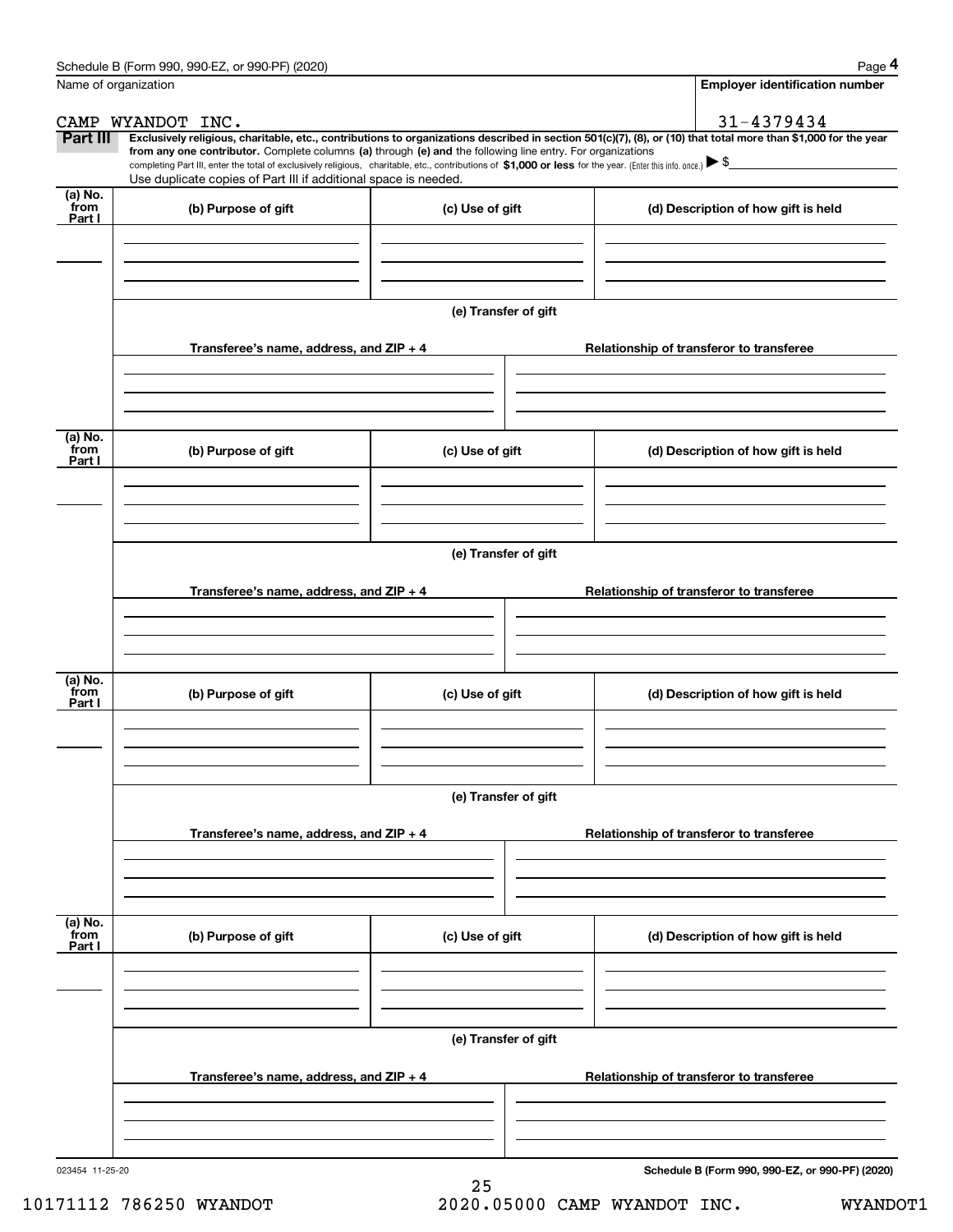|         | <b>SCHEDULE D</b>                                                                                                                                  |                                                                                                             | <b>Supplemental Financial Statements</b>                                                                                                                                                                                                                             |                                                                                                      | OMB No. 1545-0047                     |
|---------|----------------------------------------------------------------------------------------------------------------------------------------------------|-------------------------------------------------------------------------------------------------------------|----------------------------------------------------------------------------------------------------------------------------------------------------------------------------------------------------------------------------------------------------------------------|------------------------------------------------------------------------------------------------------|---------------------------------------|
|         | Complete if the organization answered "Yes" on Form 990,<br>(Form 990)<br>Part IV, line 6, 7, 8, 9, 10, 11a, 11b, 11c, 11d, 11e, 11f, 12a, or 12b. |                                                                                                             |                                                                                                                                                                                                                                                                      |                                                                                                      |                                       |
|         | Department of the Treasury<br>Internal Revenue Service                                                                                             |                                                                                                             | Attach to Form 990.<br>Go to www.irs.gov/Form990 for instructions and the latest information.                                                                                                                                                                        |                                                                                                      | <b>Open to Public</b><br>Inspection   |
|         | Name of the organization                                                                                                                           |                                                                                                             |                                                                                                                                                                                                                                                                      |                                                                                                      | <b>Employer identification number</b> |
|         |                                                                                                                                                    | CAMP WYANDOT INC.                                                                                           |                                                                                                                                                                                                                                                                      |                                                                                                      | 31-4379434                            |
| Part I  |                                                                                                                                                    |                                                                                                             | Organizations Maintaining Donor Advised Funds or Other Similar Funds or Accounts. Complete if the                                                                                                                                                                    |                                                                                                      |                                       |
|         |                                                                                                                                                    | organization answered "Yes" on Form 990, Part IV, line 6.                                                   | (a) Donor advised funds                                                                                                                                                                                                                                              | (b) Funds and other accounts                                                                         |                                       |
| 1       |                                                                                                                                                    |                                                                                                             |                                                                                                                                                                                                                                                                      |                                                                                                      |                                       |
| 2       |                                                                                                                                                    | Aggregate value of contributions to (during year)                                                           |                                                                                                                                                                                                                                                                      |                                                                                                      |                                       |
| з       |                                                                                                                                                    |                                                                                                             |                                                                                                                                                                                                                                                                      |                                                                                                      |                                       |
| 4       |                                                                                                                                                    |                                                                                                             |                                                                                                                                                                                                                                                                      |                                                                                                      |                                       |
| 5       |                                                                                                                                                    |                                                                                                             | Did the organization inform all donors and donor advisors in writing that the assets held in donor advised funds                                                                                                                                                     |                                                                                                      |                                       |
|         |                                                                                                                                                    |                                                                                                             |                                                                                                                                                                                                                                                                      |                                                                                                      | Yes<br><b>No</b>                      |
| 6       |                                                                                                                                                    |                                                                                                             | Did the organization inform all grantees, donors, and donor advisors in writing that grant funds can be used only                                                                                                                                                    |                                                                                                      |                                       |
|         |                                                                                                                                                    |                                                                                                             | for charitable purposes and not for the benefit of the donor or donor advisor, or for any other purpose conferring                                                                                                                                                   |                                                                                                      |                                       |
|         | impermissible private benefit?                                                                                                                     |                                                                                                             |                                                                                                                                                                                                                                                                      |                                                                                                      | Yes<br>No                             |
| Part II |                                                                                                                                                    |                                                                                                             | Conservation Easements. Complete if the organization answered "Yes" on Form 990, Part IV, line 7.                                                                                                                                                                    |                                                                                                      |                                       |
| 1       |                                                                                                                                                    | Purpose(s) of conservation easements held by the organization (check all that apply).                       |                                                                                                                                                                                                                                                                      |                                                                                                      |                                       |
|         |                                                                                                                                                    | Preservation of land for public use (for example, recreation or education)<br>Protection of natural habitat |                                                                                                                                                                                                                                                                      | Preservation of a historically important land area<br>Preservation of a certified historic structure |                                       |
|         |                                                                                                                                                    | Preservation of open space                                                                                  |                                                                                                                                                                                                                                                                      |                                                                                                      |                                       |
| 2       |                                                                                                                                                    |                                                                                                             | Complete lines 2a through 2d if the organization held a qualified conservation contribution in the form of a conservation easement on the last                                                                                                                       |                                                                                                      |                                       |
|         | day of the tax year.                                                                                                                               |                                                                                                             |                                                                                                                                                                                                                                                                      |                                                                                                      | Held at the End of the Tax Year       |
| а       |                                                                                                                                                    | Total number of conservation easements                                                                      |                                                                                                                                                                                                                                                                      | 2a                                                                                                   |                                       |
| b       |                                                                                                                                                    | Total acreage restricted by conservation easements                                                          |                                                                                                                                                                                                                                                                      | 2 <sub>b</sub>                                                                                       |                                       |
| с       |                                                                                                                                                    |                                                                                                             | Number of conservation easements on a certified historic structure included in (a) manufacture included in (a)                                                                                                                                                       | 2c                                                                                                   |                                       |
| d       |                                                                                                                                                    |                                                                                                             | Number of conservation easements included in (c) acquired after 7/25/06, and not on a historic structure                                                                                                                                                             |                                                                                                      |                                       |
|         |                                                                                                                                                    |                                                                                                             | listed in the National Register [111] Marshall Register [11] Marshall Register [11] Marshall Register [11] Marshall Register [11] Marshall Register [11] Marshall Register [11] Marshall Register [11] Marshall Register [11]                                        | 2d                                                                                                   |                                       |
| З       |                                                                                                                                                    |                                                                                                             | Number of conservation easements modified, transferred, released, extinguished, or terminated by the organization during the tax                                                                                                                                     |                                                                                                      |                                       |
|         | year                                                                                                                                               |                                                                                                             |                                                                                                                                                                                                                                                                      |                                                                                                      |                                       |
| 4       |                                                                                                                                                    | Number of states where property subject to conservation easement is located >                               |                                                                                                                                                                                                                                                                      |                                                                                                      |                                       |
| 5       |                                                                                                                                                    | Does the organization have a written policy regarding the periodic monitoring, inspection, handling of      |                                                                                                                                                                                                                                                                      |                                                                                                      |                                       |
| 6       |                                                                                                                                                    | violations, and enforcement of the conservation easements it holds?                                         | Staff and volunteer hours devoted to monitoring, inspecting, handling of violations, and enforcing conservation easements during the year                                                                                                                            |                                                                                                      | <b>No</b><br>Yes                      |
|         |                                                                                                                                                    |                                                                                                             |                                                                                                                                                                                                                                                                      |                                                                                                      |                                       |
| 7       |                                                                                                                                                    |                                                                                                             | Amount of expenses incurred in monitoring, inspecting, handling of violations, and enforcing conservation easements during the year                                                                                                                                  |                                                                                                      |                                       |
|         | $\blacktriangleright$ \$                                                                                                                           |                                                                                                             |                                                                                                                                                                                                                                                                      |                                                                                                      |                                       |
| 8       |                                                                                                                                                    |                                                                                                             | Does each conservation easement reported on line 2(d) above satisfy the requirements of section 170(h)(4)(B)(i)                                                                                                                                                      |                                                                                                      |                                       |
|         |                                                                                                                                                    |                                                                                                             |                                                                                                                                                                                                                                                                      |                                                                                                      | Yes<br>No                             |
| 9       |                                                                                                                                                    |                                                                                                             | In Part XIII, describe how the organization reports conservation easements in its revenue and expense statement and                                                                                                                                                  |                                                                                                      |                                       |
|         |                                                                                                                                                    |                                                                                                             | balance sheet, and include, if applicable, the text of the footnote to the organization's financial statements that describes the                                                                                                                                    |                                                                                                      |                                       |
|         |                                                                                                                                                    | organization's accounting for conservation easements.                                                       | Organizations Maintaining Collections of Art, Historical Treasures, or Other Similar Assets.                                                                                                                                                                         |                                                                                                      |                                       |
|         | Part III                                                                                                                                           |                                                                                                             |                                                                                                                                                                                                                                                                      |                                                                                                      |                                       |
|         |                                                                                                                                                    | Complete if the organization answered "Yes" on Form 990, Part IV, line 8.                                   |                                                                                                                                                                                                                                                                      |                                                                                                      |                                       |
|         |                                                                                                                                                    |                                                                                                             | 1a If the organization elected, as permitted under FASB ASC 958, not to report in its revenue statement and balance sheet works<br>of art, historical treasures, or other similar assets held for public exhibition, education, or research in furtherance of public |                                                                                                      |                                       |
|         |                                                                                                                                                    |                                                                                                             | service, provide in Part XIII the text of the footnote to its financial statements that describes these items.                                                                                                                                                       |                                                                                                      |                                       |
|         |                                                                                                                                                    |                                                                                                             | b If the organization elected, as permitted under FASB ASC 958, to report in its revenue statement and balance sheet works of                                                                                                                                        |                                                                                                      |                                       |
|         |                                                                                                                                                    |                                                                                                             | art, historical treasures, or other similar assets held for public exhibition, education, or research in furtherance of public service,                                                                                                                              |                                                                                                      |                                       |
|         |                                                                                                                                                    | provide the following amounts relating to these items:                                                      |                                                                                                                                                                                                                                                                      |                                                                                                      |                                       |
|         | (i)                                                                                                                                                |                                                                                                             |                                                                                                                                                                                                                                                                      |                                                                                                      | $\frac{1}{2}$                         |
|         |                                                                                                                                                    |                                                                                                             | (ii) Assets included in Form 990, Part X <b>Process and Construction Construction</b> Assets included in Form 990, Part X                                                                                                                                            |                                                                                                      |                                       |
| 2       |                                                                                                                                                    |                                                                                                             | If the organization received or held works of art, historical treasures, or other similar assets for financial gain, provide                                                                                                                                         |                                                                                                      |                                       |
|         |                                                                                                                                                    | the following amounts required to be reported under FASB ASC 958 relating to these items:                   |                                                                                                                                                                                                                                                                      |                                                                                                      |                                       |
| а       |                                                                                                                                                    |                                                                                                             |                                                                                                                                                                                                                                                                      |                                                                                                      | $\sim$ $\sim$                         |
|         |                                                                                                                                                    |                                                                                                             |                                                                                                                                                                                                                                                                      | $\blacktriangleright$ s                                                                              |                                       |
|         | 032051 12-01-20                                                                                                                                    | LHA For Paperwork Reduction Act Notice, see the Instructions for Form 990.                                  |                                                                                                                                                                                                                                                                      |                                                                                                      | Schedule D (Form 990) 2020            |
|         |                                                                                                                                                    |                                                                                                             |                                                                                                                                                                                                                                                                      |                                                                                                      |                                       |

26 10171112 786250 WYANDOT 2020.05000 CAMP WYANDOT INC. WYANDOT1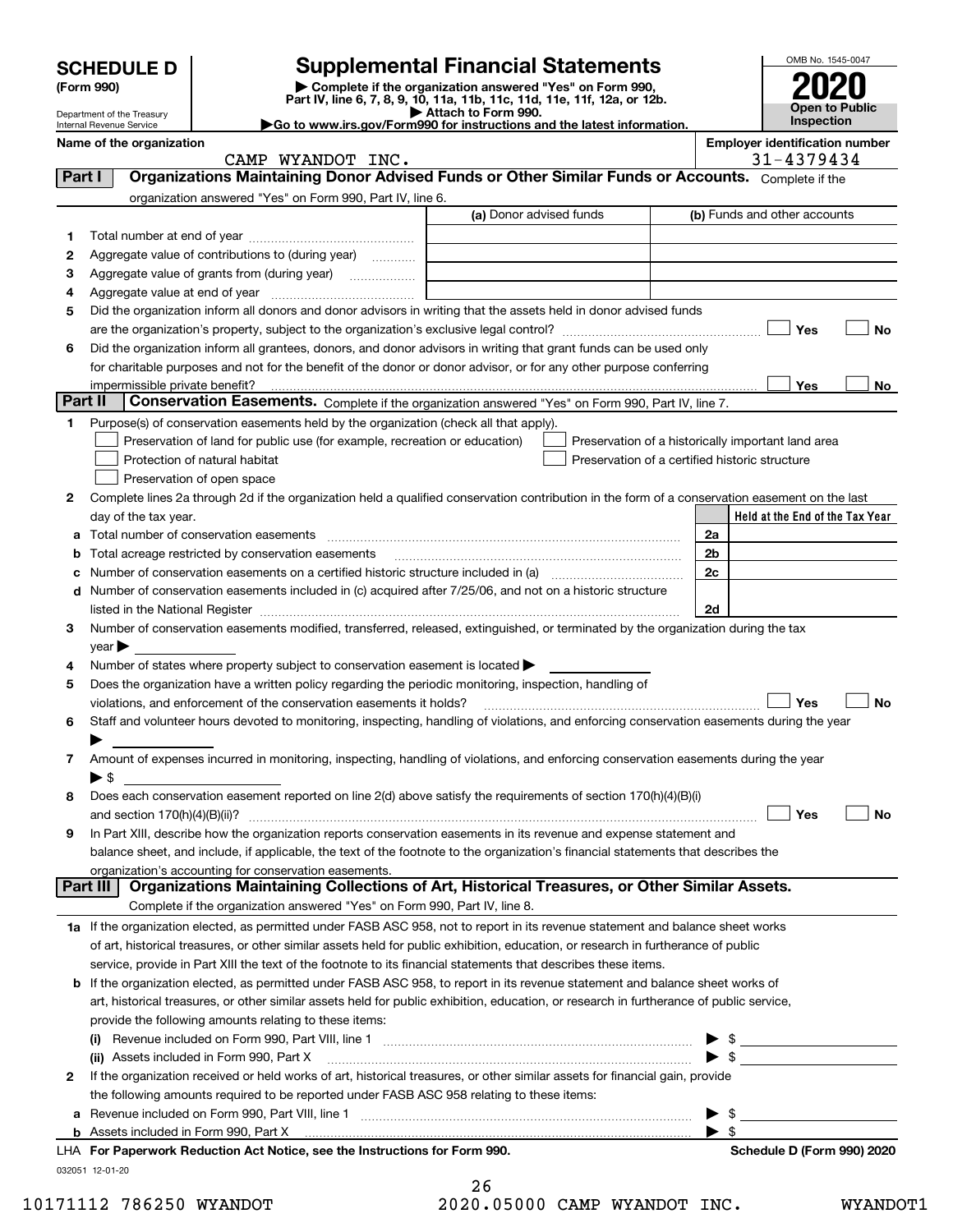|        | Schedule D (Form 990) 2020                                                                                                                                                                                                     | CAMP WYANDOT INC.                       |   |                |                                                                                                                                                                                                                                      |                                 | $31 - 4379434$ Page 2 |                     |                        |     |
|--------|--------------------------------------------------------------------------------------------------------------------------------------------------------------------------------------------------------------------------------|-----------------------------------------|---|----------------|--------------------------------------------------------------------------------------------------------------------------------------------------------------------------------------------------------------------------------------|---------------------------------|-----------------------|---------------------|------------------------|-----|
|        | Part III<br>Organizations Maintaining Collections of Art, Historical Treasures, or Other Similar Assets (continued)                                                                                                            |                                         |   |                |                                                                                                                                                                                                                                      |                                 |                       |                     |                        |     |
| 3      | Using the organization's acquisition, accession, and other records, check any of the following that make significant use of its                                                                                                |                                         |   |                |                                                                                                                                                                                                                                      |                                 |                       |                     |                        |     |
|        | collection items (check all that apply):                                                                                                                                                                                       |                                         |   |                |                                                                                                                                                                                                                                      |                                 |                       |                     |                        |     |
| a      | Public exhibition                                                                                                                                                                                                              |                                         |   |                | Loan or exchange program                                                                                                                                                                                                             |                                 |                       |                     |                        |     |
| b      | Scholarly research                                                                                                                                                                                                             | е                                       |   |                | Other <u>with the contract of the contract of the contract of the contract of the contract of the contract of the contract of the contract of the contract of the contract of the contract of the contract of the contract of th</u> |                                 |                       |                     |                        |     |
| с      | Preservation for future generations                                                                                                                                                                                            |                                         |   |                |                                                                                                                                                                                                                                      |                                 |                       |                     |                        |     |
| 4      | Provide a description of the organization's collections and explain how they further the organization's exempt purpose in Part XIII.                                                                                           |                                         |   |                |                                                                                                                                                                                                                                      |                                 |                       |                     |                        |     |
| 5      | During the year, did the organization solicit or receive donations of art, historical treasures, or other similar assets                                                                                                       |                                         |   |                |                                                                                                                                                                                                                                      |                                 |                       |                     |                        |     |
|        | to be sold to raise funds rather than to be maintained as part of the organization's collection?                                                                                                                               |                                         |   |                |                                                                                                                                                                                                                                      |                                 |                       | Yes                 |                        | No  |
|        | <b>Part IV</b><br>Escrow and Custodial Arrangements. Complete if the organization answered "Yes" on Form 990, Part IV, line 9, or                                                                                              |                                         |   |                |                                                                                                                                                                                                                                      |                                 |                       |                     |                        |     |
|        | reported an amount on Form 990, Part X, line 21.                                                                                                                                                                               |                                         |   |                |                                                                                                                                                                                                                                      |                                 |                       |                     |                        |     |
|        | 1a Is the organization an agent, trustee, custodian or other intermediary for contributions or other assets not included                                                                                                       |                                         |   |                |                                                                                                                                                                                                                                      |                                 |                       |                     |                        |     |
|        | on Form 990, Part X? [11] matter contracts and contracts and contracts are contracted and contracts are contracted and contract and contract of the contract of the contract of the contract of the contract of the contract o |                                         |   |                |                                                                                                                                                                                                                                      |                                 |                       | Yes                 |                        | No  |
|        | b If "Yes," explain the arrangement in Part XIII and complete the following table:                                                                                                                                             |                                         |   |                |                                                                                                                                                                                                                                      |                                 |                       |                     |                        |     |
|        |                                                                                                                                                                                                                                |                                         |   |                |                                                                                                                                                                                                                                      |                                 |                       | Amount              |                        |     |
| c      | Beginning balance measurements and contain a series of the series of the series of the series of the series of                                                                                                                 |                                         |   |                |                                                                                                                                                                                                                                      | 1c                              |                       |                     |                        |     |
|        | Additions during the year manufactured and an account of the state of the state of the state of the state of the state of the state of the state of the state of the state of the state of the state of the state of the state |                                         |   |                |                                                                                                                                                                                                                                      | 1d                              |                       |                     |                        |     |
|        | Distributions during the year manufactured and continuum and continuum and continuum and continuum and continuum                                                                                                               |                                         |   |                |                                                                                                                                                                                                                                      | 1e                              |                       |                     |                        |     |
| 1.     |                                                                                                                                                                                                                                |                                         |   |                |                                                                                                                                                                                                                                      | 1f                              |                       |                     |                        |     |
|        | 2a Did the organization include an amount on Form 990, Part X, line 21, for escrow or custodial account liability?                                                                                                             |                                         |   |                |                                                                                                                                                                                                                                      |                                 | .                     | Yes                 |                        | No  |
| Part V | <b>b</b> If "Yes," explain the arrangement in Part XIII. Check here if the explanation has been provided on Part XIII<br>Endowment Funds. Complete if the organization answered "Yes" on Form 990, Part IV, line 10.           |                                         |   |                |                                                                                                                                                                                                                                      |                                 |                       |                     |                        |     |
|        |                                                                                                                                                                                                                                |                                         |   |                |                                                                                                                                                                                                                                      |                                 |                       |                     |                        |     |
|        |                                                                                                                                                                                                                                | (a) Current year                        |   | (b) Prior year | (c) Two years back                                                                                                                                                                                                                   | (d) Three years back            |                       | (e) Four years back |                        |     |
| 1a     | Beginning of year balance                                                                                                                                                                                                      |                                         |   |                |                                                                                                                                                                                                                                      |                                 |                       |                     |                        |     |
|        |                                                                                                                                                                                                                                |                                         |   |                |                                                                                                                                                                                                                                      |                                 |                       |                     |                        |     |
|        | Net investment earnings, gains, and losses                                                                                                                                                                                     |                                         |   |                |                                                                                                                                                                                                                                      |                                 |                       |                     |                        |     |
| d      |                                                                                                                                                                                                                                |                                         |   |                |                                                                                                                                                                                                                                      |                                 |                       |                     |                        |     |
|        | e Other expenditures for facilities                                                                                                                                                                                            |                                         |   |                |                                                                                                                                                                                                                                      |                                 |                       |                     |                        |     |
|        | and programs                                                                                                                                                                                                                   |                                         |   |                |                                                                                                                                                                                                                                      |                                 |                       |                     |                        |     |
|        | End of year balance                                                                                                                                                                                                            |                                         |   |                |                                                                                                                                                                                                                                      |                                 |                       |                     |                        |     |
| g<br>2 | Provide the estimated percentage of the current year end balance (line 1g, column (a)) held as:                                                                                                                                |                                         |   |                |                                                                                                                                                                                                                                      |                                 |                       |                     |                        |     |
| а      | Board designated or quasi-endowment                                                                                                                                                                                            |                                         | % |                |                                                                                                                                                                                                                                      |                                 |                       |                     |                        |     |
|        | Permanent endowment > <u>example</u>                                                                                                                                                                                           | %                                       |   |                |                                                                                                                                                                                                                                      |                                 |                       |                     |                        |     |
|        | Term endowment $\blacktriangleright$                                                                                                                                                                                           | %                                       |   |                |                                                                                                                                                                                                                                      |                                 |                       |                     |                        |     |
|        | The percentages on lines 2a, 2b, and 2c should equal 100%.                                                                                                                                                                     |                                         |   |                |                                                                                                                                                                                                                                      |                                 |                       |                     |                        |     |
|        | 3a Are there endowment funds not in the possession of the organization that are held and administered for the organization                                                                                                     |                                         |   |                |                                                                                                                                                                                                                                      |                                 |                       |                     |                        |     |
|        | by:                                                                                                                                                                                                                            |                                         |   |                |                                                                                                                                                                                                                                      |                                 |                       |                     | Yes                    | No. |
|        | (i)                                                                                                                                                                                                                            |                                         |   |                |                                                                                                                                                                                                                                      |                                 |                       | 3a(i)               |                        |     |
|        |                                                                                                                                                                                                                                |                                         |   |                |                                                                                                                                                                                                                                      |                                 |                       | 3a(ii)              |                        |     |
|        |                                                                                                                                                                                                                                |                                         |   |                |                                                                                                                                                                                                                                      |                                 |                       | 3b                  |                        |     |
| 4      | Describe in Part XIII the intended uses of the organization's endowment funds.                                                                                                                                                 |                                         |   |                |                                                                                                                                                                                                                                      |                                 |                       |                     |                        |     |
|        | Land, Buildings, and Equipment.<br>Part VI                                                                                                                                                                                     |                                         |   |                |                                                                                                                                                                                                                                      |                                 |                       |                     |                        |     |
|        | Complete if the organization answered "Yes" on Form 990, Part IV, line 11a. See Form 990, Part X, line 10.                                                                                                                     |                                         |   |                |                                                                                                                                                                                                                                      |                                 |                       |                     |                        |     |
|        | Description of property                                                                                                                                                                                                        | (a) Cost or other<br>basis (investment) |   |                | (b) Cost or other<br>basis (other)                                                                                                                                                                                                   | (c) Accumulated<br>depreciation |                       | (d) Book value      |                        |     |
|        |                                                                                                                                                                                                                                |                                         |   |                | 4,821.                                                                                                                                                                                                                               |                                 |                       |                     | 4,821.                 |     |
| b      |                                                                                                                                                                                                                                |                                         |   |                | 593,879.                                                                                                                                                                                                                             | 303,686.                        |                       |                     | $\overline{290,193}$ . |     |
|        |                                                                                                                                                                                                                                |                                         |   |                |                                                                                                                                                                                                                                      |                                 |                       |                     |                        |     |
|        |                                                                                                                                                                                                                                |                                         |   |                | 55,197.                                                                                                                                                                                                                              | 34,317.                         |                       |                     | 20,880.                |     |
|        | e Other                                                                                                                                                                                                                        |                                         |   |                |                                                                                                                                                                                                                                      |                                 |                       |                     |                        |     |
|        |                                                                                                                                                                                                                                |                                         |   |                |                                                                                                                                                                                                                                      |                                 |                       |                     | 315,894.               |     |
|        |                                                                                                                                                                                                                                |                                         |   |                |                                                                                                                                                                                                                                      |                                 |                       |                     |                        |     |

**Schedule D (Form 990) 2020**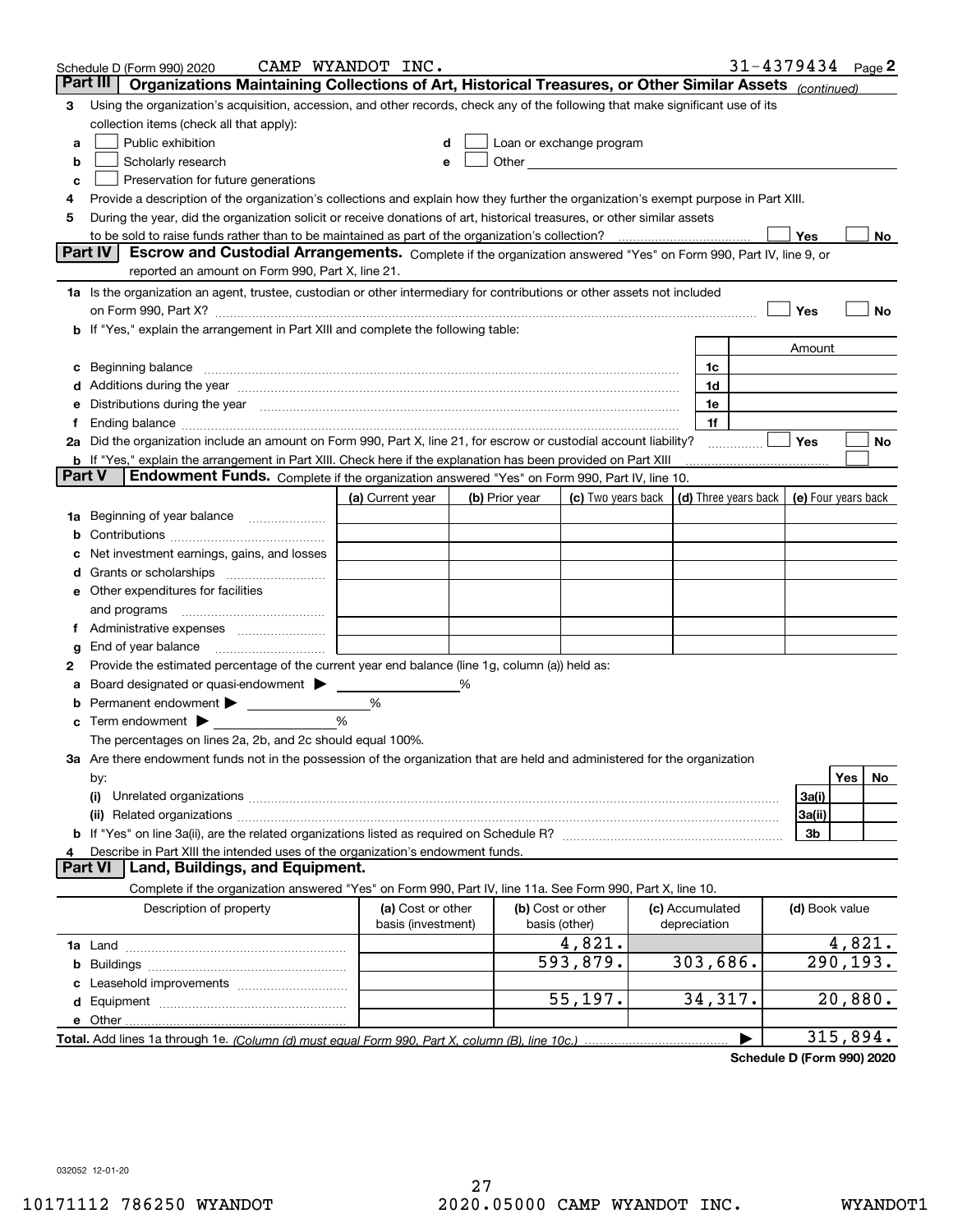| CAMP WYANDOT INC.<br>Schedule D (Form 990) 2020                                                                                                      |                 |                                                           | $31 - 4379434$ Page 3 |
|------------------------------------------------------------------------------------------------------------------------------------------------------|-----------------|-----------------------------------------------------------|-----------------------|
| <b>Part VII</b> Investments - Other Securities.                                                                                                      |                 |                                                           |                       |
| Complete if the organization answered "Yes" on Form 990, Part IV, line 11b. See Form 990, Part X, line 12.                                           |                 |                                                           |                       |
| (a) Description of security or category (including name of security)                                                                                 | (b) Book value  | (c) Method of valuation: Cost or end-of-year market value |                       |
|                                                                                                                                                      |                 |                                                           |                       |
|                                                                                                                                                      |                 |                                                           |                       |
| (3) Other                                                                                                                                            |                 |                                                           |                       |
| (A)                                                                                                                                                  |                 |                                                           |                       |
| (B)                                                                                                                                                  |                 |                                                           |                       |
| (C)                                                                                                                                                  |                 |                                                           |                       |
| (D)                                                                                                                                                  |                 |                                                           |                       |
| (E)                                                                                                                                                  |                 |                                                           |                       |
| (F)                                                                                                                                                  |                 |                                                           |                       |
| (G)                                                                                                                                                  |                 |                                                           |                       |
| (H)                                                                                                                                                  |                 |                                                           |                       |
| Total. (Col. (b) must equal Form 990, Part X, col. (B) line 12.)                                                                                     |                 |                                                           |                       |
| Part VIII Investments - Program Related.                                                                                                             |                 |                                                           |                       |
| Complete if the organization answered "Yes" on Form 990, Part IV, line 11c. See Form 990, Part X, line 13.                                           |                 |                                                           |                       |
| (a) Description of investment                                                                                                                        | (b) Book value  | (c) Method of valuation: Cost or end-of-year market value |                       |
| (1)                                                                                                                                                  |                 |                                                           |                       |
| (2)                                                                                                                                                  |                 |                                                           |                       |
| (3)                                                                                                                                                  |                 |                                                           |                       |
| (4)                                                                                                                                                  |                 |                                                           |                       |
| (5)                                                                                                                                                  |                 |                                                           |                       |
| (6)                                                                                                                                                  |                 |                                                           |                       |
| (7)                                                                                                                                                  |                 |                                                           |                       |
| (8)                                                                                                                                                  |                 |                                                           |                       |
| (9)                                                                                                                                                  |                 |                                                           |                       |
| Total. (Col. (b) must equal Form 990, Part X, col. (B) line 13.)                                                                                     |                 |                                                           |                       |
| <b>Other Assets.</b><br><b>Part IX</b>                                                                                                               |                 |                                                           |                       |
| Complete if the organization answered "Yes" on Form 990, Part IV, line 11d. See Form 990, Part X, line 15.                                           |                 |                                                           |                       |
|                                                                                                                                                      | (a) Description |                                                           | (b) Book value        |
| (1)                                                                                                                                                  |                 |                                                           |                       |
| (2)                                                                                                                                                  |                 |                                                           |                       |
| (3)                                                                                                                                                  |                 |                                                           |                       |
| (4)                                                                                                                                                  |                 |                                                           |                       |
| (5)                                                                                                                                                  |                 |                                                           |                       |
| (6)                                                                                                                                                  |                 |                                                           |                       |
| (7)                                                                                                                                                  |                 |                                                           |                       |
| (8)                                                                                                                                                  |                 |                                                           |                       |
| (9)                                                                                                                                                  |                 |                                                           |                       |
| Total. (Column (b) must equal Form 990. Part X. col. (B) line 15.)                                                                                   |                 |                                                           |                       |
| <b>Other Liabilities.</b><br><b>Part X</b>                                                                                                           |                 |                                                           |                       |
| Complete if the organization answered "Yes" on Form 990, Part IV, line 11e or 11f. See Form 990, Part X, line 25.                                    |                 |                                                           |                       |
| (a) Description of liability<br>1.                                                                                                                   |                 |                                                           | (b) Book value        |
| (1)<br>Federal income taxes                                                                                                                          |                 |                                                           |                       |
| (2)                                                                                                                                                  |                 |                                                           |                       |
| (3)                                                                                                                                                  |                 |                                                           |                       |
|                                                                                                                                                      |                 |                                                           |                       |
| (4)                                                                                                                                                  |                 |                                                           |                       |
| (5)                                                                                                                                                  |                 |                                                           |                       |
| (6)                                                                                                                                                  |                 |                                                           |                       |
| (7)                                                                                                                                                  |                 |                                                           |                       |
| (8)                                                                                                                                                  |                 |                                                           |                       |
| (9)                                                                                                                                                  |                 |                                                           |                       |
| Total. (Column (b) must equal Form 990, Part X, col. (B) line 25.)                                                                                   |                 |                                                           |                       |
| 2. Liability for uncertain tax positions. In Part XIII, provide the text of the footnote to the organization's financial statements that reports the |                 |                                                           |                       |

organization's liability for uncertain tax positions under FASB ASC 740. Check here if the text of the footnote has been provided in Part XIII.

**Schedule D (Form 990) 2020**

032053 12-01-20

 $\boxed{\text{X}}$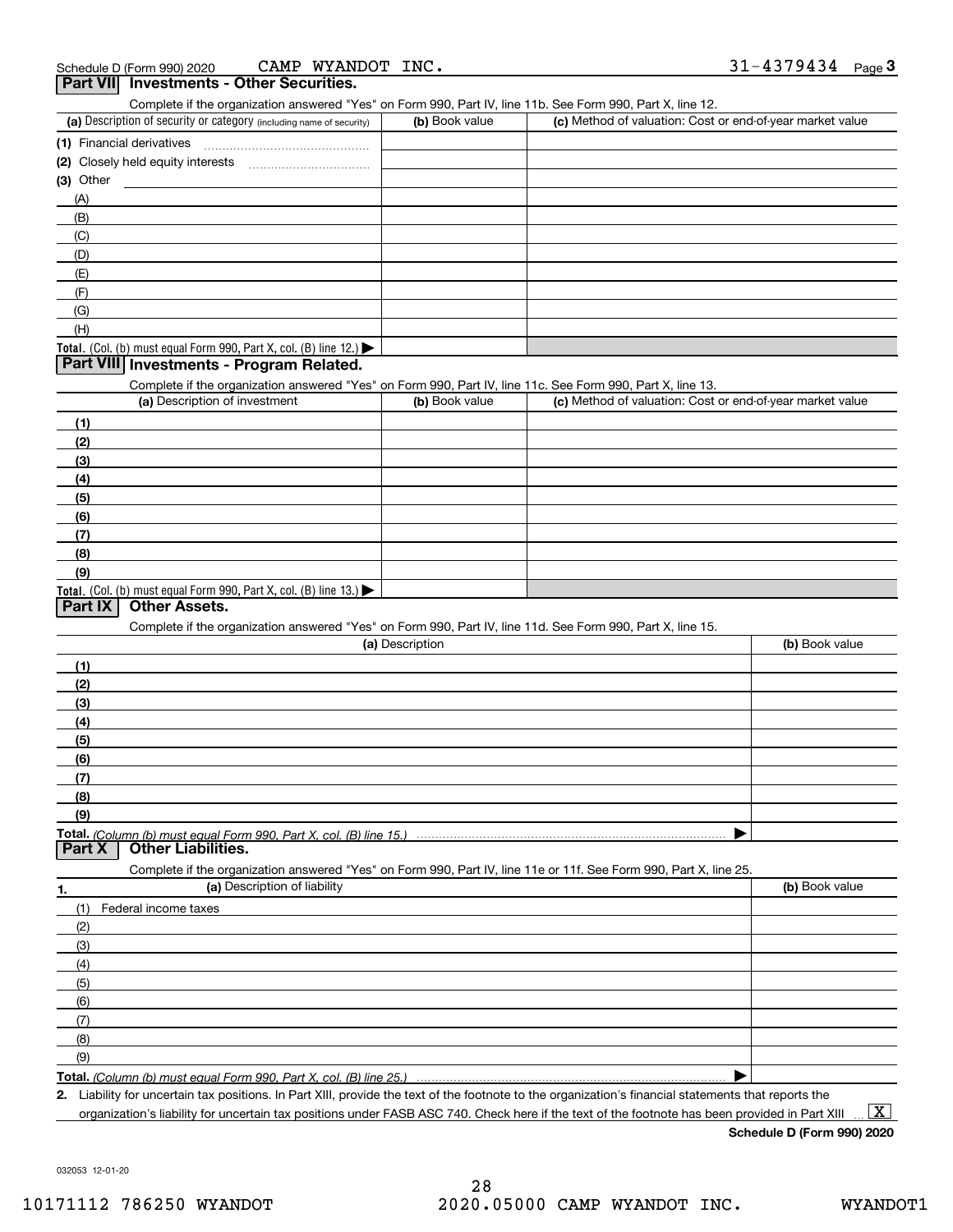|    | CAMP WYANDOT INC.<br>Schedule D (Form 990) 2020                                                                                                                                                                               |                |                | 31-4379434 $_{Page}$ |
|----|-------------------------------------------------------------------------------------------------------------------------------------------------------------------------------------------------------------------------------|----------------|----------------|----------------------|
|    | Reconciliation of Revenue per Audited Financial Statements With Revenue per Return.<br>Part XI                                                                                                                                |                |                |                      |
|    | Complete if the organization answered "Yes" on Form 990, Part IV, line 12a.                                                                                                                                                   |                |                |                      |
| 1  | Total revenue, gains, and other support per audited financial statements                                                                                                                                                      |                | $\blacksquare$ | 387,691.             |
| 2  | Amounts included on line 1 but not on Form 990, Part VIII, line 12:                                                                                                                                                           |                |                |                      |
| a  | Net unrealized gains (losses) on investments [11] matter contracts and the unrealized gains (losses) on investments                                                                                                           | 2a             |                |                      |
|    |                                                                                                                                                                                                                               | 2 <sub>b</sub> |                |                      |
|    |                                                                                                                                                                                                                               | 2c             |                |                      |
| d  |                                                                                                                                                                                                                               | 2d             |                |                      |
| е  | Add lines 2a through 2d                                                                                                                                                                                                       |                | <b>2e</b>      |                      |
| 3  |                                                                                                                                                                                                                               |                | $\mathbf{3}$   | 387,691              |
| 4  | Amounts included on Form 990, Part VIII, line 12, but not on line 1:                                                                                                                                                          |                |                |                      |
|    |                                                                                                                                                                                                                               |                |                |                      |
|    |                                                                                                                                                                                                                               | 4 <sub>h</sub> |                |                      |
| c. | Add lines 4a and 4b                                                                                                                                                                                                           |                | 4c             |                      |
|    |                                                                                                                                                                                                                               |                | $\overline{5}$ | 387,691.             |
|    | Part XII   Reconciliation of Expenses per Audited Financial Statements With Expenses per Return.                                                                                                                              |                |                |                      |
|    | Complete if the organization answered "Yes" on Form 990, Part IV, line 12a.                                                                                                                                                   |                |                |                      |
| 1. | Total expenses and losses per audited financial statements [11, 11] manuscription control expenses and losses per audited financial statements [11] manuscription of the statements [11] manuscription of the statements [11] |                | $\mathbf{1}$   | 362,443.             |
| 2  | Amounts included on line 1 but not on Form 990, Part IX, line 25:                                                                                                                                                             |                |                |                      |
| a  |                                                                                                                                                                                                                               | 2a             |                |                      |
|    | Prior year adjustments entitled and the control of the control of the control of the control of the control of                                                                                                                | 2 <sub>b</sub> |                |                      |
| c  |                                                                                                                                                                                                                               | 2 <sub>c</sub> |                |                      |
|    |                                                                                                                                                                                                                               | 2d             |                |                      |
|    |                                                                                                                                                                                                                               |                | 2e             | 0.                   |
| 3  |                                                                                                                                                                                                                               |                | $\overline{3}$ | 362,443.             |
| 4  | Amounts included on Form 990, Part IX, line 25, but not on line 1:                                                                                                                                                            |                |                |                      |
| a  |                                                                                                                                                                                                                               | 4a             |                |                      |
| b  |                                                                                                                                                                                                                               | 4b             |                |                      |
|    | Add lines 4a and 4b                                                                                                                                                                                                           |                | 4c             |                      |
|    |                                                                                                                                                                                                                               |                | 5              | 362,443              |
|    | Part XIII Supplemental Information.                                                                                                                                                                                           |                |                |                      |

Provide the descriptions required for Part II, lines 3, 5, and 9; Part III, lines 1a and 4; Part IV, lines 1b and 2b; Part V, line 4; Part X, line 2; Part XI, lines 2d and 4b; and Part XII, lines 2d and 4b. Also complete this part to provide any additional information.

PART X, LINE 2:

CAMP WYANDOT INC. IS EXEMPT FROM FEDERAL INCOME TAX UNDER SECTION

501(C)(3) OF THE INTERNAL REVENUE CODE. ACCORDINGLY, NO PROVISION FOR

FEDERAL INCOME TAXES HAS BEEN MADE IN THE FINANCIAL STATEMENTS.

THE ACCOUNTING STANDARD ON ACCOUNTING FOR UNCERTAINTY IN INCOME TAXES

ADDRESSES THE DETERMINATION OF WHETHER TAX BENEFITS CLAIMED OR EXPECTED TO

BE CLAIMED ON A TAX RETURN SHOULD BE RECORDED IN THE FINANCIAL STATEMENTS.

UNDER THAT GUIDANCE, CAMP WYANDOT INC. MAY RECOGNIZE THE TAX BENEFIT FROM

AN UNCERTAIN TAX POSITION ONLY IF IT IS MORE LIKELY THAN NOT THAT THE TAX

POSITION WILL BE SUSTAINED ON EXAMINATION BY TAXING AUTHORITIES BASED ON

032054 12-01-20 **Schedule D (Form 990) 2020** THE TECHNICAL MERITS OF THE POSITION. EXAMPLES OF TAX POSITIONS INCLUDE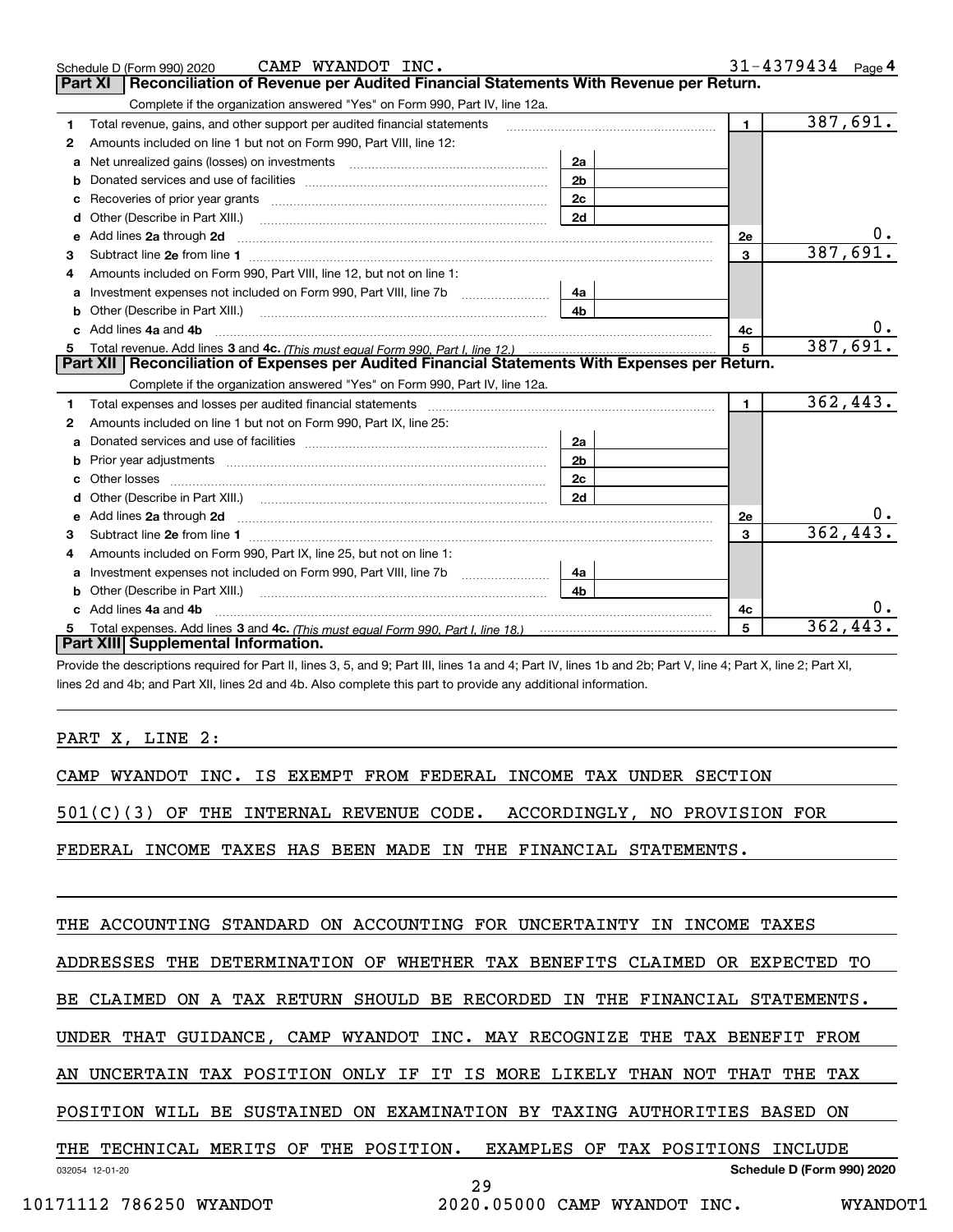| Schedule D (Form 990) 2020                            | CAMP<br>WYANDOT INC.                                   |                                  | 31-4379434 Page 5           |
|-------------------------------------------------------|--------------------------------------------------------|----------------------------------|-----------------------------|
| <b>Part XIII Supplemental Information</b> (continued) |                                                        |                                  |                             |
| THE TAX-EXEMPT<br>STATUS                              | CAMP<br>OF                                             | WYANDOT INC. AND VARIOUS         | POSITIONS<br>RELATED        |
| TO.<br>POTENTIAL<br>THE                               | SOURCES OF                                             | UNRELATED BUSINESS TAXABLE       | INCOME<br>$(UBIT)$ .<br>THE |
| TAX<br>BENEFITS RECOGNIZED                            | IN                                                     | THE FINANCIAL STATEMENTS<br>FROM | SUCH A<br>POSITION          |
| ARE MEASURED<br>BASED                                 | THE LARGEST BENEFIT THAT HAS A<br>ON                   |                                  | GREATER<br>THAN 50%         |
| BEING<br>LIKELIHOOD<br>ΟF                             | REALIZED<br><b>UPON</b>                                | SETTLEMENT.<br>ULTIMATE          | WERE NO<br>THERE            |
| UNRECOGNIZED<br>TAX                                   | BENEFITS IDENTIFIED OR RECORDED AS LIABILITIES FOR THE |                                  |                             |
|                                                       |                                                        |                                  |                             |

FISCAL YEAR ENDING DECEMBER 31, 2020 AND 2019.

CAMP WYANDOT INC. FILES ITS FORM 990 WITH THE INTERNAL REVENUE SERVICE AND THE STATE OF OHIO ATTORNEY GENERAL. CAMP WYANDOT INC. IS GENERALLY NO LONGER SUBJECT TO EXAMINATION BY THE INTERNAL REVENUE SERVICE FOR YEARS ENDING BEFORE DECEMBER 31, 2017.

032055 12-01-20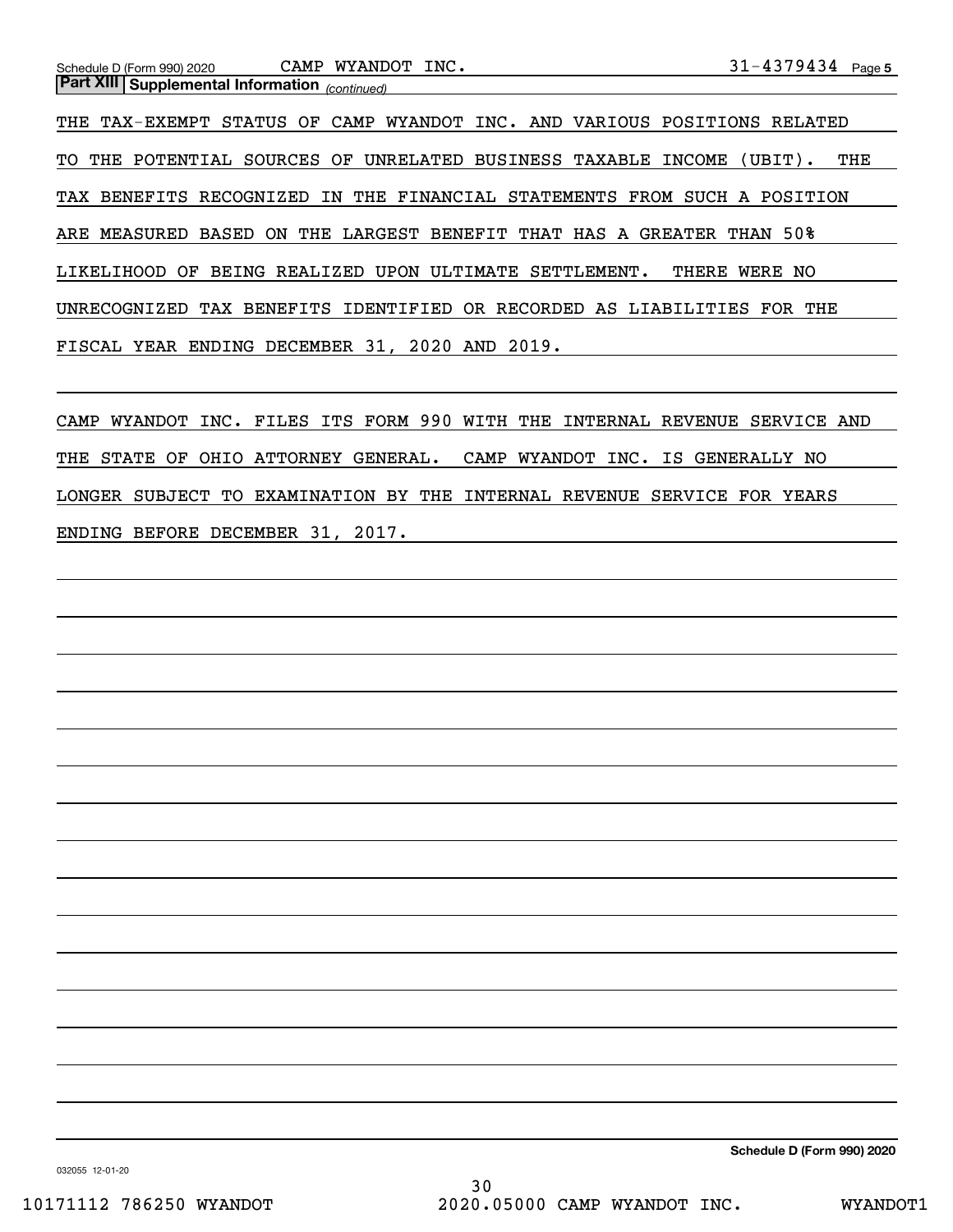**(Form 990 or 990-EZ)**

Department of the Treasury Internal Revenue Service Name of the organization

**Complete to provide information for responses to specific questions on Form 990 or 990-EZ or to provide any additional information. | Attach to Form 990 or 990-EZ. SCHEDULE O Supplemental Information to Form 990 or 990-EZ**

**| Go to www.irs.gov/Form990 for the latest information.**



CAMP WYANDOT INC. 31-4379434

FORM 990, PART I, LINE 1, DESCRIPTION OF ORGANIZATION MISSION:

SERVE OTHERS AND EXPLORE THE GREAT OUTDOORS.

CAMP WYANDOT, INC., FKA CAMP FIRE USA CENTRAL OHIO COUNCIL, WAS FOUNDED

AS CAMP FIRE COUNCIL IN 1913. IN 1928, THE COUNCIL BECAME AN OHIO

NON-PROFIT AND PURCHASED CAMP WYANDOT IN THE HOCKING HILLS IN

ROCKBRIDGE, OHIO. WE HAVE MANAGED THE PROPERTY AND HELD OVERNIGHT CAMPS

AND EVENTS FOR YOUTH AT THE SITE SINCE 1928. THE ORGANIZATION FOCUSES

ON NATURE EDUCATION, OUTDOOR SKILLS, CONFIDENCE, AND COOPERATION SKILLS

IN ALL OF THE PROGRAMS. EACH SUMMER, WE RUN A DAY CAMP FOR YOUTH ALSO

FOCUSED ON OUTDOOR SKILLS AND NATURE EDUCATION WITH WEEKLY FIELD TRIPS.

FORM 990, PART VI, SECTION A, LINE 6:

ADULT MEMBERSHIP IS OPEN TO ANYONE 18 YEARS OF AGE OR OLDER. ACCORDING TO OUR BYLAWS, MEMBERS MAY VOTE ON CERTAIN ISSUES.

FORM 990, PART VI, SECTION A, LINE 7A:

ADULT MEMBERS MAY VOTE ON BOARD MEMBERS AND ON MEMBERS OF THE NOMINATING COMMITTEE.

FORM 990, PART VI, SECTION A, LINE 7B:

LHA For Paperwork Reduction Act Notice, see the Instructions for Form 990 or 990-EZ. Schedule O (Form 990 or 990-EZ) 2020 THE FOLLOWING ACTIONS OF THE BOARD REQUIRE APPROVAL OF TWO-THIRDS VOTE OF THE MEMBERS PRESENT AT A SPECIAL MEETING: THE DECISION TO SELL CAMP WYANDOT (THE PROPERTY), THE DECISION TO AFFILIATE THE CORPORATION WITH ANOTHER CORPORATION OR, IF AFFILIATED, TO DISAFFILIATE FROM THAT OR ANOTHER CORPORATION, THE DECISION TO DISSOLVE THE CORPORATION AND THE DECISION TO

31

032211 11-20-20